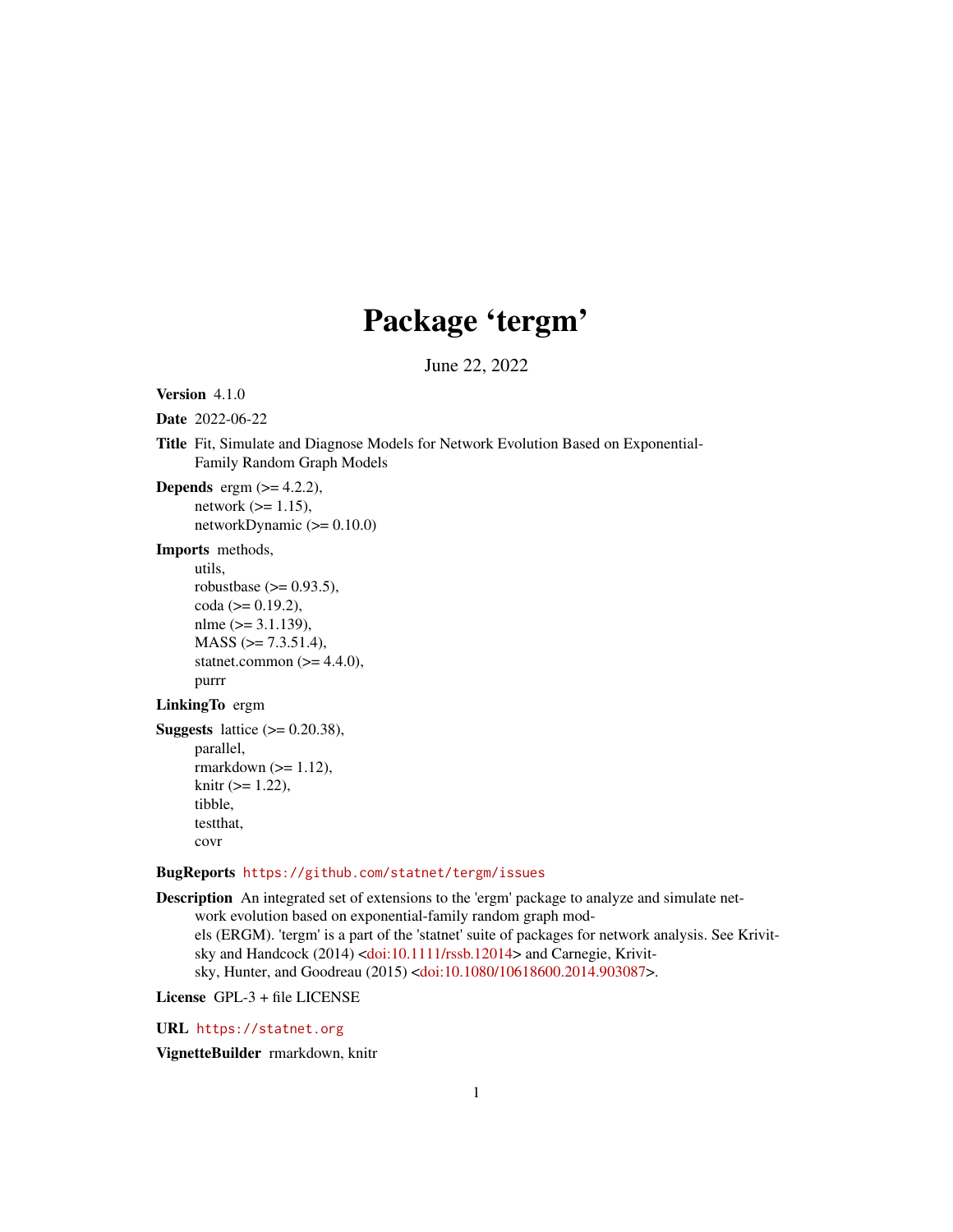2 R topics documented:

RoxygenNote 7.2.0 Roxygen list(markdown = TRUE) Config/testthat/parallel true Config/testthat/edition 3 Encoding UTF-8

# R topics documented:

| 3                    |
|----------------------|
| $\overline{4}$       |
| 5<br>Change-ergmTerm |
| 6                    |
| 8                    |
| 10                   |
| 12                   |
| 20                   |
| 27                   |
| 27<br>Cross-ergmTerm |
| 28                   |
| 29                   |
| 29                   |
| 30                   |
| 30                   |
| 31                   |
| 31                   |
| 32                   |
| 33                   |
| 33                   |
| 34                   |
| 35                   |
| 36<br>lasttoggle     |
| 36                   |
| 37                   |
| 38                   |
| 39                   |
| 40                   |
| 41                   |
| 44                   |
| 49<br>snctrl         |
| 52                   |
| 52                   |
| 55                   |
| 56<br>tergm          |
| 60                   |
| 61                   |
|                      |

 $\blacksquare$  Index  $\blacksquare$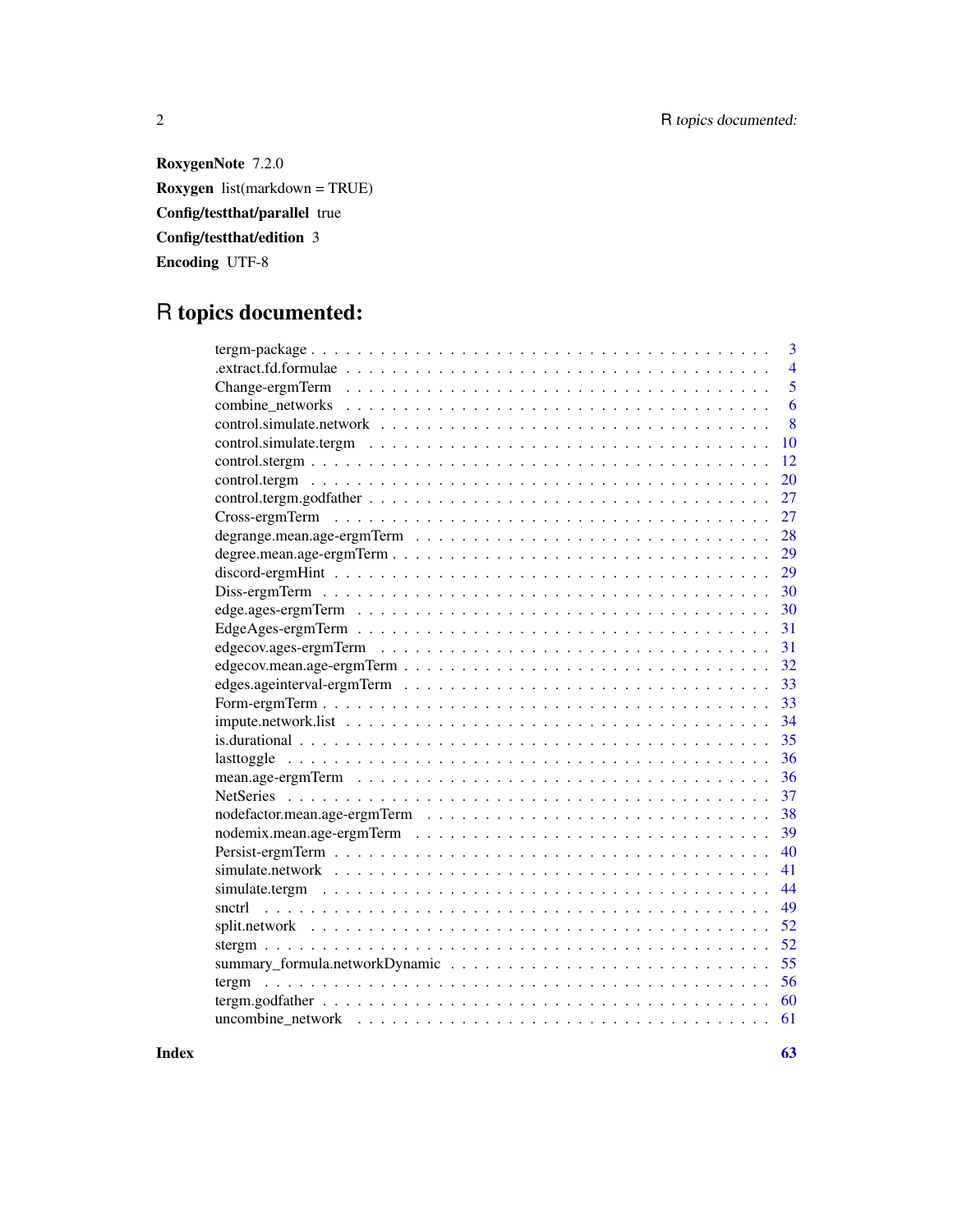<span id="page-2-1"></span><span id="page-2-0"></span>tergm-package *Fit, Simulate and Diagnose Dynamic Network Models derived from Exponential-Family Random Graph Models*

#### Description

[tergm](#page-2-1) is a collection of extensions to the [ergm](#page-0-0) package to fit, diagnose, and simulate models for dynamic networks — networks that evolve over time — based on exponential-family random graph models (ERGMs). For a list of functions type help(package='tergm')

#### Details

When publishing results obtained using this package, please cite the original authors as described in citation(package="tergm").

All programs derived from this package must cite it.

An exponential-family random graph model (ERGM) postulates an exponential family over the sample space of networks of interest, and [ergm](#page-0-0) package implements a suite of tools for modeling single networks using ERGMs.

There have been a number of extensions of ERGMs for modeling the evolution of networks, including the temporal ERGM (TERGM) of Hanneke et al. (2010) and the separable termporal ERGM (STERGM) of Krivitsky and Handcock (2014). The latter model allows familiar ERGM terms and statistics to be reused in a dynamic context, interpreted in terms of formation and dissolution (persistence) of ties. Krivitsky (2012) suggested a method for fitting dynamic models when only a cross-sectional network is available, provided some temporal information for it is available as well.

This package aims to implement these and other ERGM-based models for network evolution. At this time, it implements, via the [tergm](#page-55-1) function, a general framework for modeling tie dynamics in temporal networks with flexible model specification (including (S)TERGMs). Estimation options include a conditional MLE (CMLE) approach for fitting to a series of networks and an Equilibrium Generalized Method of Moments Estimation (EGMME) for fitting to a single network with temporal information. For further development, see the referenced papers.

#### Temporal model specification in tergm

The operator terms implemented by tergm are  $Form(),$  Persist(), Diss(), Cross(), and Change(). These are used to specify how the ergm terms ([ergmTerm](#page-0-0)) in a formula are evaluated across a network time-series. Note, you cannot use one of these operators within another temporal, so Cross(~Form(~edges)) is not a valid specification. (Generally, nesting these operators within other operators will often not work; nesting other operators within them will almost always work, however.)

The durational terms are distinguished either by their name, mean.age, or their name extensions: <name>.ages, <name>.mean.age, and <name>.age.interval. In contrast to their eponymous terms in ergm, these durational terms take into account the elapsed time since each (term-relevant) dyad in the network was last toggled.

As currently implemented, the package does not support use of many durational terms during estimation, though it may work with some. But durational terms may be used as targets, monitors, or summary statistics. The ability to use these terms in the estimation of models is under development.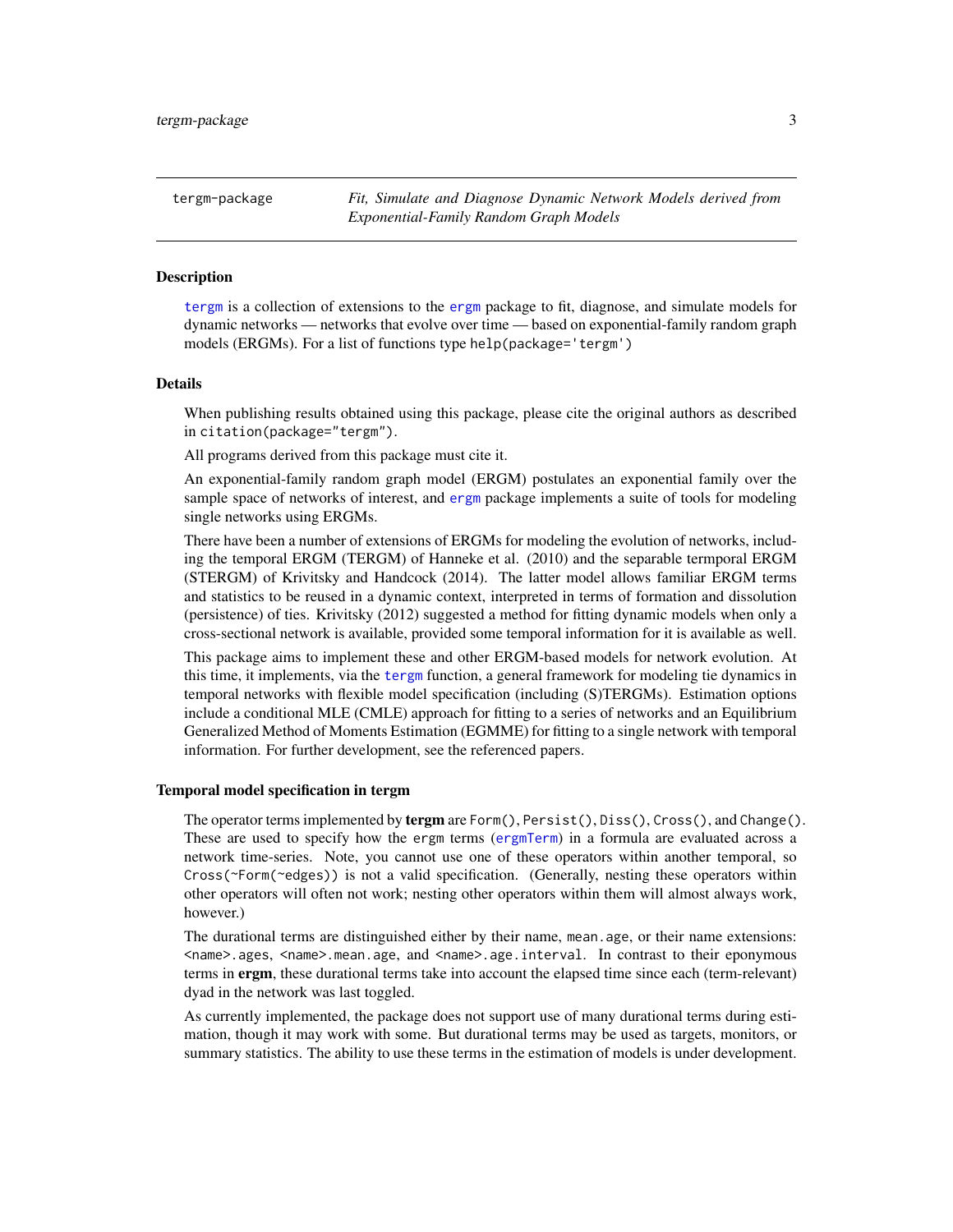#### <span id="page-3-0"></span>Compatibility with previous versions

If you previously used the [stergm\(\)](#page-51-1) function in this package, please note that [stergm\(\)](#page-51-1) has been superceded by the new [tergm](#page-55-1) function, and has been deprecated. The dissolution formula in [stergm\(\)](#page-51-1) maps to the new Persist() operator in the [tergm\(\)](#page-55-1) function, not the Diss() operator.

For detailed information on how to download and install the software, go to the Statnet project website: <https://statnet.org>. A tutorial, support newsgroup, references and links to further resources are provided there.

#### References

Hanneke S, Fu W and Xing EP (2010). Discrete Temporal Models of Social Networks. *Electronic Journal of Statistics*, 2010, 4, 585-605. [doi:10.1214/09EJS548](https://doi.org/10.1214/09-EJS548)

Krackhardt, D and Handcock, MS (2006) Heider vs Simmel: Emergent features in dynamic structures. ICML Workshop on Statistical Network Analysis. Springer, Berlin, Heidelberg, 2006.

Krivitsky PN & Handcock MS (2014) A Separable Model for Dynamic Networks. *Journal of the Royal Statistical Society, Series B*, 76(1): 29-46. [doi:10.1111/rssb.12014](https://doi.org/10.1111/rssb.12014)

Krivitsky, PN (2012). Modeling of Dynamic Networks based on Egocentric Data with Durational Information. *Pennsylvania State University Department of Statistics Technical Report*, 2012(2012- 01). [https://web.archive.org/web/20170830053722/https://stat.psu.edu/research/tec](https://web.archive.org/web/20170830053722/https://stat.psu.edu/research/technical-report-files/2012-technical-reports/TR1201A.pdf)hnical-report-files/ [2012-technical-reports/TR1201A.pdf](https://web.archive.org/web/20170830053722/https://stat.psu.edu/research/technical-report-files/2012-technical-reports/TR1201A.pdf)

Butts CT (2008). network: A Package for Managing Relational Data in . *Journal of Statistical Software*, 24(2). [doi:10.18637/jss.v024.i02](https://doi.org/10.18637/jss.v024.i02)

Goodreau SM, Handcock MS, Hunter DR, Butts CT, Morris M (2008a). A statnet Tutorial. *Journal of Statistical Software*, 24(8). [doi:10.18637/jss.v024.i08](https://doi.org/10.18637/jss.v024.i08)

Hunter, D. R. and Handcock, M. S. (2006) Inference in curved exponential family models for networks, *Journal of Computational and Graphical Statistics*, 15: 565-583

Hunter DR, Handcock MS, Butts CT, Goodreau SM, Morris M (2008b). ergm: A Package to Fit, Simulate and Diagnose Exponential-Family Models for Networks. *Journal of Statistical Software*, 24(3). [doi:10.18637/jss.v024.i03](https://doi.org/10.18637/jss.v024.i03)

Morris M, Handcock MS, Hunter DR (2008). Specification of Exponential-Family Random Graph Models: Terms and Computational Aspects. *Journal of Statistical Software*, 24(4). [doi:10.18637/](https://doi.org/10.18637/jss.v024.i04) [jss.v024.i04](https://doi.org/10.18637/jss.v024.i04)

<span id="page-3-1"></span>.extract.fd.formulae *An Internal Function for Extracting (Some) Formation and Dissolution Formulas from a Combined Formula*

#### **Description**

This function is used in tergm.EGMME.initialfit and also when targets or monitoring formulas are specified by characters. It makes a basic attempt to identify the formation and dissolution formulas within a larger combined formula (which may also include non-separable terms). Instances of Form at the top level (which may occur inside offset) contribute to the formation formula; instances of Persist and Diss at the top level (which may also occur inside offset) contribute to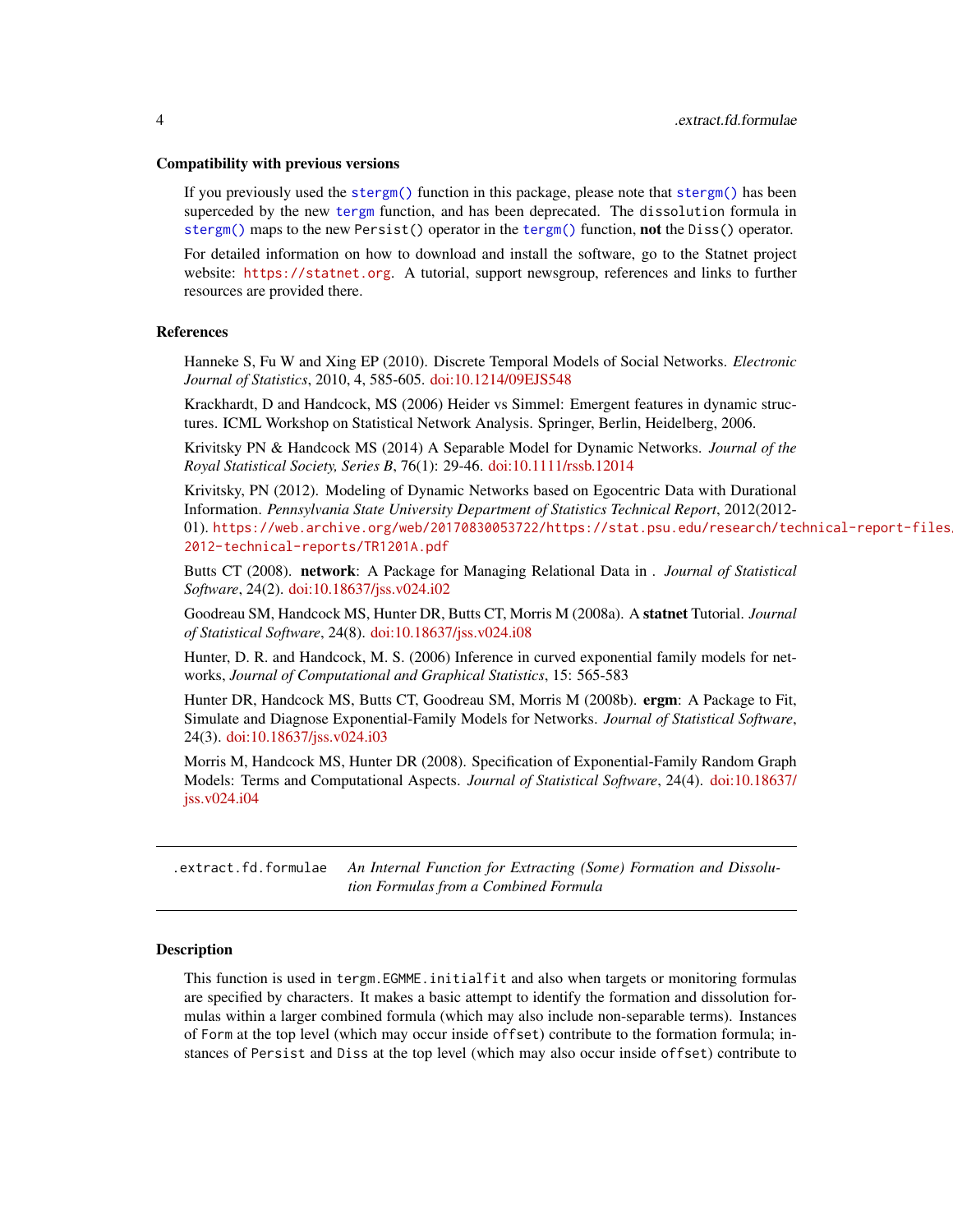### <span id="page-4-0"></span>Change-ergmTerm 5

the dissolution formula. All other terms are regarded as non-separable; this includes instances of Form, Persist, and Diss that occur inside other operator terms, including inside Offset, and also includes all interactions at the top level (for which the top level term is effectively the interaction operator  $*$  or :), whether or not they include Form, Persist, and/or Diss. The formation and dissolution formulas are obtained by adding the contributing terms, replacing Form and Persist with trivial operators that protect the environments of their formula arguments but have no effect on statistics or coefficient names (meaning the formulas effectively become cross-sectional), and replacing Diss by a similar operator that negates statistics. These are included in the return value as the form and pers elements of the list (the "dissolution" formula really being the persistence formula), which also includes the formula of non-separable terms as nonsep, and the formula of all terms after replacing Form, Persist, and Diss as described above as all.

If usage proves problematic, one may specify the monitoring and/or targets formulas explicitly (rather than by characters), and one may pass initial coefficient values for the EGMME to avoid running tergm.EGMME.initialfit.

### Usage

.extract.fd.formulae(formula)

#### Arguments

formula a formula.

#### Value

A list containing form, pers, nonsep, and all formulas as described above.

Change-ergmTerm *The Change Operator Term*

#### **Description**

The Change Operator Term

### Usage

```
# binary: Change(formula)
```
### Arguments

formula a one-sided [ergm\(\)](#page-0-0)-style formula with the terms to be evaluated

### Details

This term accepts a model formula and produces the corresponding model for a network constructed by taking the dyads that have changed between time steps.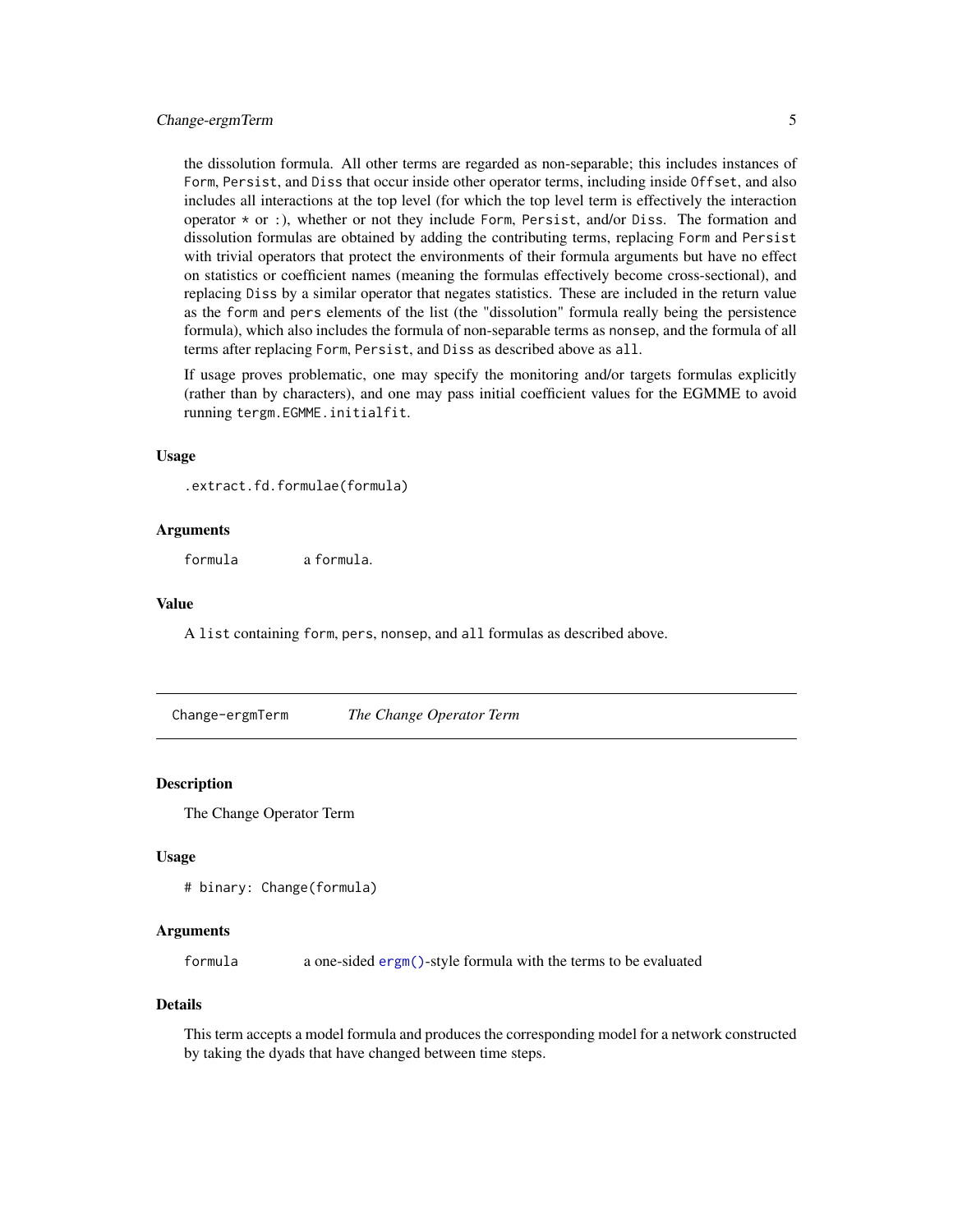### <span id="page-5-0"></span>See Also

[ergmTerm](#page-0-0) for index of model terms currently visible to the package.

<span id="page-5-1"></span>

| combine networks | A single block-diagonal network created by combining multiple net- |
|------------------|--------------------------------------------------------------------|
|                  | works                                                              |

### Description

Given a list of compatible networks, the [combine\\_networks\(\)](#page-5-1) returns a single block-diagonal network, preserving attributes that can be preserved.

#### Usage

```
combine_networks(
  nwl,
  ignore.nattr = c("mnext"),ignore.vattr = c(),
  ignore.eattr = c(),
 blockID.vattr = ".NetworkID",
 blockName.vattr = NULL,
  detect.edgecov = FALSE,
  keep.unshared.attr = FALSE,
  subnet.cache = FALSE
)
## S3 method for class 'combined_networks'
print(x, \ldots)## S3 method for class 'combined_networks'
summary(object, ...)
## S3 method for class 'summary.combined_networks'
print(x, \ldots)
```
### Arguments

| nwl             | a list of network: : networks to be combined; they must have similar fundamen-<br>tal properties: directedness and bipartedness, though their sizes (and the size of<br>each bipartite group) can vary. |
|-----------------|---------------------------------------------------------------------------------------------------------------------------------------------------------------------------------------------------------|
|                 | ignore.nattr, ignore.vattr, ignore.eattr                                                                                                                                                                |
|                 | network, vertex, and edge attributes not to be processed as described below.                                                                                                                            |
| blockID.vattr   | name of the vertex attribute into which to store the index of the network to which<br>that vertex originally belonged.                                                                                  |
| blockName.vattr |                                                                                                                                                                                                         |
|                 | if not NULL, the name of the vertex attribute into which to store the name of the<br>network to which that vertex originally belonged.                                                                  |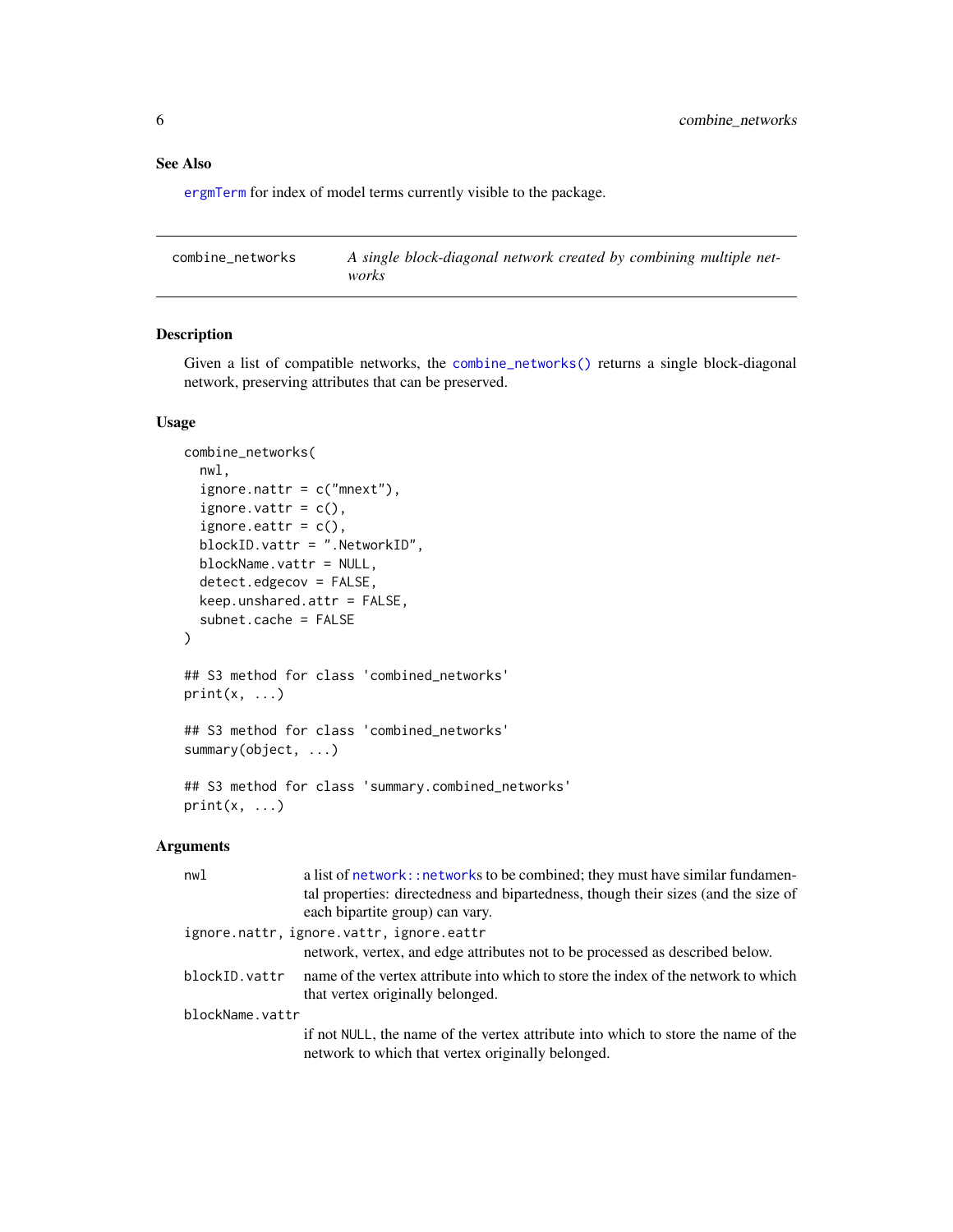<span id="page-6-0"></span>

|                    | detect.edgecov if TRUE, combine network attributes that look like dyadic covariate (ergm: : edgecov)<br>matrices into a block-diagonal matrix.                                                                                                                                |
|--------------------|-------------------------------------------------------------------------------------------------------------------------------------------------------------------------------------------------------------------------------------------------------------------------------|
| keep.unshared.attr |                                                                                                                                                                                                                                                                               |
|                    | whether to keep those network, vertex, and edge attributes not shared by all<br>networks in the list; if TRUE, positions corresponding to networks lacking the<br>attribute are replaced with NA, NULL, or some other placeholder; incompatible<br>with detect.edgecov==TRUE. |
| subnet.cache       | whether to save the input network list as an attribute of the combined net-<br>work, so that if the network is resplit using on the same attribute (e.g. us-<br>ing uncombine_network()), an expensive call to split.network() can be<br>avoided, at the cost of storage.     |
| x, object          | a combined network.                                                                                                                                                                                                                                                           |
| $\cdots$           | additional arguments to methods.                                                                                                                                                                                                                                              |

#### Value

an object of class combined\_networks inheriting from [network::network](#page-0-0) with a block-diagonal structure (or its bipartite equivalent) comprising the networks passed in nwl. In particular,

- the returned network's size is the sum of the input networks';
- its basic properties (directedness and bipartednes) are the same;
- the input networks' sociomatrices (both edge presence and edge attributes) are the blocks in the sociomatrix of the returned network;
- vertex attributes are concatenated;
- edge attributes are assigned to their respective edges in the returned network;
- network attributes are stored in a list; but if detect.edgecov==TRUE, those network attributes that have the same dimension as the sociomatrices of the constituent networks, they are combined into a single block-diagonal matrix that is then stored as that attribute.

In addition, a two new vertex attibutes, specified by blockID. vattr and (optionally) blockName. vattr contain, respectively, the index in nwl of the network from which that vertex came and its name, determined as follows:

- 1. If nwl is a named list, names from the list are used.
- 2. If not 1, but the network has an attribute title, it is used.
- 3. Otherwise, a numerical index is used.

If blockID. vattr already exists on the constituent networks, the index is *prepended* to the attribute.

#### Methods (by generic)

- print: A wrapper around [network::print.network\(\)](#page-0-0) to print constituent network information and omit some internal variables.
- summary: A wrapper around [network::summary.network\(\)](#page-0-0) to print constituent network information and omit some internal variables.
- print: A wrapper around [network::print.summary.network\(\)](#page-0-0) to print constituent network information and omit some internal variables.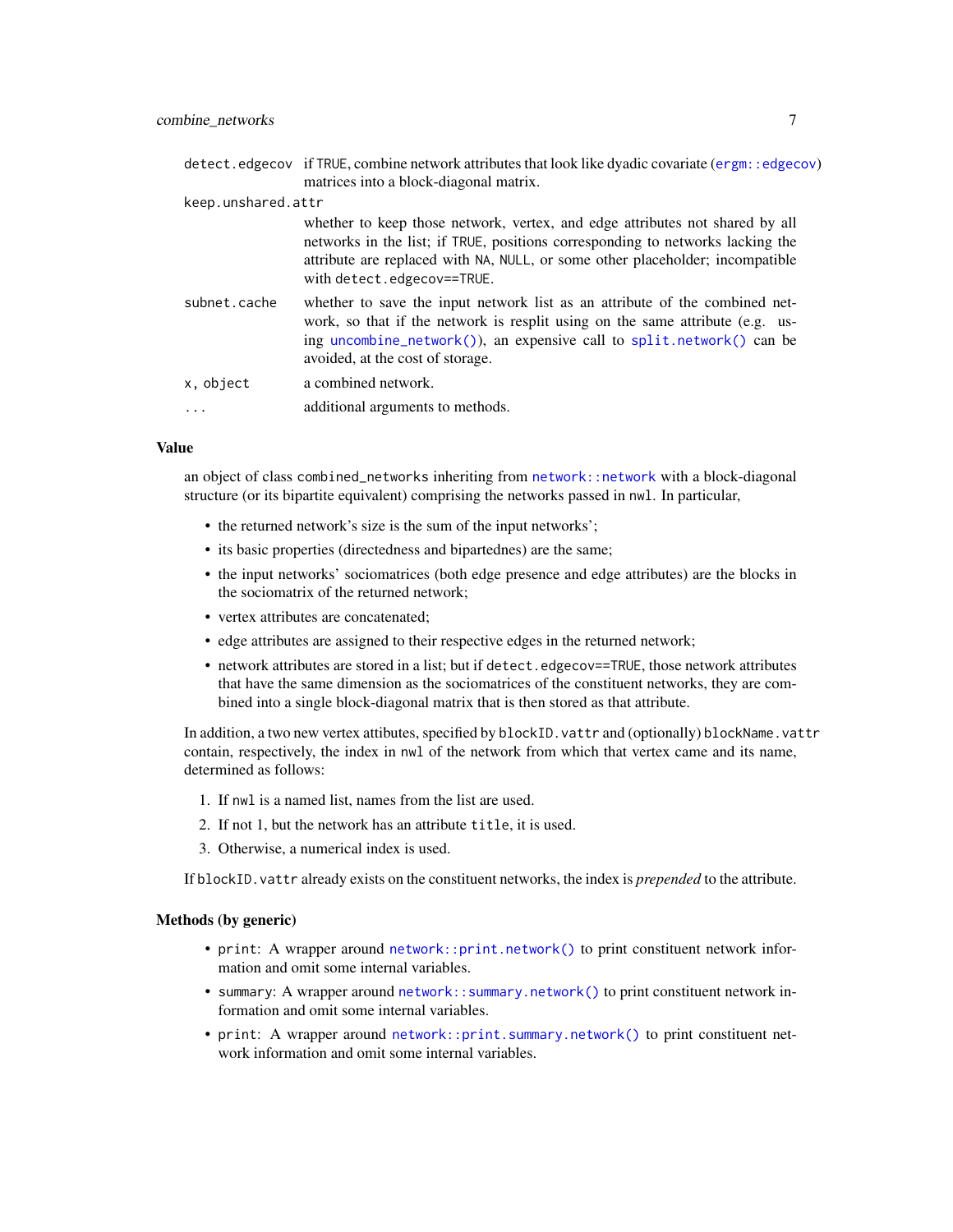### <span id="page-7-0"></span>Examples

data(samplk)

```
o1 <- combine_networks(list(samplk1, samplk2, samplk3))
image(as.matrix(o1))
head(get.vertex.attribute(o1, ".NetworkID"))
o2 <- combine_networks(list(o1, o1))
image(as.matrix(o2))
head(get.vertex.attribute(o2, ".NetworkID", unlist=FALSE))
data(florentine)
f1 <- combine_networks(list(business=flobusiness, marriage=flomarriage),
                       blockName.vattr=".NetworkName")
image(as.matrix(f1))
head(get.vertex.attribute(f1, ".NetworkID"))
head(get.vertex.attribute(f1, ".NetworkName"))
```
<span id="page-7-2"></span>control.simulate.network

*Auxiliary for Controlling Separable Temporal ERGM Simulation*

#### <span id="page-7-1"></span>Description

Auxiliary function as user interface for fine-tuning STERGM simulation.

### Usage

```
control.simulate.network(
  MCMC.burnin.min = 1000,
  MCMC.burnin.max = 1e+05,
  MCMC.burnin.pval = 0.5,
  MCMC.burnin.add = 1,
  MCMC.prop.form = \simdiscord + sparse,
  MCMC.prop.diss = ~discord + sparse,
  MCMC.prop.weights.form = "default",
  MCMC.prop.weights.diss = "default",
  MCMC.prop.args.form = NULL,
  MCMC.prop.args.diss = NULL,
  MCMC.maxedges = Inf,
  MCMC.maxchanges = 1e+06,
  term.options = NULL,
  MCMC.packagenames = c()
)
control.simulate.stergm(
  MCMC.burnin.min = NULL,
  MCMC.burnin.max = NULL,
  MCMC.burnin.pval = NULL,
```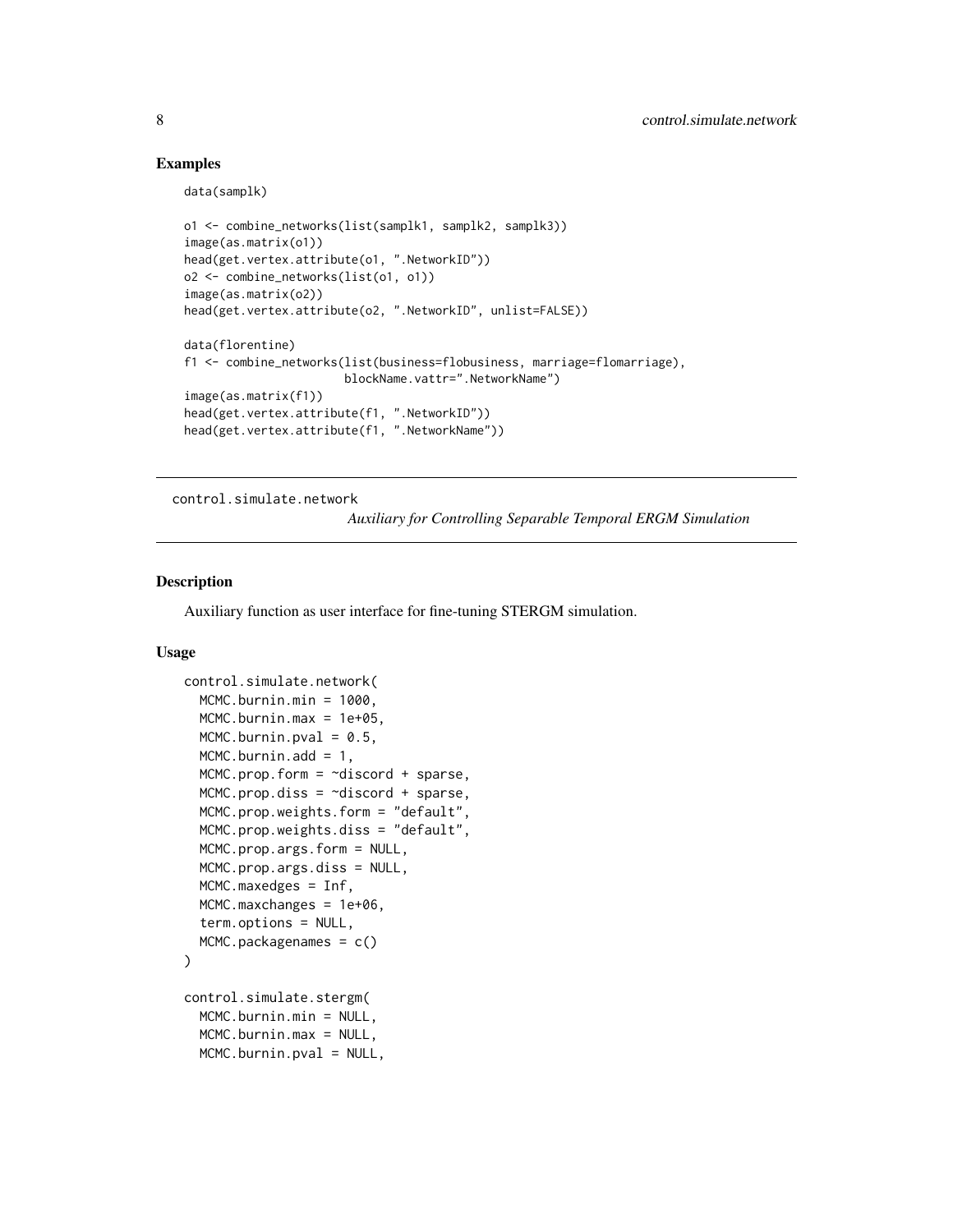```
MCMC.burnin.add = NULL,
MCMC.prop.form = NULL,
MCMC.prop.diss = NULL,
MCMC.prop.weights.form = NULL,
MCMC.prop.weights.diss = NULL,
MCMC.prop.args.form = NULL,
MCMC.prop.args.diss = NULL,
MCMC.maxedges = NULL,
MCMC.maxchanges = NULL,
term.options = NULL,
MCMC.packagenames = NULL
```
### Arguments

 $\mathcal{L}$ 

|                 |                        | MCMC.burnin.min, MCMC.burnin.max, MCMC.burnin.pval, MCMC.burnin.add                                                                                                                                                                                                                                                                                                                                                                                                                                                                                                                                                                                                                                                         |
|-----------------|------------------------|-----------------------------------------------------------------------------------------------------------------------------------------------------------------------------------------------------------------------------------------------------------------------------------------------------------------------------------------------------------------------------------------------------------------------------------------------------------------------------------------------------------------------------------------------------------------------------------------------------------------------------------------------------------------------------------------------------------------------------|
|                 |                        | Number of Metropolis-Hastings steps per time step used in simulation. By<br>default, this is determined adaptively by keeping track of increments in the<br>Hamming distance between the transitioned-from network and the network be-<br>ing sampled. Once MCMC.burnin.min steps have elapsed, the increments are<br>tested against 0, and when their average number becomes statistically indistin-<br>guishable from 0 (with the p-value being greater than MCMC.burnin.pval), or<br>MCMC.burnin.max steps are proposed, whichever comes first, the simulation is<br>stopped after an additional MCMC. burnin. add times the number of elapsed steps<br>have been taken. (Stopping immediately would bias the sampling.) |
|                 |                        | To use a fixed number of steps, set MCMC.burnin.min and MCMC.burnin.max to<br>the same value.                                                                                                                                                                                                                                                                                                                                                                                                                                                                                                                                                                                                                               |
|                 |                        | MCMC.prop.form Hints and/or constraints for selecting and initializing the proposal.                                                                                                                                                                                                                                                                                                                                                                                                                                                                                                                                                                                                                                        |
|                 | MCMC.prop.weights.form |                                                                                                                                                                                                                                                                                                                                                                                                                                                                                                                                                                                                                                                                                                                             |
|                 |                        | Specifies the proposal weighting scheme to be used in the MCMC Metropolis-<br>Hastings algorithm. Possible choices may be determined by calling ergm_proposal_table.                                                                                                                                                                                                                                                                                                                                                                                                                                                                                                                                                        |
|                 |                        | MCMC.prop.weights.diss, MCMC.prop.args.diss, MCMC.prop.diss<br>Ignored. These are included for backwards compatibility of calls to control<br>functions only; they have no effect on simulate behavior.                                                                                                                                                                                                                                                                                                                                                                                                                                                                                                                     |
|                 | MCMC.prop.args.form    |                                                                                                                                                                                                                                                                                                                                                                                                                                                                                                                                                                                                                                                                                                                             |
|                 |                        | An alternative, direct way of specifying additional arguments to proposals.                                                                                                                                                                                                                                                                                                                                                                                                                                                                                                                                                                                                                                                 |
|                 | MCMC.maxedges          | The maximum number of edges that may occur during the MCMC sampling. If<br>this number is exceeded at any time, sampling is stopped immediately.                                                                                                                                                                                                                                                                                                                                                                                                                                                                                                                                                                            |
| MCMC.maxchanges |                        |                                                                                                                                                                                                                                                                                                                                                                                                                                                                                                                                                                                                                                                                                                                             |
|                 |                        | Maximum number of changes for which to allocate space.                                                                                                                                                                                                                                                                                                                                                                                                                                                                                                                                                                                                                                                                      |
|                 | term.options           | A list of additional arguments to be passed to term initializers. See ? term. options.                                                                                                                                                                                                                                                                                                                                                                                                                                                                                                                                                                                                                                      |
|                 | MCMC.packagenames      |                                                                                                                                                                                                                                                                                                                                                                                                                                                                                                                                                                                                                                                                                                                             |
|                 |                        | Names of packages in which to look for change statistic functions in addition to<br>those autodetected. This argument should not be needed outside of very strange<br>setups.                                                                                                                                                                                                                                                                                                                                                                                                                                                                                                                                               |
|                 |                        |                                                                                                                                                                                                                                                                                                                                                                                                                                                                                                                                                                                                                                                                                                                             |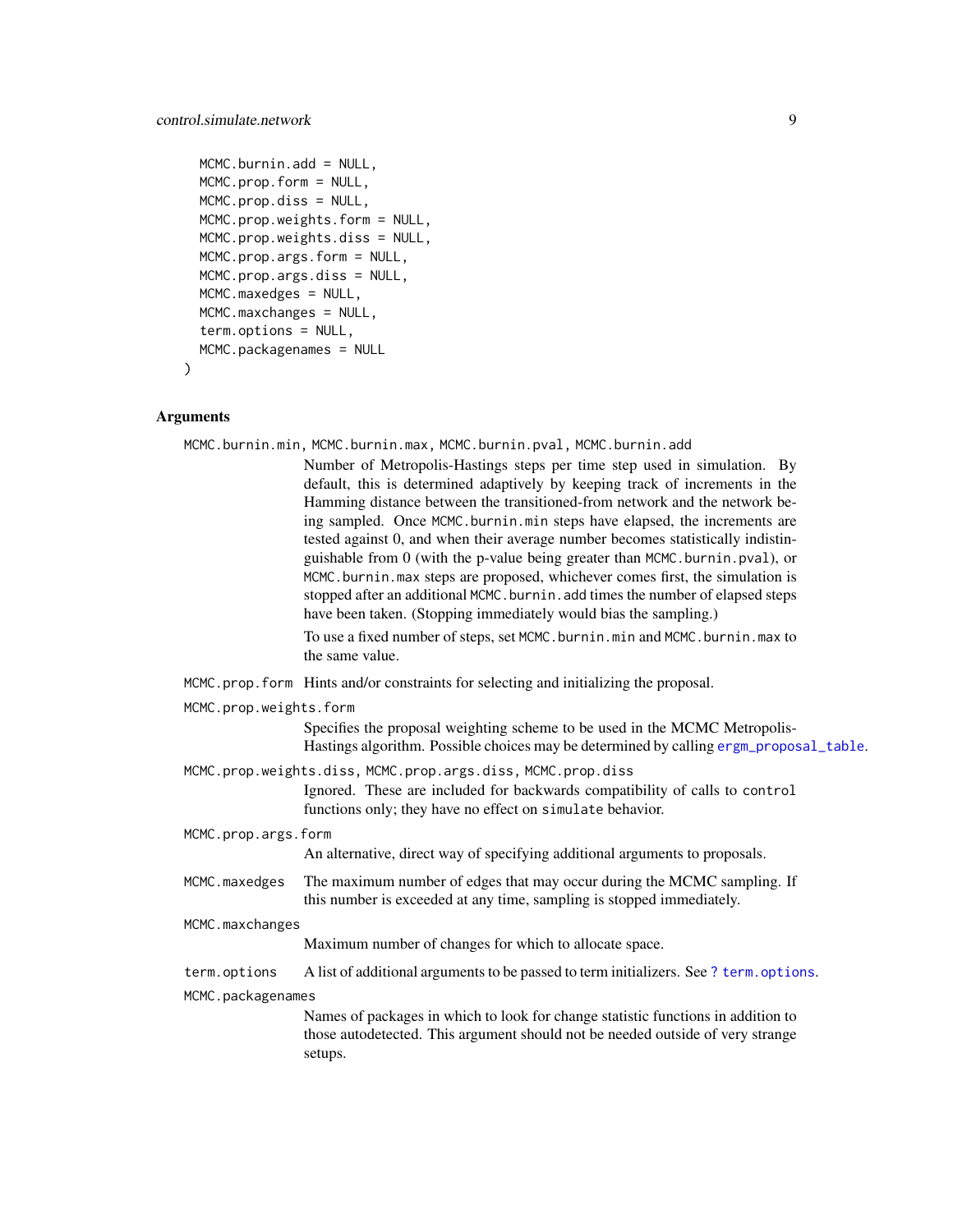### Details

This function is only used within a call to the [simulate](#page-0-0) function. See the usage section in [simulate.stergm](#page-40-1) for details.

These functions are included for backwards compatibility, and users are encouraged to use control. simulate.tergm or control.simulate.formula.tergm with the [simulate.tergm](#page-43-1) family of functions instead. When a control.simulate.stergm or control.simulate.network object is passed to one of the [simulate.stergm](#page-40-1) functions, the corresponding [simulate.tergm](#page-43-1) function is invoked, and uses the formation proposal control arguments, ignoring the dissolution proposal control arguments.

Note: The old dissolution formula in stergm represents tie persistence. As a result it maps to the new Persist() operator in tergm, NOT the Diss() operator

### Value

A list with arguments as components.

#### See Also

[simulate.stergm](#page-40-1), [simulate.formula](#page-0-0). [control.stergm](#page-11-1) performs a similar function for [stergm](#page-51-1).

<span id="page-9-1"></span>control.simulate.tergm

*Auxiliary for Controlling Temporal ERGM Simulation*

#### <span id="page-9-2"></span>Description

Auxiliary function as user interface for fine-tuning TERGM simulation.

### Usage

```
control.simulate.tergm(
  MCMC.burnin.min = NULL,
  MCMC.burnin.max = NULL,
  MCMC.burnin.pval = NULL,
  MCMC.burnin.add = NULL,
  MCMC.prop = NULL,MCMC.prop.weights = NULL,
  MCMC.prop.args = NULL,
  MCMC.maxedges = NULL,
  MCMC.maxchanges = NULL,
  term.options = NULL,
  MCMC.packagenames = NULL
)
control.simulate.formula.tergm(
  MCMC.burnin.min = 1000,
  MCMC.burnin.max = 1e+05,
```
<span id="page-9-0"></span>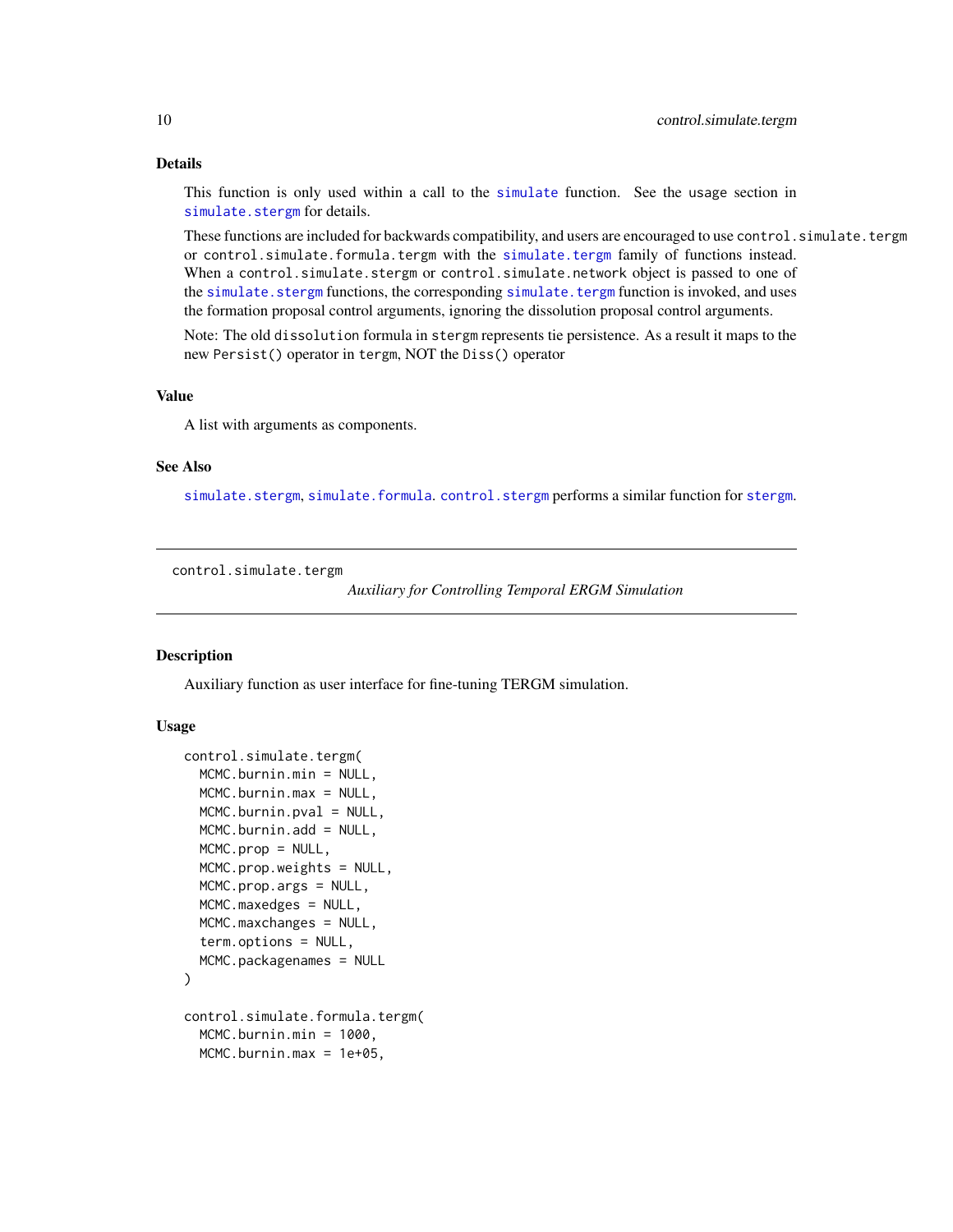```
MCMC.burnin.pval = 0.5,
MCMC.burnin.add = 1,
MCMC.prop = \sim\text{discord} + \text{sparse},MCMC.prop.weights = "default",
MCMC.prop.args = NULL,
MCMC.maxedges = Inf,
MCMC.maxchanges = 1e+06,
term.options = NULL,
MCMC.packagenames = c()
```
### Arguments

 $\mathcal{L}$ 

|                   | MCMC.burnin.min, MCMC.burnin.max, MCMC.burnin.pval, MCMC.burnin.add                                                                                                  |
|-------------------|----------------------------------------------------------------------------------------------------------------------------------------------------------------------|
|                   | Number of Metropolis-Hastings steps per time step used in simulation. By                                                                                             |
|                   | default, this is determined adaptively by keeping track of increments in the                                                                                         |
|                   | Hamming distance between the transitioned-from network and the network be-                                                                                           |
|                   | ing sampled. Once MCMC burnin min steps have elapsed, the increments are                                                                                             |
|                   | tested against 0, and when their average number becomes statistically indistin-                                                                                      |
|                   | guishable from 0 (with the p-value being greater than MCMC.burnin.pval), or                                                                                          |
|                   | MCMC.burnin.max steps are proposed, whichever comes first, the simulation is                                                                                         |
|                   | stopped after an additional MCMC. burnin. add times the number of elapsed steps                                                                                      |
|                   | have been taken. (Stopping immediately would bias the sampling.)                                                                                                     |
|                   | To use a fixed number of steps, set MCMC.burnin.min and MCMC.burnin.max to                                                                                           |
|                   | the same value.                                                                                                                                                      |
| MCMC.prop         | Hints and/or constraints for selecting and initializing the proposal.                                                                                                |
| MCMC.prop.weights |                                                                                                                                                                      |
|                   | Specifies the proposal weighting scheme to be used in the MCMC Metropolis-<br>Hastings algorithm. Possible choices may be determined by calling ergm_proposal_table. |
|                   |                                                                                                                                                                      |
|                   | MCMC.prop.args An alternative, direct way of specifying additional arguments to the proposal.                                                                        |
| MCMC.maxedges     | The maximum number of edges that may occur during the MCMC sampling. If<br>this number is exceeded at any time, sampling is stopped immediately.                     |
| MCMC.maxchanges   |                                                                                                                                                                      |
|                   | Maximum number of changes for which to allocate space.                                                                                                               |
| term.options      | A list of additional arguments to be passed to term initializers. See ? term. options.                                                                               |
| MCMC.packagenames |                                                                                                                                                                      |
|                   | Names of packages in which to look for change statistic functions in addition to<br>those autodetected. This argument should not be needed outside of very strange   |
|                   | setups.                                                                                                                                                              |

### Details

This function is only used within a call to the [simulate](#page-0-0) function. See the usage section in [simulate.tergm](#page-43-1) for details.

### Value

A list with arguments as components.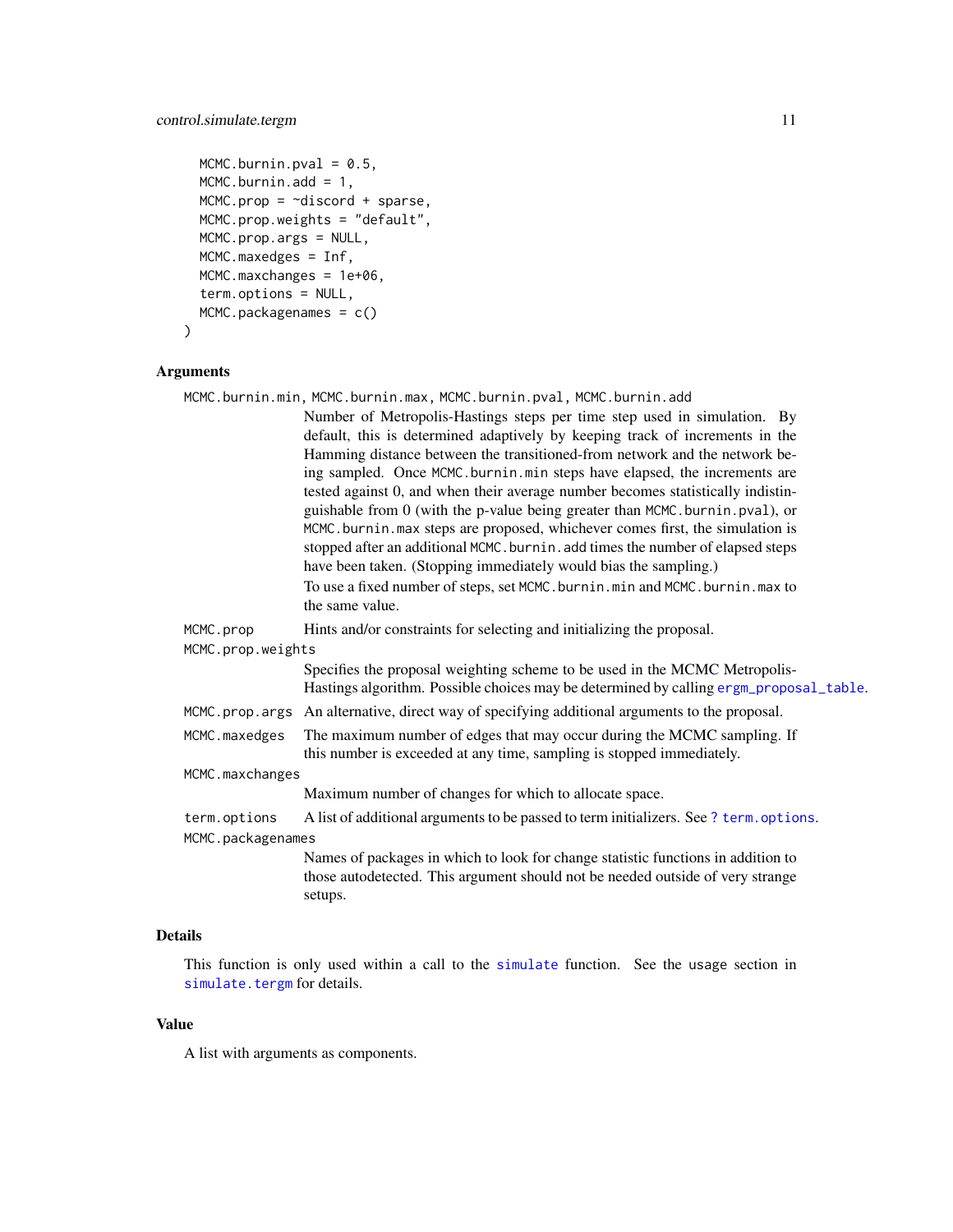#### <span id="page-11-0"></span>See Also

[simulate.tergm](#page-43-1), [simulate.formula](#page-0-0). [control.tergm](#page-19-1) performs a similar function for [tergm](#page-55-1).

<span id="page-11-1"></span>control.stergm *Auxiliary for Controlling Separable Temporal ERGM Fitting*

#### **Description**

Auxiliary function as user interface for fine-tuning 'stergm' fitting.

#### Usage

```
control.stergm(
  init.form = NULL,
  init.diss = NULL,
  init.method = NULL,
  force.main = FALSE,
  MCMC.prop.form = \simdiscord + sparse,
 MCMC.prop.diss = ~discord + sparse,
 MCMC.prop.weights.form = "default",
 MCMC.prop.args.form = NULL,
  MCMC.prop.weights.diss = "default",
 MCMC.prop.args.diss = NULL,
 MCMC.maxedges = Inf,
  MCMC.maxchanges = 1e+06,
  MCMC.packagenames = c().
  CMLE.MCMC.burnin = 1024 * 16,
  CMLE.MCMC.interval = 1024,
  CMLE.ergm = NULL,
 CMLE.form.ergm = control.ergm(init = init.form, MCMC.burnin = CMLE.MCMC.burnin,
  MCMC.interval = CMLE.MCMC.interval, MCMC.prop = MCMC.prop.form, MCMC.prop.weights =
   MCMC.prop.weights.form, MCMC.prop.args = MCMC.prop.args.form, MCMC.maxedges =
   MCMC.maxedges, MCMC.packagenames = MCMC.packagenames, parallel = parallel,
  parallel.type = parallel.type, parallel.version.check = parallel.version.check,
    parallel.inherit.MT = parallel.inherit.MT, force.main = force.main),
 CMLE.diss.ergm = control.ergm(init = init.diss, MCMC.burnin = CMLE.MCMC.burnin,
  MCMC.interval = CMLE.MCMC.interval, MCMC.prop = MCMC.prop.diss, MCMC.prop.weights =
   MCMC.prop.weights.diss, MCMC.prop.args = MCMC.prop.args.diss, MCMC.maxedges =
   MCMC.maxedges, MCMC.packagenames = MCMC.packagenames, parallel = parallel,
  parallel.type = parallel.type, parallel.version.check = parallel.version.check,
    parallel.inherit.MT = parallel.inherit.MT, force.main = force.main),
  CMLE.NA. impute = c(),
  CMLE.term.check.override = FALSE,
  EGMME.main.method = c("Gradient-Descent"),
  EGMME.initialfit.control = control.ergm(),
  EGMME.MCMC.burnin.min = 1000,
```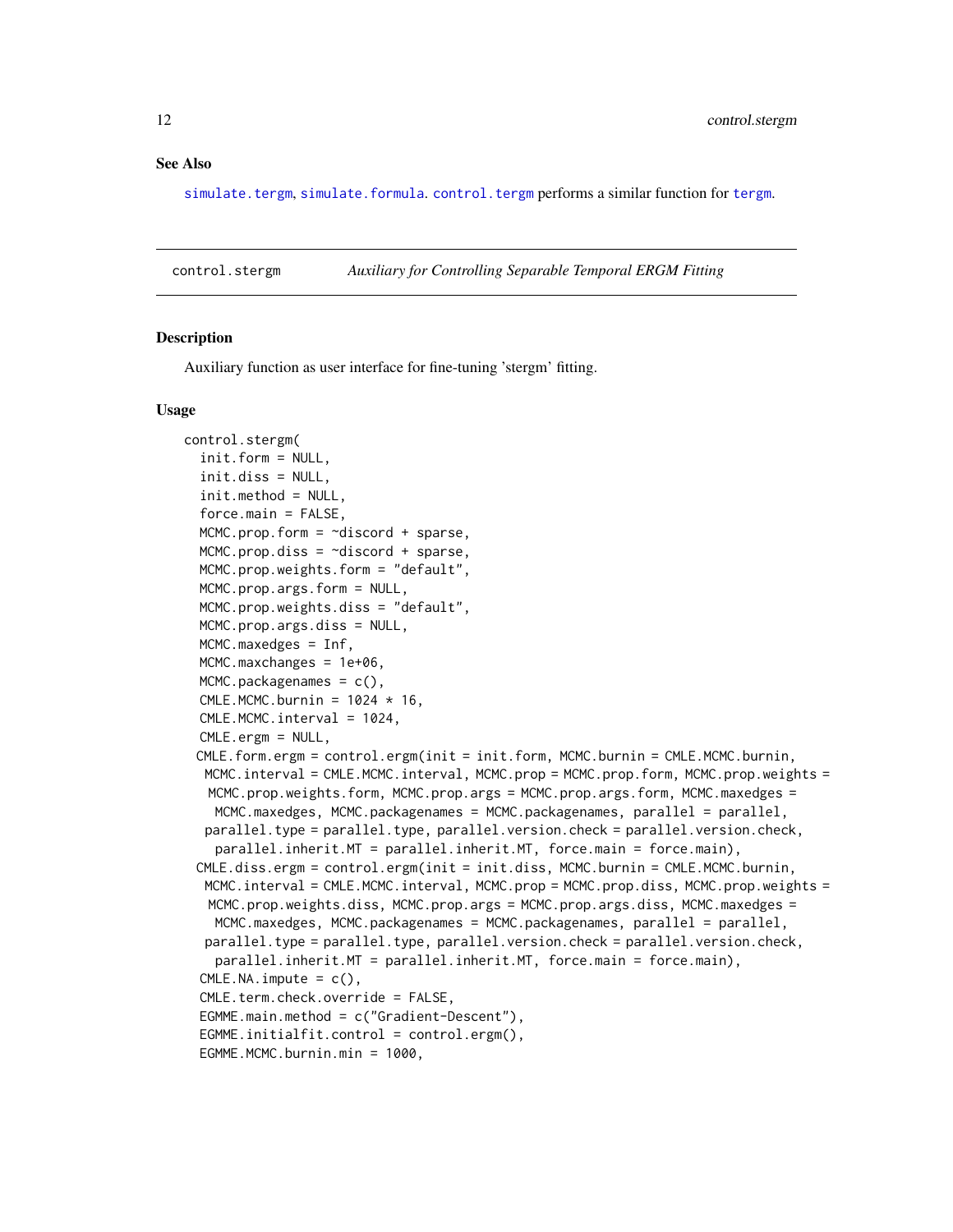```
EGMME.MCMC.burnin.max = 1e+05,
EGMME.MCMC.burnin.pval = 0.5,
EGMME.MCMC.burnin.add = 1,
MCMC.burnin = NULL,
MCMC.burnin.mul = NULL,
SAN.maxit = 4,
SAN.nsteps.times = 8,
SAN = control.san(term.options = term.options, SAN.maxit = SAN.maxit, SAN.prop =
  MCMC.prop.form, SAN.prop.weights = MCMC.prop.weights.form, SAN.prop.args =
  MCMC.prop.args.form, SAN.nsteps = round(sqrt(EGMME.MCMC.burnin.min *EGMME.MCMC.burnin.max)) * SAN.nsteps.times, SAN.packagenames = MCMC.packagenames,
  parallel = parallel, parallel.type = parallel.type, parallel.version.check =
  parallel.version.check, parallel.inherit.MT = FALSE),
SA.restarts = 10,
SA.burnin = 1000,
SA.plot.progress = FALSE,
SA.max.plot.points = 400,
SA.plot.stats = FALSE,
SA.init.gain = 0.1,
SA.gain.decay = 0.5,
SA.runlength = 25,
SA.interval.mul = 2,
SA.init.interval = 500,
SA.min.interval = 20,
SA.max.interval = 500,
SA.phase1.minruns = 4,
SA.phase1.tries = 20,
SA.phase1.jitter = 0.1,
SA.phase1.max.q = 0.1,
SA.phase1.backoff.rat = 1.05,
SA.phase2.levels.max = 40,
SA.phase2.levels.min = 4,
SA.phase2.max.mc.se = 0.001,
SA.phase2.repeats = 400,
SA.stepdown.maxn = 200,
SA. stepdown.p = 0.05,
SA.stop.p = 0.1,
SA.stepdown.ct = 5,
SA.phase2.backoff.rat = 1.1,
SA.keep.oh = 0.5,
SA.keep.min.runs = 8,
SA.keep.min = 0,
SA.phase2.jitter.mul = 0.2,
SA.phase2.maxreljump = 4,
SA.guard.mul = 4,SA.par.eff.pow = 1,
SA.robust = FALSE,
SA.oh.memory = 1e+05,
```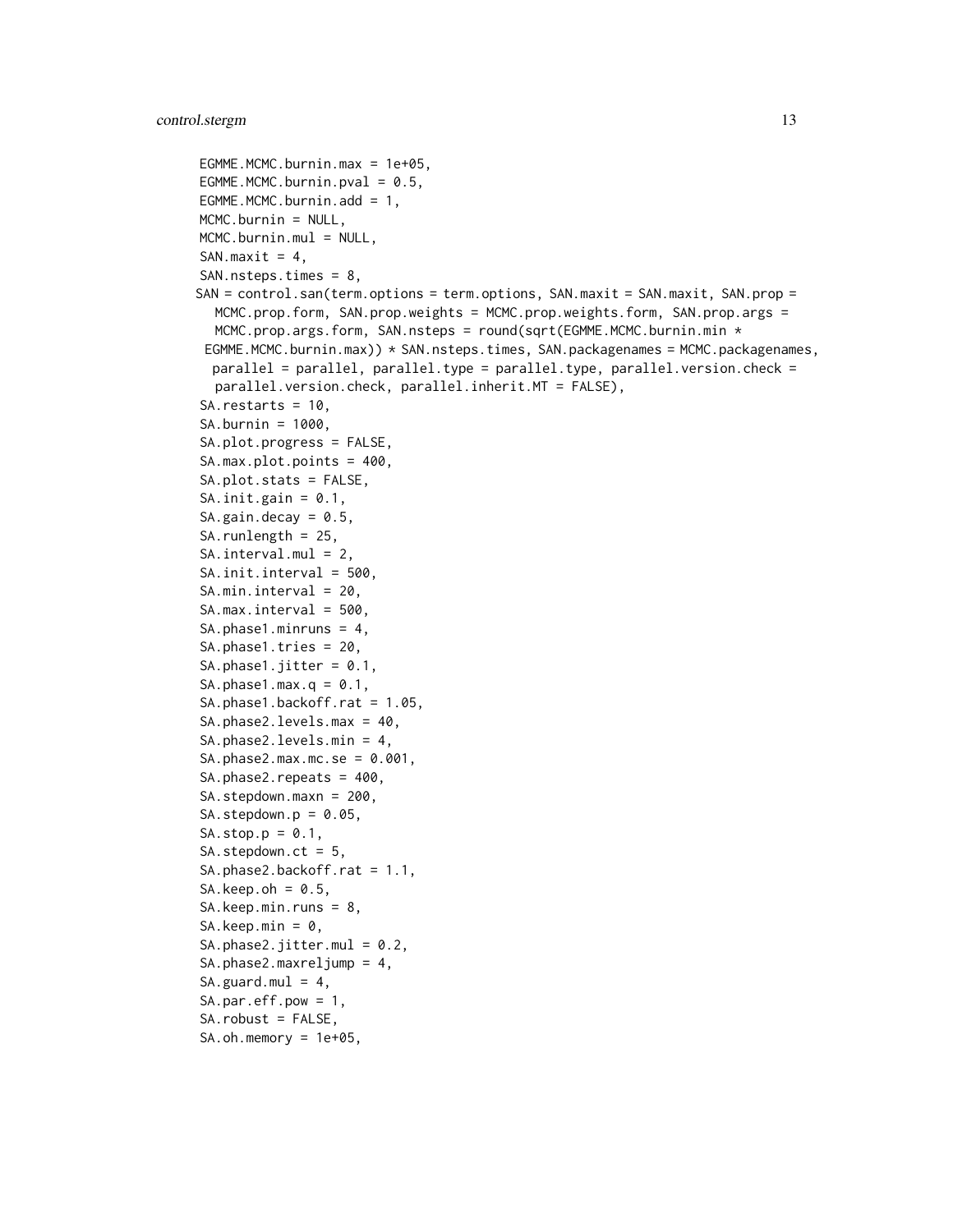```
SA.refine = c("mean", "linear", "none"),
  SA.se = TRUE,
  SA.phase3.samplesize.runs = 10,
  SA.restart.on.err = TRUE,
  term.options = NULL,
  seed = NULL,parallel = 0,
 parallel.type = NULL,
  parallel.version.check = TRUE,
 parallel.inherit.MT = FALSE,
  ...
)
```
#### Arguments

init.form, init.diss

numeric or NA vector equal in length to the number of parameters in the formation/dissolution model or NULL (the default); the initial values for the estimation and coefficient offset terms. If NULL is passed, all of the initial values are computed using the method specified by [control\\$init.method](#page-0-0). If a numeric vector is given, the elements of the vector are interpreted as follows:

- Elements corresponding to terms enclosed in offset() are used as the fixed offset coefficients. These should match the offset values given in offset.coef.form and offset.coef.diss.
- Elements that do not correspond to offset terms and are not NA are used as starting values in the estimation.
- Initial values for the elements that are NA are fit using the method specified by [control\\$init.method](#page-0-0).

Passing coefficients from a previous run can be used to "resume" an uncoverged [stergm](#page-51-1) run.

- init.method Estimation method used to acquire initial values for estimation. If NULL (the default), the initial values are computed using the edges dissolution approximation (Carnegie et al.) when appropriate; note that this relies on [.extract.fd.formulae](#page-3-1) to identify the formation and dissolution parts of the formula; the user should be aware of its behavior and limitations. If init.method is set to "zeros", the initial values are set to zeros.
- force.main Logical: If TRUE, then force MCMC-based estimation method, even if the exact MLE can be computed via maximum pseudolikelihood estimation.

```
MCMC.prop.form Hints and/or constraints for selecting and initializing the proposal.
```

```
MCMC.prop.weights.form
```
Specifies the proposal weighting to use.

MCMC.prop.args.form

A direct way of specifying arguments to the proposal.

- MCMC.prop.weights.diss, MCMC.prop.args.diss, MCMC.prop.diss
	- Ignored.
- MCMC.maxedges The maximum number of edges that may occur during the MCMC sampling. If this number is exceeded at any time, sampling is stopped immediately.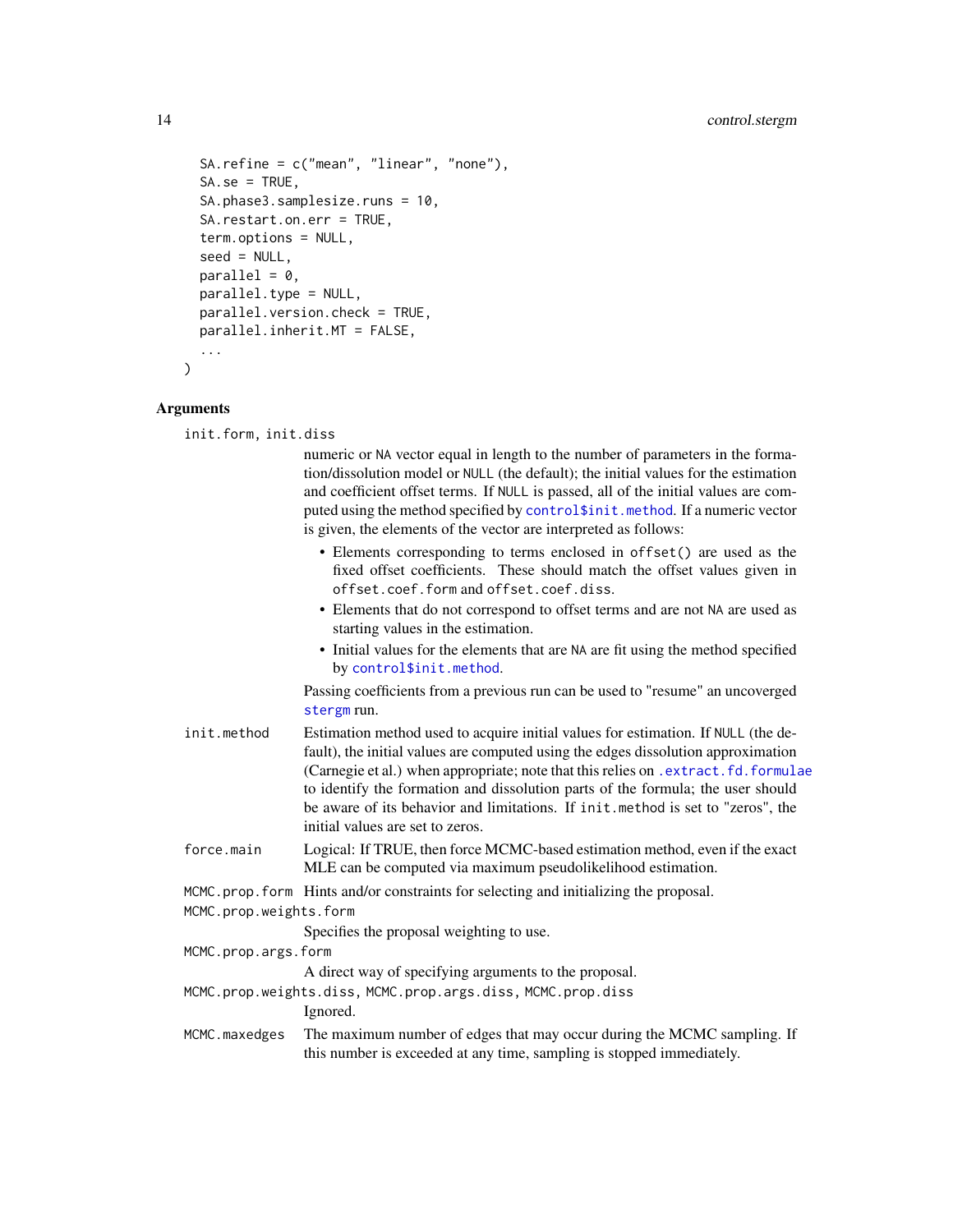<span id="page-14-0"></span>MCMC.maxchanges

Maximum number of changes in dynamic network simulation for which to allocate space.

#### MCMC.packagenames

Names of packages in which to look for change statistic functions in addition to those autodetected. This argument should not be needed outside of very strange setups.

### CMLE.MCMC.burnin

Burnin used in CMLE fitting.

CMLE.MCMC.interval

Number of Metropolis-Hastings steps between successive draws when running MCMC MLE.

- CMLE.ergm A convenience argument for specifying both CMLE.form.ergm and CMLE.diss.ergm at once. See [control.ergm](#page-0-0).
- CMLE.form.ergm Control parameters used to fit the CMLE. See [control.ergm](#page-0-0).
- CMLE.diss.ergm Ignored, with the exception of initial parameter values.
- CMLE.NA.impute In STERGM CMLE, missing dyads in transitioned-to networks are accommodated using methods of Handcock and Gile (2009), but a similar approach to transitioned-from networks requires much more complex methods that are not, currently, implemented. CMLE.NA.impute controls how missing dyads in transitionedfrom networks are be imputed. See argument imputers of [impute.network.list](#page-33-1) for details.

By default, no imputation is performed, and the fitting stops with an error if any transitioned-from networks have missing dyads.

#### CMLE.term.check.override

The method [stergm{](#page-51-1)stergm} uses at this time to fit a series of more than two networks requires certain assumptions to be made about the ERGM terms being used, which are tested before a fit is attempted. This test sometimes fails despite the model being amenable to fitting, so setting this option to TRUE overrides the tests.

#### EGMME.main.method

Estimation method used to find the Equilibrium Generalized Method of Moments estimator. Currently only "Gradient-Descent" is implemented.

EGMME.initialfit.control

Control object for the ergm fit in tergm.EGMME.initialfit

EGMME.MCMC.burnin.min, EGMME.MCMC.burnin.max,

Number of Metropolis-Hastings steps per time step used in EGMME fitting. By default, this is determined adaptively by keeping track of increments in the Hamming distance between the transitioned-from network and the network being sampled. Once EGMME. MCMC. burnin.min steps have elapsed, the increments are tested against 0, and when their average number becomes statistically indistinguishable from 0 (with the p-value being greater than EGMME.MCMC.burnin.pval), or EGMME.MCMC.burnin.max steps are proposed, whichever comes first, the simulation is stopped after an additional EGMME.MCMC.burnin.add times the number of elapsed steps had been taken. (Stopping immediately would bias the sampling.)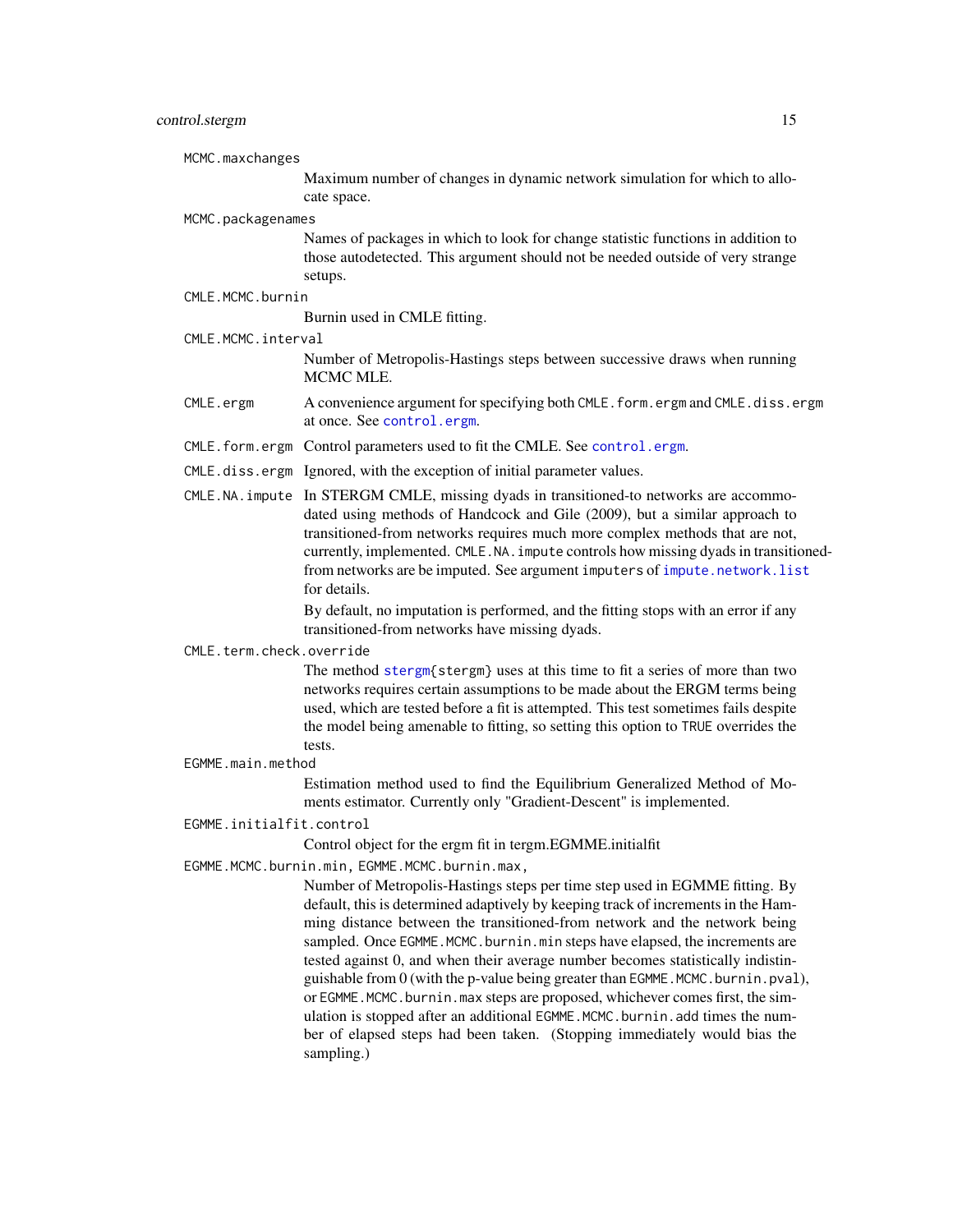To use a fixed number of steps, set EGMME.MCMC.burnin.min and EGMME.MCMC.burnin.max to the same value.

<span id="page-15-0"></span>EGMME.MCMC.burnin.pval, EGMME.MCMC.burnin.add

Number of Metropolis-Hastings steps per time step used in EGMME fitting. By default, this is determined adaptively by keeping track of increments in the Hamming distance between the transitioned-from network and the network being sampled. Once EGMME. MCMC. burnin.min steps have elapsed, the increments are tested against 0, and when their average number becomes statistically indistinguishable from 0 (with the p-value being greater than EGMME.MCMC.burnin.pval), or EGMME. MCMC. burnin.max steps are proposed, whichever comes first, the simulation is stopped after an additional EGMME.MCMC.burnin.add times the number of elapsed steps had been taken. (Stopping immediately would bias the sampling.)

To use a fixed number of steps, set EGMME.MCMC.burnin.min and EGMME.MCMC.burnin.max to the same value.

MCMC.burnin, MCMC.burnin.mul

No longer used. See EGMME.MCMC.burnin.min, EGMME.MCMC.burnin.max, EGMME.MCMC.burnin.pval, EGMME.MCMC.burnin.pval, EGMME.MCMC.burnin.add and CMLE.MCMC.burnin and CMLE.MCMC.interval.

SAN.maxit When target.stats argument is passed to [ergm\(\)](#page-0-0), the maximum number of attempts to use [san](#page-0-0) to obtain a network with statistics close to those specified.

SAN.nsteps.times

Multiplier for SAN.nsteps relative to MCMC.burnin. This lets one control the amount of SAN burn-in (arguably, the most important of SAN parameters) without overriding the other SAN defaults.

- SAN SAN control parameters. See [control.san](#page-0-0)
- SA.restarts Maximum number of times to restart a failed optimization process.
- SA.burnin Number of time steps to advance the starting network before beginning the optimization.
- SA.plot.progress, SA.plot.stats

Logical: Plot information about the fit as it proceeds. If SA.plot.progress==TRUE, plot the trajectories of the parameters and target statistics as the optimization progresses. If SA.plot.stats==TRUE, plot a heatmap representing correlations of target statistics and a heatmap representing the estimated gradient.

Do NOT use these with non-interactive plotting devices like [pdf](#page-0-0). (In fact, it will refuse to do that with a warning.)

SA.max.plot.points

If SA.plot.progress==TRUE, the maximum number of time points to be plotted. Defaults to 400. If more iterations elapse, they will be thinned to at most 400 before plotting.

- SA. init.gain Initial gain, the multiplier for the parameter update size. If the process initially goes crazy beyond recovery, lower this value.
- SA.gain.decay Gain decay factor.
- SA.runlength Number of parameter trials and updates per C run.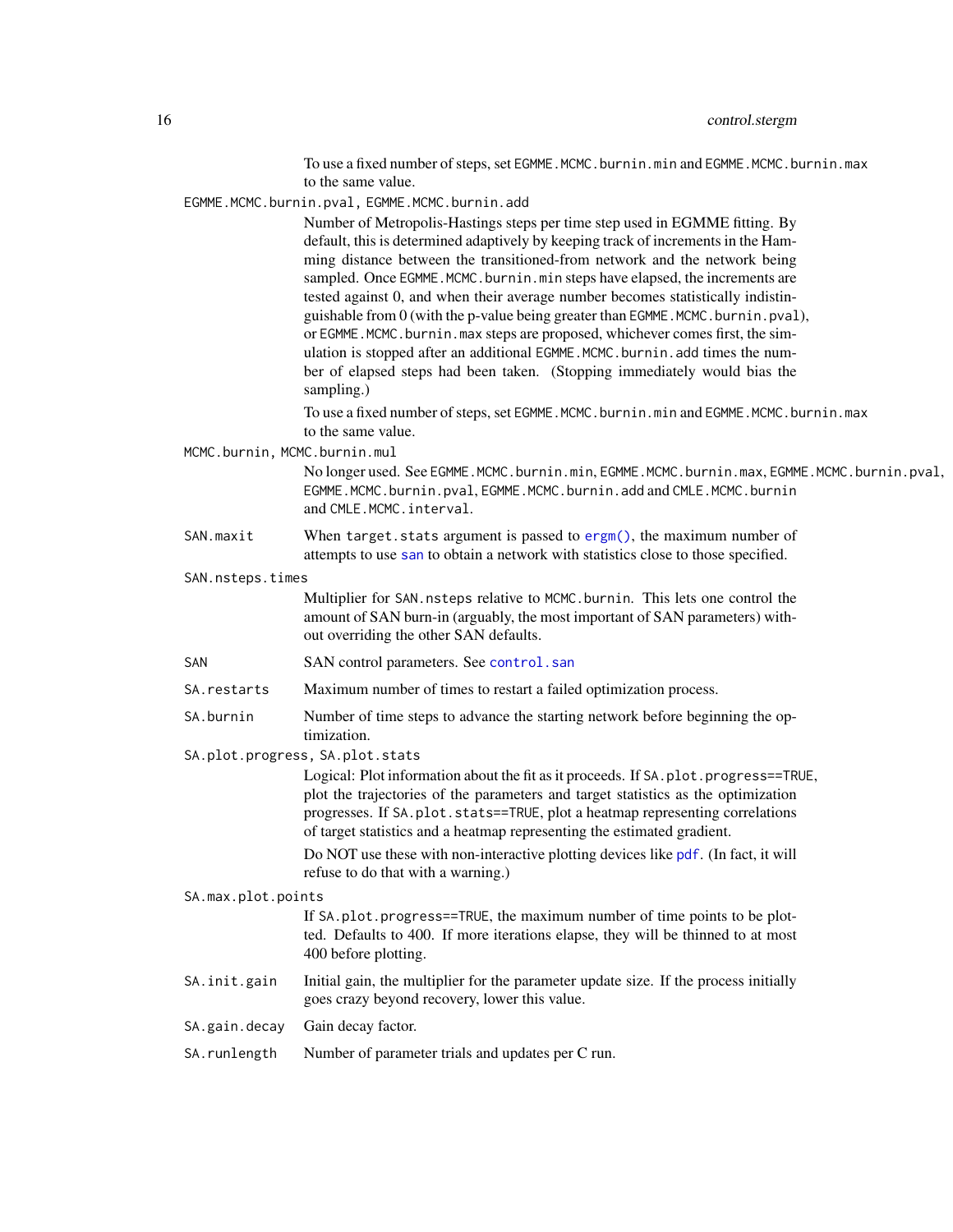| SA.interval.mul               |                                                                                                                                                                                                                                                                                                                                                                                                                                                                                                                                                                                                                                                                                                                                                                                                                   |
|-------------------------------|-------------------------------------------------------------------------------------------------------------------------------------------------------------------------------------------------------------------------------------------------------------------------------------------------------------------------------------------------------------------------------------------------------------------------------------------------------------------------------------------------------------------------------------------------------------------------------------------------------------------------------------------------------------------------------------------------------------------------------------------------------------------------------------------------------------------|
|                               | The number of time steps between updates of the parameters is set to be this<br>times the mean duration of extant ties.                                                                                                                                                                                                                                                                                                                                                                                                                                                                                                                                                                                                                                                                                           |
| SA.init.interval              |                                                                                                                                                                                                                                                                                                                                                                                                                                                                                                                                                                                                                                                                                                                                                                                                                   |
|                               | Initial number of time steps between updates of the parameters.                                                                                                                                                                                                                                                                                                                                                                                                                                                                                                                                                                                                                                                                                                                                                   |
|                               | SA.min.interval, SA.max.interval                                                                                                                                                                                                                                                                                                                                                                                                                                                                                                                                                                                                                                                                                                                                                                                  |
|                               | Upper and lower bounds on the number of time steps between updates of the<br>parameters.                                                                                                                                                                                                                                                                                                                                                                                                                                                                                                                                                                                                                                                                                                                          |
| SA.phase1.minruns             |                                                                                                                                                                                                                                                                                                                                                                                                                                                                                                                                                                                                                                                                                                                                                                                                                   |
|                               | Number of runs during Phase 1 for estimating the gradient, before every gradient<br>update.                                                                                                                                                                                                                                                                                                                                                                                                                                                                                                                                                                                                                                                                                                                       |
| SA.phase1.tries               |                                                                                                                                                                                                                                                                                                                                                                                                                                                                                                                                                                                                                                                                                                                                                                                                                   |
|                               | Number of runs trying to find a reasonable parameter and network configuration.                                                                                                                                                                                                                                                                                                                                                                                                                                                                                                                                                                                                                                                                                                                                   |
| SA.phase1.jitter              |                                                                                                                                                                                                                                                                                                                                                                                                                                                                                                                                                                                                                                                                                                                                                                                                                   |
|                               | Initial jitter standard deviation of each parameter.                                                                                                                                                                                                                                                                                                                                                                                                                                                                                                                                                                                                                                                                                                                                                              |
| SA.phase1.max.q               |                                                                                                                                                                                                                                                                                                                                                                                                                                                                                                                                                                                                                                                                                                                                                                                                                   |
|                               | Q-value (false discovery rate) that a gradient estimate must obtain before it is<br>accepted (since sign is what is important).                                                                                                                                                                                                                                                                                                                                                                                                                                                                                                                                                                                                                                                                                   |
|                               | SA.phase1.backoff.rat, SA.phase2.backoff.rat                                                                                                                                                                                                                                                                                                                                                                                                                                                                                                                                                                                                                                                                                                                                                                      |
|                               | If the run produces this relative increase in the approximate objective function,<br>it will be backed off.                                                                                                                                                                                                                                                                                                                                                                                                                                                                                                                                                                                                                                                                                                       |
|                               | SA.phase2.levels.min, SA.phase2.levels.max                                                                                                                                                                                                                                                                                                                                                                                                                                                                                                                                                                                                                                                                                                                                                                        |
|                               |                                                                                                                                                                                                                                                                                                                                                                                                                                                                                                                                                                                                                                                                                                                                                                                                                   |
|                               |                                                                                                                                                                                                                                                                                                                                                                                                                                                                                                                                                                                                                                                                                                                                                                                                                   |
|                               | Range of gain levels (subphases) to go through.                                                                                                                                                                                                                                                                                                                                                                                                                                                                                                                                                                                                                                                                                                                                                                   |
| SA.phase2.max.mc.se           |                                                                                                                                                                                                                                                                                                                                                                                                                                                                                                                                                                                                                                                                                                                                                                                                                   |
|                               | Approximate precision of the estimates that must be attained before stopping.                                                                                                                                                                                                                                                                                                                                                                                                                                                                                                                                                                                                                                                                                                                                     |
|                               | SA.phase2.repeats, SA.stepdown.maxn,                                                                                                                                                                                                                                                                                                                                                                                                                                                                                                                                                                                                                                                                                                                                                                              |
|                               | A gain level may be repeated multiple times (up to SA.phase2.repeats) if<br>the optimizer detects that the objective function is improving or the estimating<br>equations are not centered around 0, so slowing down the parameters at that<br>point is counterproductive. To detect this it looks at the the window controlled<br>by SA. keep. oh, thinning objective function values to get SA. stepdown. maxn,<br>and 1) fitting a GLS model for a linear trend, with AR(2) autocorrelation and<br>2) conductiong an approximate Hotelling's T^2 test for equality of estimating<br>equation values to 0. If there is no significance for either at SA. stepdown.p<br>SA. stepdown. ct runs in a row, the gain level (subphase) is allowed to end.<br>Otherwise, the process continues at the same gain level. |
| SA.stepdown.p, SA.stepdown.ct |                                                                                                                                                                                                                                                                                                                                                                                                                                                                                                                                                                                                                                                                                                                                                                                                                   |
|                               | A gain level may be repeated multiple times (up to SA. phase2. repeats) if<br>the optimizer detects that the objective function is improving or the estimating<br>equations are not centered around 0, so slowing down the parameters at that<br>point is counterproductive. To detect this it looks at the the window controlled<br>by SA. keep. oh, thinning objective function values to get SA. stepdown. maxn,<br>and 1) fitting a GLS model for a linear trend, with $AR(2)$ autocorrelation and<br>2) conductiong an approximate Hotelling's $T^2$ test for equality of estimating                                                                                                                                                                                                                         |

equation values to 0. If there is no significance for either at SA.stepdown.p SA.stepdown.ct runs in a row, the gain level (subphase) is allowed to end. Otherwise, the process continues at the same gain level.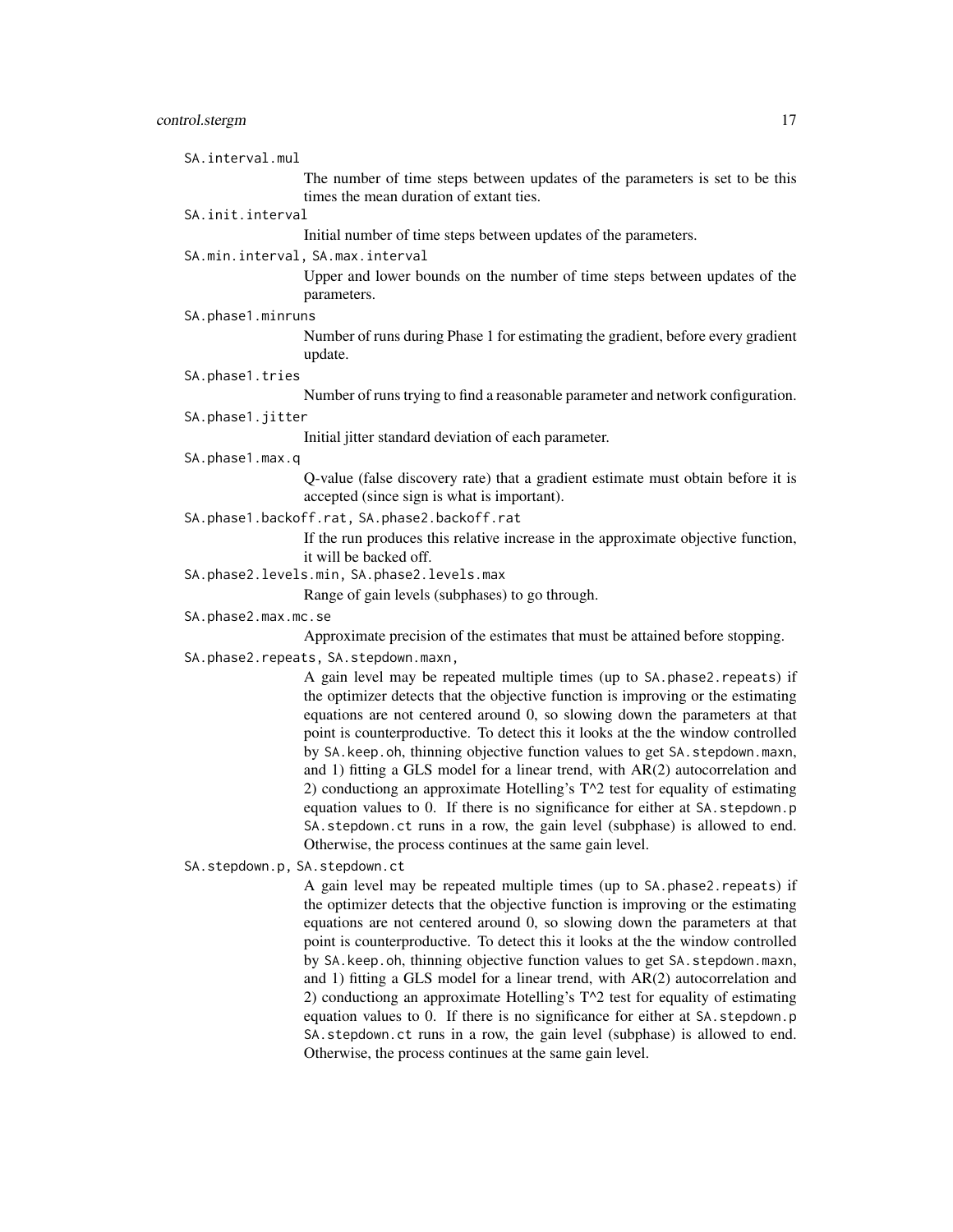<span id="page-17-0"></span>

| SA.stop.p            | At the end of each gain level after the minimum, if the precision is sufficiently<br>high, the relationship between the parameters and the targets is tested for evi-<br>dence of local nonlinearity. This is the p-value used.                                                                                                                                                                                                                                                    |
|----------------------|------------------------------------------------------------------------------------------------------------------------------------------------------------------------------------------------------------------------------------------------------------------------------------------------------------------------------------------------------------------------------------------------------------------------------------------------------------------------------------|
|                      | If that test fails to reject, a Phase 3 run is made with the new parameter values,<br>and the estimating equations are tested for difference from 0. If this test fails to<br>reject, the optimization is finished.                                                                                                                                                                                                                                                                |
|                      | If either of these tests rejects, at SA. stop.p, optimization is continued for an-<br>other gain level.                                                                                                                                                                                                                                                                                                                                                                            |
|                      | SA.keep.oh, SA.keep.min, SA.keep.min.runs                                                                                                                                                                                                                                                                                                                                                                                                                                          |
|                      | Parameters controlling how much of optimization history to keep for gradient<br>and covariance estimation.                                                                                                                                                                                                                                                                                                                                                                         |
|                      | A history record will be kept if it's at least one of the following:                                                                                                                                                                                                                                                                                                                                                                                                               |
|                      | • Among the last SA. keep. oh (a fraction) of all runs.                                                                                                                                                                                                                                                                                                                                                                                                                            |
|                      | • Among the last SA. keep. min (a count) records.                                                                                                                                                                                                                                                                                                                                                                                                                                  |
|                      | • From the last SA. keep. min. runs (a count) optimization runs.                                                                                                                                                                                                                                                                                                                                                                                                                   |
| SA.phase2.jitter.mul |                                                                                                                                                                                                                                                                                                                                                                                                                                                                                    |
|                      | Jitter standard deviation of each parameter is this value times its standard devi-<br>ation without jitter.                                                                                                                                                                                                                                                                                                                                                                        |
| SA.phase2.maxreljump |                                                                                                                                                                                                                                                                                                                                                                                                                                                                                    |
|                      | To keep the optimization from "running away" due to, say, a poor gradient es-<br>timate building on itself, if a magnitude of change (Mahalanobis distance) in<br>parameters over the course of a run divided by average magnitude of change for<br>recent runs exceeds this, the change is truncated to this amount times the average<br>for recent runs.                                                                                                                         |
| SA.guard.mul         | The multiplier for the range of parameter and statistics values to compute the<br>guard width.                                                                                                                                                                                                                                                                                                                                                                                     |
| SA.par.eff.pow       | Because some parameters have much, much greater effects than others, it im-<br>proves numerical conditioning and makes estimation more stable to rescale the<br>kth estimating function by $s_k = (\sum_{i=1}^q G_{i,k}^2 / V_{i,i})^{-p/2}$ , where $G_{i,k}$ is the es-<br>timated gradient of the <i>i</i> th target statistics with respect to <i>k</i> th parameter. This<br>parameter sets the value of $p: \mathfrak{G}$ for no rescaling, 1 (default) for scaling by root- |

SA.robust Whether to use robust linear regression (for gradients) and covariance estimation.

mean-square normalized gradient, and greater values for greater penalty.

- SA.oh.memory Absolute maximum number of data points per thread to store in the full optimization history.
- SA.refine Method, if any, used to refine the point estimate at the end: "linear" for linear interpolation, "mean" for average, and "none" to use the last value.
- SA.se Logical: If TRUE (the default), get an MCMC sample of statistics at the final estimate and compute the covariance matrix (and hence standard errors) of the parameters. This sample is stored and can also be used by [mcmc.diagnostics\(\)](#page-0-0) to assess convergence.

SA.phase3.samplesize.runs

This many optimization runs will be used to determine whether the optimization has converged and to estimate the standard errors.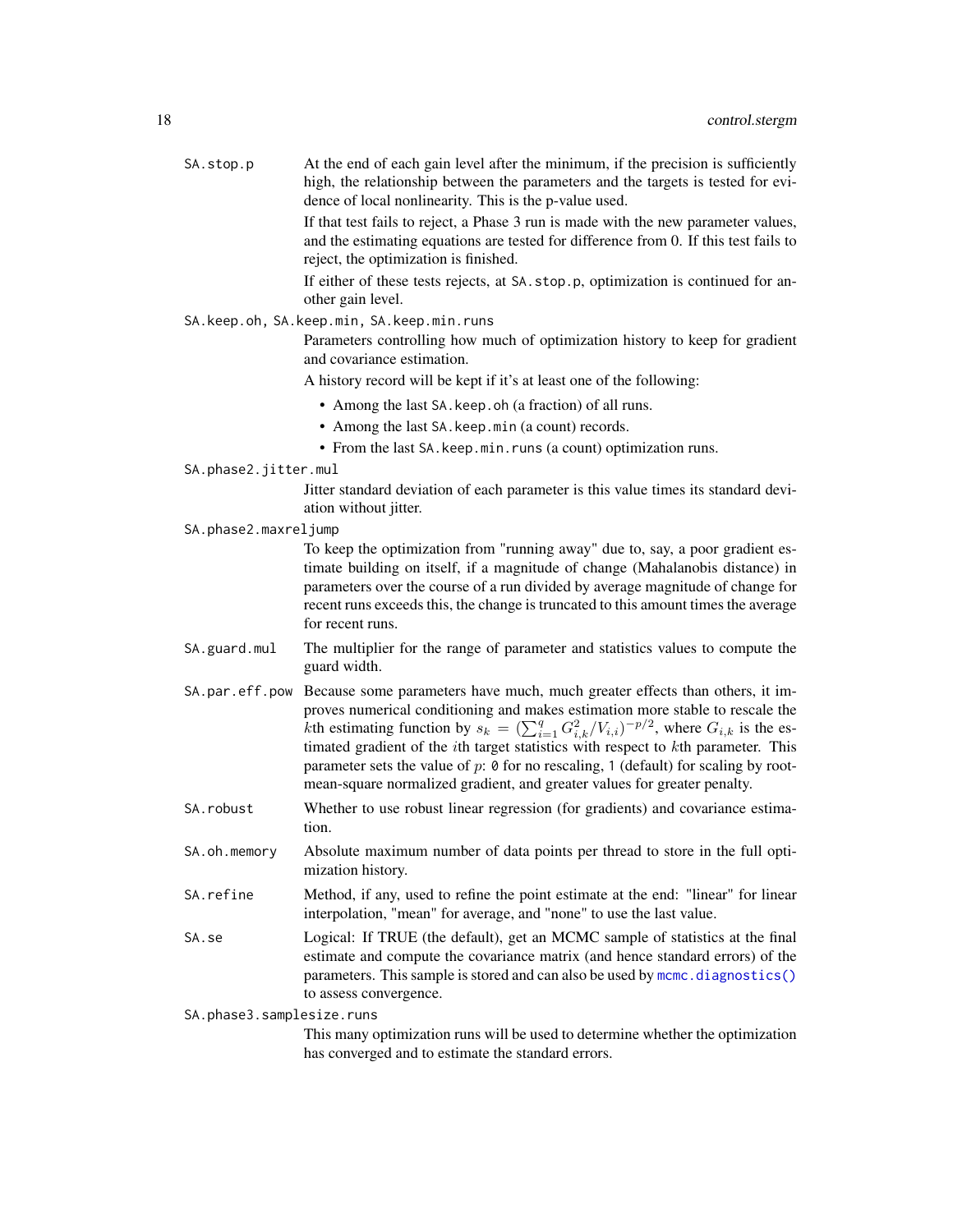<span id="page-18-0"></span>

| SA.restart.on.err                                                                                                                                                                                                    |  |  |
|----------------------------------------------------------------------------------------------------------------------------------------------------------------------------------------------------------------------|--|--|
| Logical: if TRUE (the default) an error somewhere in the optimization process<br>will cause it to restart with a smaller gain value. Otherwise, the process will<br>stop. This is mainly used for debugging          |  |  |
| A list of additional arguments to be passed to term initializers. See ? term. options.                                                                                                                               |  |  |
| Seed value (integer) for the random number generator. See set. seed.                                                                                                                                                 |  |  |
| Number of threads in which to run the sampling. Defaults to $0$ (no parallelism).<br>See the entry on parallel processing for details and troubleshooting.                                                           |  |  |
| API to use for parallel processing. Supported values are "MPI" and "PSOCK".<br>Defaults to using the parallel package with PSOCK clusters. See ergm-parallel                                                         |  |  |
| parallel.version.check                                                                                                                                                                                               |  |  |
| Logical: If TRUE, check that the version of ergm running on the slave nodes is<br>the same as that running on the master node.                                                                                       |  |  |
| parallel.inherit.MT                                                                                                                                                                                                  |  |  |
| Logical: If TRUE, slave nodes and processes inherit the set. MT_terms() set-<br>ting.                                                                                                                                |  |  |
| Additional arguments, passed to other functions This argument is helpful be-<br>cause it collects any control parameters that have been deprecated; a warning<br>message is printed in case of deprecated arguments. |  |  |
|                                                                                                                                                                                                                      |  |  |

### Details

This function is only used within a call to the [stergm](#page-51-1) function. See the usage section in [stergm](#page-51-1) for details. Generally speaking, control.stergm is remapped to control.tergm, with dissolution controls ignored and formation controls used as controls for the overall tergm process. An exception to this rule is the initial parameter values specified via init.form, init.diss, CMLE.form.ergm\$init, and CMLE.diss.ergm\$init, which will be remapped jointly with the stergm() arguments offset.coef.form and offset.coef.diss to determine the initial parameter values passed to tergm.

It is recommended that new code make use of tergm and control.tergm directly; stergm wrappers are included only for backwards compatibility.

### Value

A list with arguments as components.

#### References

Boer, P., Huisman, M., Snijders, T.A.B., and Zeggelink, E.P.H. (2003), StOCNET User\'s Manual. Version 1.4.

Firth (1993), Bias Reduction in Maximum Likelihood Estimates. Biometrika, 80: 27-38.

Hunter, D. R. and M. S. Handcock (2006), Inference in curved exponential family models for networks. Journal of Computational and Graphical Statistics, 15: 565-583.

Hummel, R. M., Hunter, D. R., and Handcock, M. S. (2010), A Steplength Algorithm for Fitting ERGMs, Penn State Department of Statistics Technical Report.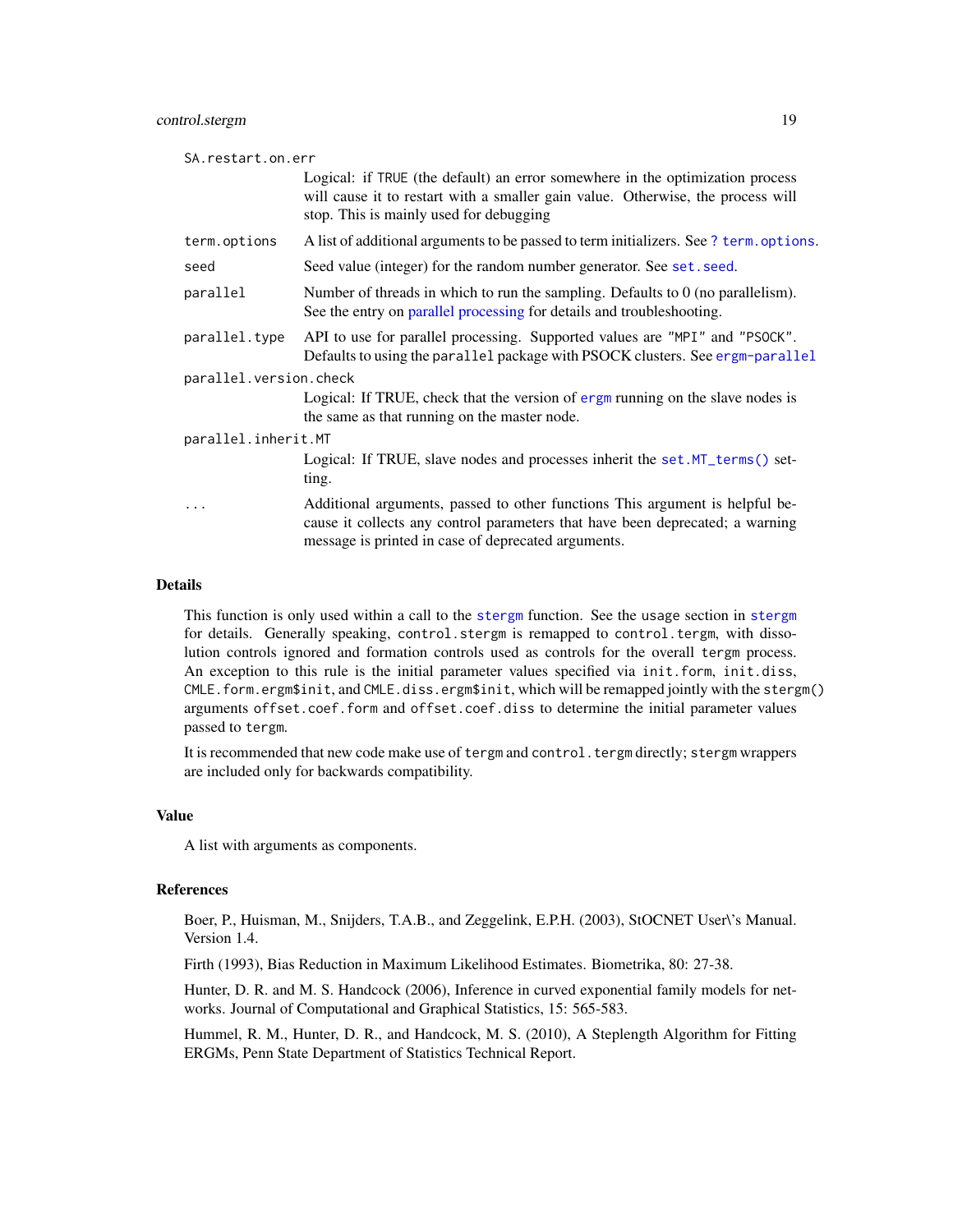#### <span id="page-19-0"></span>See Also

[stergm](#page-51-1),[tergm](#page-55-1),[control.tergm](#page-19-1). The [control.simulate.stergm](#page-7-1) function performs a similar function for [simulate.tergm](#page-43-1).

<span id="page-19-1"></span>control.tergm *Auxiliary for Controlling Temporal ERGM Fitting*

#### **Description**

Auxiliary function as user interface for fine-tuning 'tergm' fitting.

#### Usage

```
control.tergm(
  init = NULL,init.method = NULL,
  force.main = FALSE,
 MCMC.prop = \simdiscord + sparse,
 MCMC.prop.weights = "default",
 MCMC.prop.args = NULL,
 MCMC.maxedges = Inf,
 MCMC.maxchanges = 1e+06,
 MCMC.packagenames = c(),
  CMLE.MCMC.burnin = 1024 \times 16,
  CMLE.MCMC.interval = 1024,
 CMLE.ergm = control.ergm(init = init, MCMC.burnin = CMLE.MCMC.burnin, MCMC.interval =
  CMLE.MCMC.interval, MCMC.prop = MCMC.prop, MCMC.prop.weights = MCMC.prop.weights,
  MCMC.prop.args = MCMC.prop.args, MCMC.maxedges = MCMC.maxedges, MCMC.packagenames =
   MCMC.packagenames, parallel = parallel, parallel.type = parallel.type,
    parallel.version.check = parallel.version.check, force.main = force.main),
  CMLE.NA.impute = c(),
  CMLE.term.check.override = FALSE,
  EGMME.main.method = c("Gradient-Descent"),
  EGMME.initialfit.control = control.ergm(),
  EGMME.MCMC.burnin.min = 1000,
 EGMME.MCMC.burnin.max = 1e+05,
 EGMME.MCMC.burnin.pval = 0.5,
 EGMME.MCMC.burnin.add = 1,
 MCMC.burnin = NULL,
 MCMC.burnin.mul = NULL,
  SAN.maxit = 4,
  SAN.nsteps.times = 8,
 SAN = control.san(term.options = term.options, SAN.maxit = SAN.maxit, SAN.prop =
  MCMC.prop, SAN.prop.weights = MCMC.prop.weights, SAN.prop.args = MCMC.prop.args,
    SAN.nsteps = round(sqrt(EGMME.MCMC.burnin.min * EGMME.MCMC.burnin.max)) *SAN.nsteps.times, SAN.packagenames = MCMC.packagenames, parallel = parallel,
```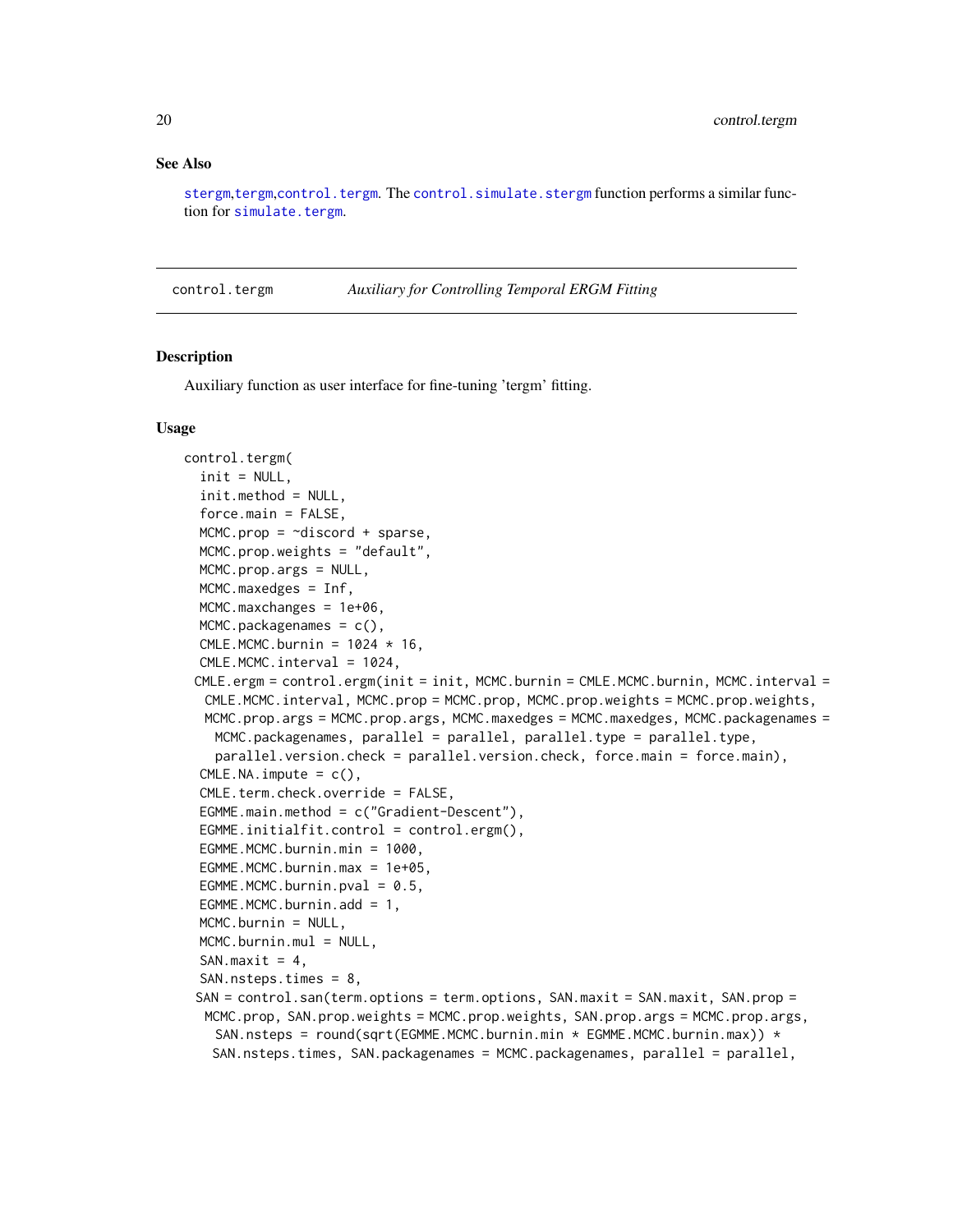```
parallel.type = parallel.type, parallel.version.check = parallel.version.check,
    parallel.inherit.MT = parallel.inherit.MT),
  SA.restarts = 10,
  SA.burnin = 1000,
  SA.plot.progress = FALSE,
  SA.max.plot.points = 400,
  SA.plot.stats = FALSE,
  SA.init.gain = 0.1,
  SA.gain.decay = 0.5,
  SA.runlength = 25,
  SA.interval.mul = 2,
  SA.init.interval = 500,
  SA.min.interval = 20,
  SA.max.interval = 500,
  SA.phase1.minruns = 4,
  SA.phase1.tries = 20,
  SA.phase1.jitter = 0.1,
  SA.phase1.max.q = 0.1,
  SA.phase1.backoff.rat = 1.05,
  SA.phase2.levels.max = 40,
  SA.phase2.levels.min = 4,
  SA.phase2.max.mc.se = 0.001,SA.phase2.repeats = 400,
  SA.stepdown.maxn = 200,
  SA. stepdown.p = 0.05,SA. stop.p = 0.1,SA.stepdown.ct = 5,
  SA.phase2.backoff.rat = 1.1,
  SA.keep.oh = 0.5,
  SA.keep.min.runs = 8,
  SA.keep.min = 0,
  SA.phase2.jitter.mul = 0.2,
  SA.phase2.maxreljump = 4,
  SA.guard.mul = 4,SA.par.eff.pow = 1,
  SA.robust = FALSE,
  SA.oh.memory = 1e+05,
  SA.refine = c("mean", "linear", "none"),
  SA.se = TRUE,
  SA.phase3.samplesize.runs = 10,
  SA.restart.on.err = TRUE,
  term.options = NULL,
  seed = NULL,
  parallel = 0,
 parallel.type = NULL,
 parallel.version.check = TRUE,
 parallel.inherit.MT = FALSE
)
```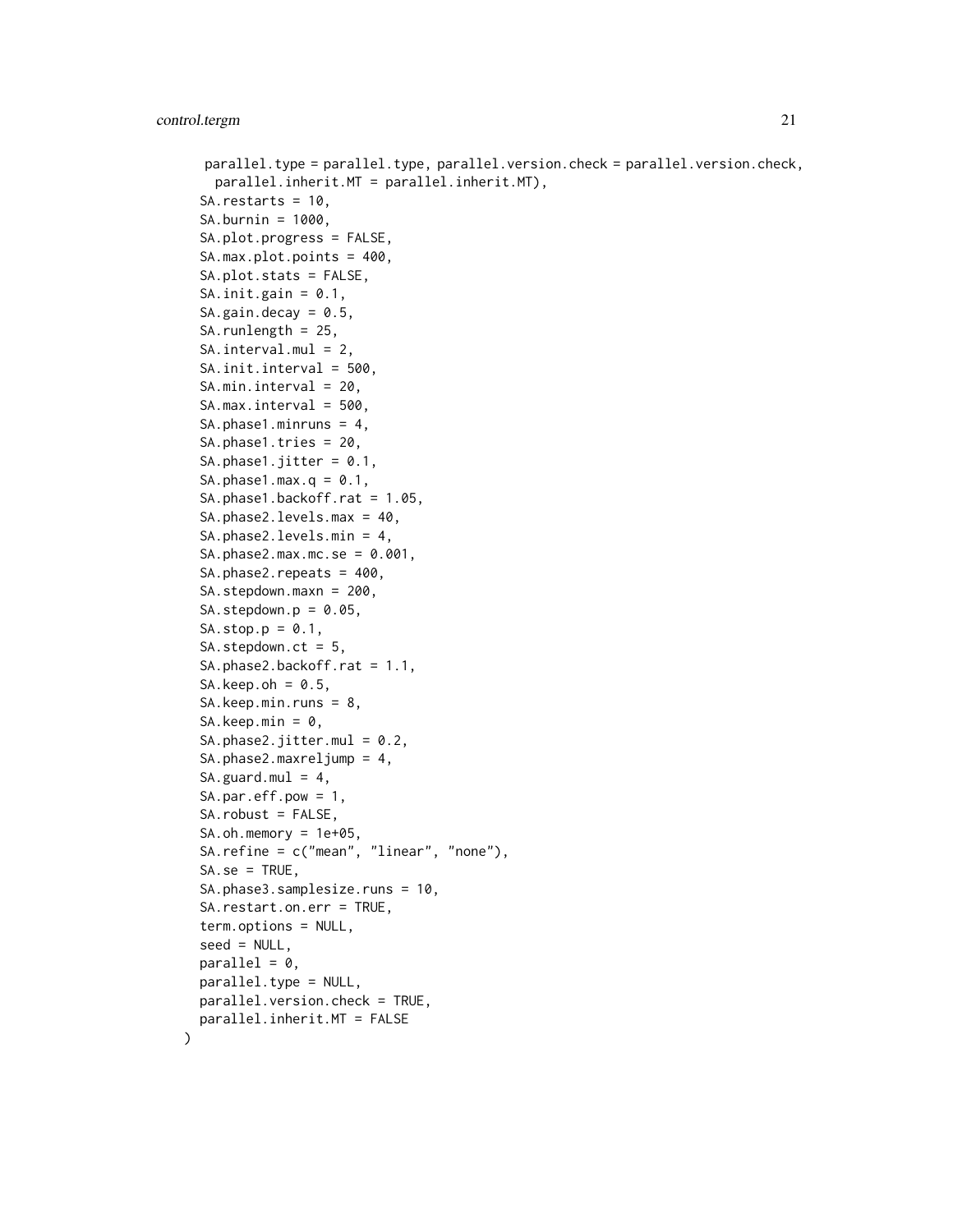### <span id="page-21-0"></span>Arguments

| Arguments          |                                                                                                                                                                                                                                                                                                                                                                                                                                                                        |
|--------------------|------------------------------------------------------------------------------------------------------------------------------------------------------------------------------------------------------------------------------------------------------------------------------------------------------------------------------------------------------------------------------------------------------------------------------------------------------------------------|
| init               | numeric or NA vector equal in length to the number of parameters in the model<br>or NULL (the default); the initial values for the estimation and coefficient offset<br>terms. If NULL is passed, all of the initial values are computed using the method<br>specified by control\$init.method. If a numeric vector is given, the elements<br>of the vector are interpreted as follows:                                                                                |
|                    | • Elements corresponding to terms enclosed in offset () are used as the<br>fixed offset coefficients. These should match the offset values given in<br>offset.coef.                                                                                                                                                                                                                                                                                                    |
|                    | • Elements that do not correspond to offset terms and are not NA are used as<br>starting values in the estimation.<br>• Initial values for the elements that are NA are fit using the method specified<br>by control\$init.method.                                                                                                                                                                                                                                     |
|                    | Passing coefficients from a previous run can be used to "resume" an uncoverged<br>tergm run.                                                                                                                                                                                                                                                                                                                                                                           |
| init.method        | Estimation method used to acquire initial values for estimation. If NULL (the de-<br>fault), the initial values are computed using the edges dissolution approximation<br>(Carnegie et al.) when appropriate; note that this relies on . extract.fd.formulae<br>to identify the formation and dissolution parts of the formula; the user should<br>be aware of its behavior and limitations. If init.method is set to "zeros", the<br>initial values are set to zeros. |
| force.main         | Logical: If TRUE, then force MCMC-based estimation method, even if the exact<br>MLE can be computed via maximum pseudolikelihood estimation.                                                                                                                                                                                                                                                                                                                           |
| MCMC.prop          | Hints and/or constraints for selecting and initializing the proposal.                                                                                                                                                                                                                                                                                                                                                                                                  |
| MCMC.prop.weights  |                                                                                                                                                                                                                                                                                                                                                                                                                                                                        |
|                    | Specifies the proposal weighting to use.                                                                                                                                                                                                                                                                                                                                                                                                                               |
| MCMC.prop.args     | A direct way of specifying arguments to the proposal.                                                                                                                                                                                                                                                                                                                                                                                                                  |
| MCMC.maxedges      | The maximum number of edges that may occur during the MCMC sampling. If<br>this number is exceeded at any time, sampling is stopped immediately.                                                                                                                                                                                                                                                                                                                       |
| MCMC.maxchanges    |                                                                                                                                                                                                                                                                                                                                                                                                                                                                        |
|                    | Maximum number of changes permitted to occur during the simulation.                                                                                                                                                                                                                                                                                                                                                                                                    |
| MCMC.packagenames  |                                                                                                                                                                                                                                                                                                                                                                                                                                                                        |
|                    | Names of packages in which to look for change statistic functions in addition to<br>those autodetected. This argument should not be needed outside of very strange<br>setups.                                                                                                                                                                                                                                                                                          |
| CMLE.MCMC.burnin   |                                                                                                                                                                                                                                                                                                                                                                                                                                                                        |
|                    | Burnin used in CMLE fitting.                                                                                                                                                                                                                                                                                                                                                                                                                                           |
| CMLE.MCMC.interval |                                                                                                                                                                                                                                                                                                                                                                                                                                                                        |
|                    | Number of Metropolis-Hastings steps between successive draws when running<br>MCMC MLE.                                                                                                                                                                                                                                                                                                                                                                                 |
| CMLE.ergm          | Control parameters used to fit the CMLE. See control.ergm.                                                                                                                                                                                                                                                                                                                                                                                                             |
|                    | CMLE.NA.impute In TERGM CMLE, missing dyads in transitioned-to networks are accommo-<br>dated using methods of Handcock and Gile (2009), but a similar approach to                                                                                                                                                                                                                                                                                                     |

transitioned-from networks requires much more complex methods that are not,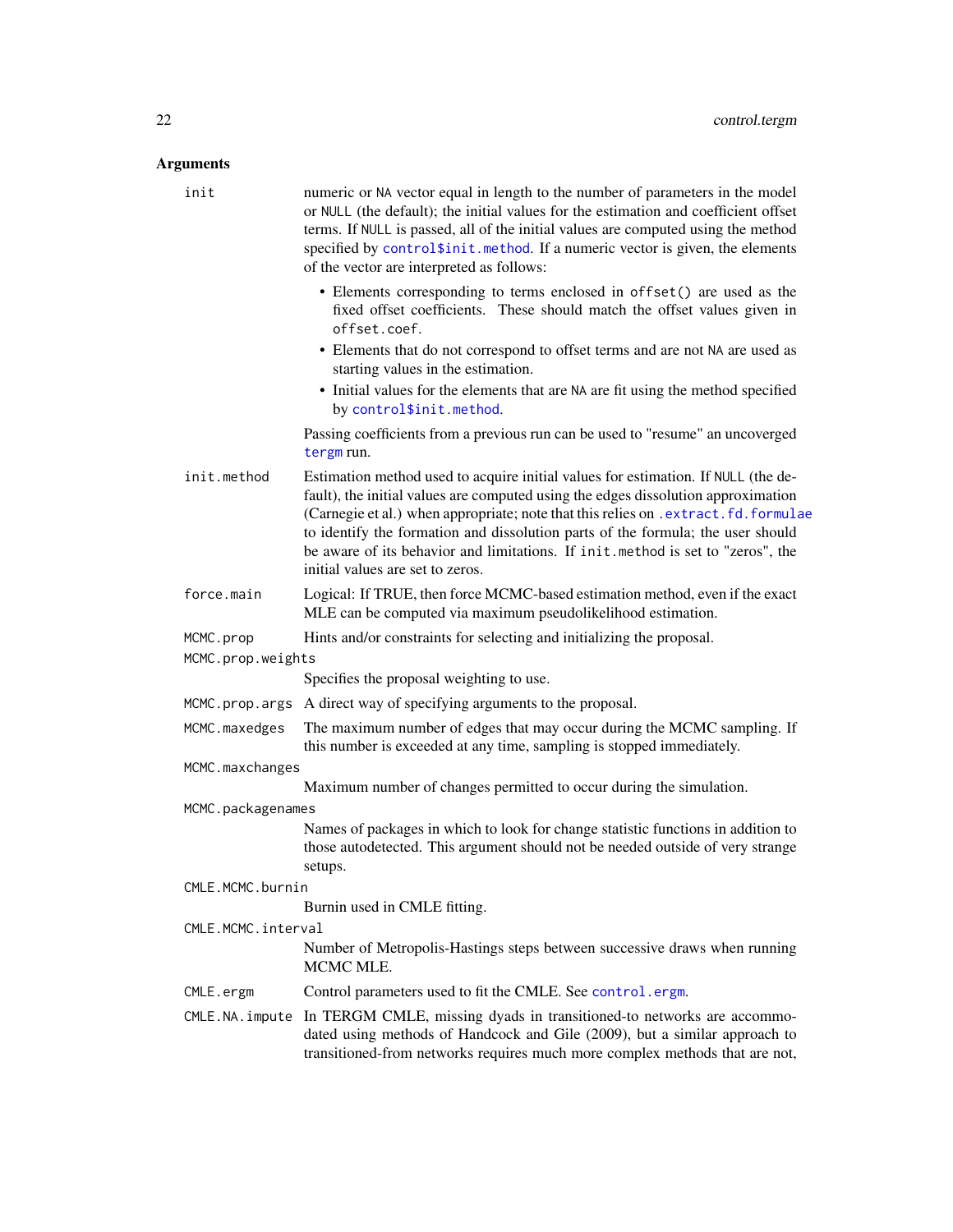currently, implemented. CMLE.NA.impute controls how missing dyads in transitionedfrom networks are be imputed. See argument imputers of [impute.network.list](#page-33-1) for details.

By default, no imputation is performed, and the fitting stops with an error if any transitioned-from networks have missing dyads.

#### <span id="page-22-0"></span>CMLE.term.check.override

The method [tergm{](#page-55-1)tergm} uses at this time to fit a series of more than two networks requires certain assumptions to be made about the ERGM terms being used, which are tested before a fit is attempted. This test sometimes fails despite the model being amenable to fitting, so setting this option to TRUE overrides the tests.

#### EGMME.main.method

Estimation method used to find the Equilibrium Generalized Method of Moments estimator. Currently only "Gradient-Descent" is implemented.

#### EGMME.initialfit.control

Control object for the ergm fit in tergm.EGMME.initialfit

EGMME.MCMC.burnin.min, EGMME.MCMC.burnin.max,

Number of Metropolis-Hastings steps per time step used in EGMME fitting. By default, this is determined adaptively by keeping track of increments in the Hamming distance between the transitioned-from network and the network being sampled. Once EGMME. MCMC. burnin.min steps have elapsed, the increments are tested against 0, and when their average number becomes statistically indistinguishable from 0 (with the p-value being greater than EGMME.MCMC.burnin.pval), or EGMME.MCMC.burnin.max steps are proposed, whichever comes first, the simulation is stopped after an additional EGMME.MCMC.burnin.add times the number of elapsed steps had been taken. (Stopping immediately would bias the sampling.)

To use a fixed number of steps, set EGMME.MCMC.burnin.min and EGMME.MCMC.burnin.max to the same value.

EGMME.MCMC.burnin.pval, EGMME.MCMC.burnin.add

Number of Metropolis-Hastings steps per time step used in EGMME fitting. By default, this is determined adaptively by keeping track of increments in the Hamming distance between the transitioned-from network and the network being sampled. Once EGMME.MCMC.burnin.min steps have elapsed, the increments are tested against 0, and when their average number becomes statistically indistinguishable from  $0$  (with the p-value being greater than EGMME.MCMC.burnin.pval), or EGMME. MCMC. burnin.max steps are proposed, whichever comes first, the simulation is stopped after an additional EGMME.MCMC.burnin.add times the number of elapsed steps had been taken. (Stopping immediately would bias the sampling.)

To use a fixed number of steps, set EGMME.MCMC.burnin.min and EGMME.MCMC.burnin.max to the same value.

MCMC.burnin, MCMC.burnin.mul

No longer used. See EGMME.MCMC.burnin.min, EGMME.MCMC.burnin.max, EGMME.MCMC.burnin.pval, EGMME.MCMC.burnin.pval, EGMME.MCMC.burnin.add and CMLE.MCMC.burnin and CMLE.MCMC.interval.

SAN.maxit When target.stats argument is passed to [ergm\(\)](#page-0-0), the maximum number of attempts to use [san](#page-0-0) to obtain a network with statistics close to those specified.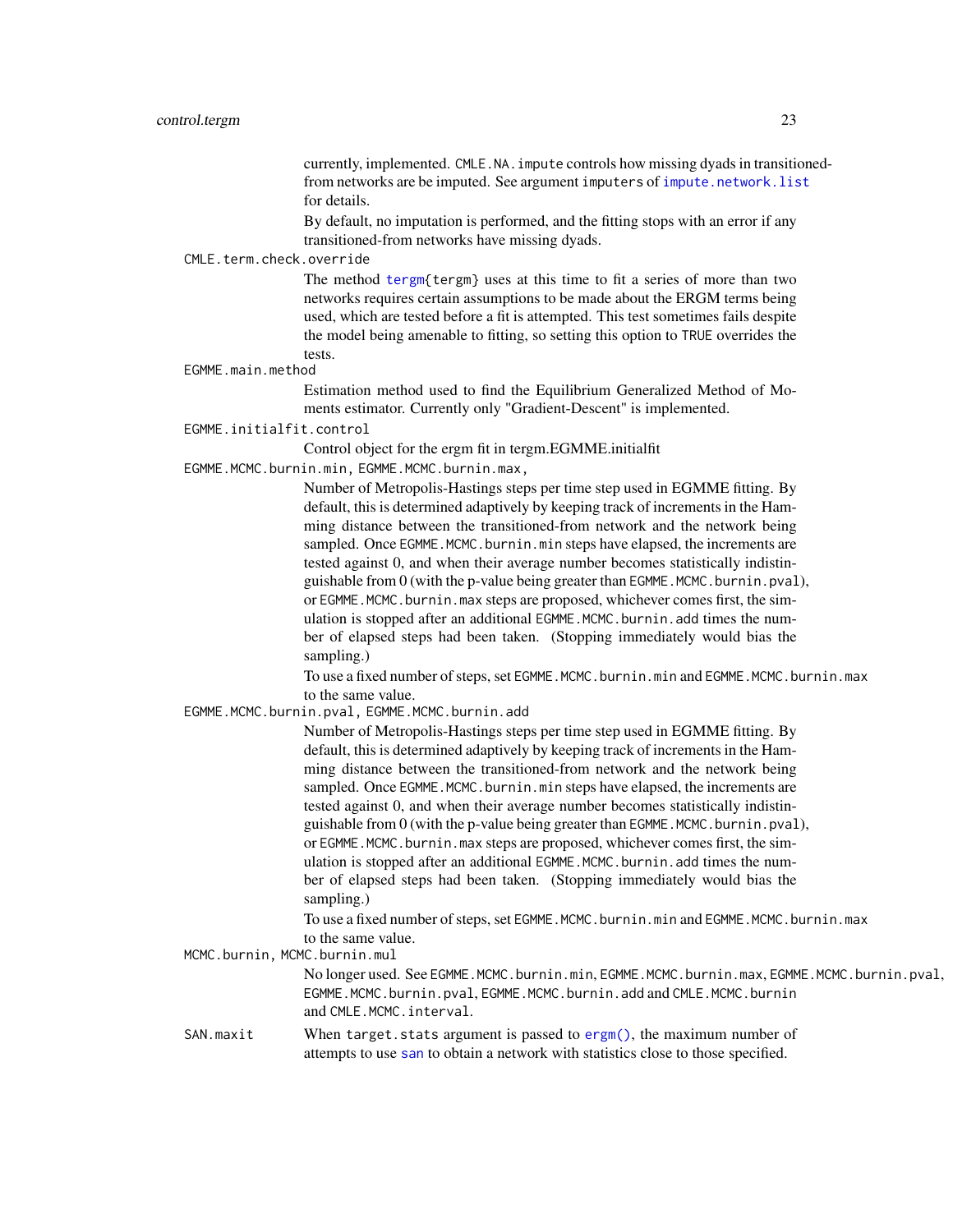<span id="page-23-0"></span>

| SAN.nsteps.times                                                |                                                                                                                                                                                                                                                                                                                                    |  |
|-----------------------------------------------------------------|------------------------------------------------------------------------------------------------------------------------------------------------------------------------------------------------------------------------------------------------------------------------------------------------------------------------------------|--|
|                                                                 | Multiplier for SAN. nsteps relative to MCMC. burnin. This lets one control the<br>amount of SAN burn-in (arguably, the most important of SAN parameters) with-<br>out overriding the other SAN defaults.                                                                                                                           |  |
| SAN                                                             | SAN control parameters. See control.san                                                                                                                                                                                                                                                                                            |  |
| SA.restarts                                                     | Maximum number of times to restart a failed optimization process.                                                                                                                                                                                                                                                                  |  |
| SA.burnin                                                       | Number of time steps to advance the starting network before beginning the op-<br>timization.                                                                                                                                                                                                                                       |  |
|                                                                 | SA.plot.progress, SA.plot.stats                                                                                                                                                                                                                                                                                                    |  |
|                                                                 | Logical: Plot information about the fit as it proceeds. If SA.plot.progress==TRUE,<br>plot the trajectories of the parameters and target statistics as the optimization<br>progresses. If SA.plot.stats==TRUE, plot a heatmap representing correlations<br>of target statistics and a heatmap representing the estimated gradient. |  |
|                                                                 | Do NOT use these with non-interactive plotting devices like pdf. (In fact, it will<br>refuse to do that with a warning.)                                                                                                                                                                                                           |  |
| SA.max.plot.points                                              |                                                                                                                                                                                                                                                                                                                                    |  |
|                                                                 | If SA. plot. progress==TRUE, the maximum number of time points to be plot-<br>ted. Defaults to 400. If more iterations elapse, they will be thinned to at most<br>400 before plotting.                                                                                                                                             |  |
| SA.init.gain                                                    | Initial gain, the multiplier for the parameter update size. If the process initially<br>goes crazy beyond recovery, lower this value.                                                                                                                                                                                              |  |
| SA.gain.decay                                                   | Gain decay factor.                                                                                                                                                                                                                                                                                                                 |  |
| SA.runlength                                                    | Number of parameter trials and updates per C run.                                                                                                                                                                                                                                                                                  |  |
| SA.interval.mul                                                 |                                                                                                                                                                                                                                                                                                                                    |  |
|                                                                 | The number of time steps between updates of the parameters is set to be this<br>times the mean duration of extant ties.                                                                                                                                                                                                            |  |
| SA.init.interval                                                |                                                                                                                                                                                                                                                                                                                                    |  |
| Initial number of time steps between updates of the parameters. |                                                                                                                                                                                                                                                                                                                                    |  |
|                                                                 | SA.min.interval, SA.max.interval<br>Upper and lower bounds on the number of time steps between updates of the<br>parameters.                                                                                                                                                                                                       |  |
| SA.phase1.minruns                                               |                                                                                                                                                                                                                                                                                                                                    |  |
|                                                                 | Number of runs during Phase 1 for estimating the gradient, before every gradient<br>update.                                                                                                                                                                                                                                        |  |
| SA.phase1.tries                                                 |                                                                                                                                                                                                                                                                                                                                    |  |
|                                                                 | Number of runs trying to find a reasonable parameter and network configuration.                                                                                                                                                                                                                                                    |  |
| SA.phase1.jitter                                                |                                                                                                                                                                                                                                                                                                                                    |  |
|                                                                 | Initial jitter standard deviation of each parameter.                                                                                                                                                                                                                                                                               |  |
| SA.phase1.max.q                                                 |                                                                                                                                                                                                                                                                                                                                    |  |
|                                                                 | Q-value (false discovery rate) that a gradient estimate must obtain before it is<br>accepted (since sign is what is important).                                                                                                                                                                                                    |  |
| SA.phase1.backoff.rat, SA.phase2.backoff.rat                    |                                                                                                                                                                                                                                                                                                                                    |  |
|                                                                 | If the run produces this relative increase in the approximate objective function,<br>it will be backed off.                                                                                                                                                                                                                        |  |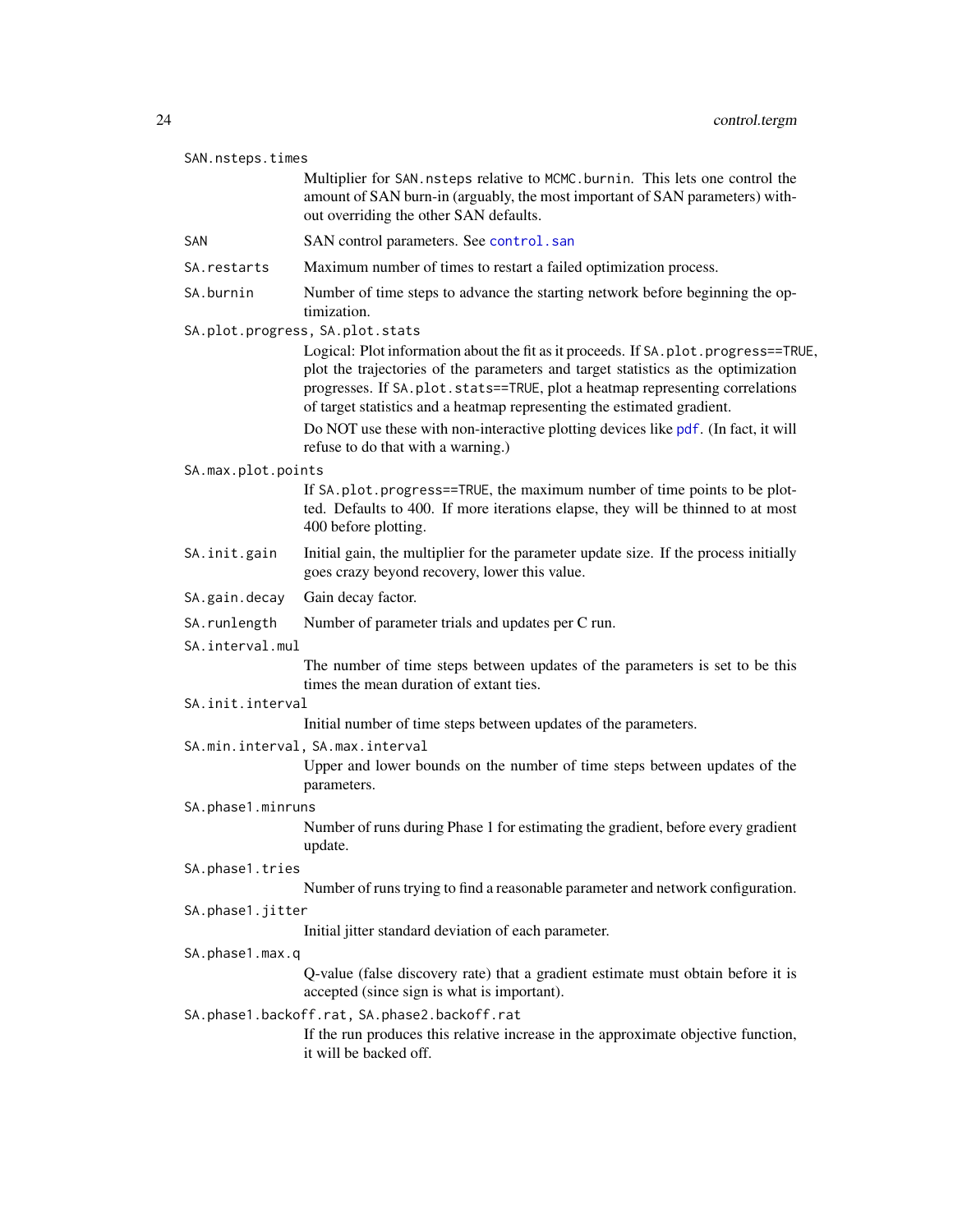SA.phase2.levels.min, SA.phase2.levels.max

Range of gain levels (subphases) to go through.

SA.phase2.max.mc.se

Approximate precision of the estimates that must be attained before stopping. SA.phase2.repeats, SA.stepdown.maxn,

> A gain level may be repeated multiple times (up to SA.phase2.repeats) if the optimizer detects that the objective function is improving or the estimating equations are not centered around 0, so slowing down the parameters at that point is counterproductive. To detect this it looks at the the window controlled by SA.keep.oh, thinning objective function values to get SA.stepdown.maxn, and 1) fitting a GLS model for a linear trend, with AR(2) autocorrelation and 2) conductiong an approximate Hotelling's T^2 test for equality of estimating equation values to 0. If there is no significance for either at SA.stepdown.p SA.stepdown.ct runs in a row, the gain level (subphase) is allowed to end. Otherwise, the process continues at the same gain level.

SA.stepdown.p, SA.stepdown.ct

A gain level may be repeated multiple times (up to SA.phase2.repeats) if the optimizer detects that the objective function is improving or the estimating equations are not centered around 0, so slowing down the parameters at that point is counterproductive. To detect this it looks at the the window controlled by SA.keep.oh, thinning objective function values to get SA.stepdown.maxn, and 1) fitting a GLS model for a linear trend, with AR(2) autocorrelation and 2) conductiong an approximate Hotelling's T^2 test for equality of estimating equation values to 0. If there is no significance for either at SA.stepdown.p SA.stepdown.ct runs in a row, the gain level (subphase) is allowed to end. Otherwise, the process continues at the same gain level.

SA.stop.p At the end of each gain level after the minimum, if the precision is sufficiently high, the relationship between the parameters and the targets is tested for evidence of local nonlinearity. This is the p-value used.

> If that test fails to reject, a Phase 3 run is made with the new parameter values, and the estimating equations are tested for difference from 0. If this test fails to reject, the optimization is finished.

> If either of these tests rejects, at SA.stop.p, optimization is continued for another gain level.

SA.keep.oh, SA.keep.min, SA.keep.min.runs

Parameters controlling how much of optimization history to keep for gradient and covariance estimation.

A history record will be kept if it's at least one of the following:

- Among the last SA.keep.oh (a fraction) of all runs.
- Among the last SA.keep.min (a count) records.
- From the last SA.keep.min.runs (a count) optimization runs.
- SA.phase2.jitter.mul

Jitter standard deviation of each parameter is this value times its standard deviation without jitter.

SA.phase2.maxreljump

To keep the optimization from "running away" due to, say, a poor gradient estimate building on itself, if a magnitude of change (Mahalanobis distance) in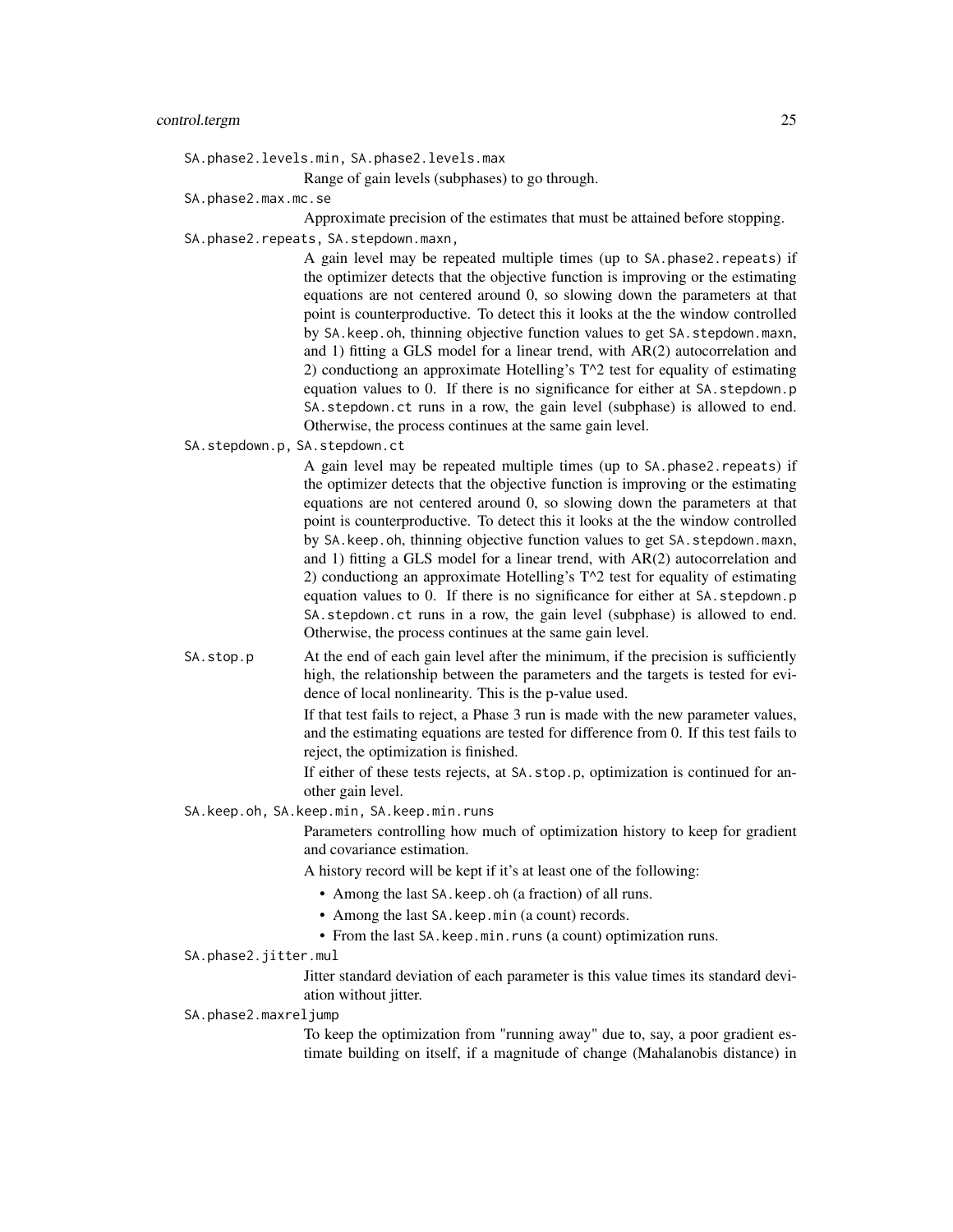parameters over the course of a run divided by average magnitude of change for recent runs exceeds this, the change is truncated to this amount times the average for recent runs.

- <span id="page-25-0"></span>SA.guard.mul The multiplier for the range of parameter and statistics values to compute the guard width.
- SA.par.eff.pow Because some parameters have much, much greater effects than others, it improves numerical conditioning and makes estimation more stable to rescale the kth estimating function by  $s_k = (\sum_{i=1}^q G_{i,k}^2/V_{i,i})^{-p/2}$ , where  $G_{i,k}$  is the estimated gradient of the ith target statistics with respect to kth parameter. This parameter sets the value of  $p$ :  $\theta$  for no rescaling, 1 (default) for scaling by rootmean-square normalized gradient, and greater values for greater penalty.
- SA. robust Whether to use robust linear regression (for gradients) and covariance estimation.
- SA.oh.memory Absolute maximum number of data points per thread to store in the full optimization history.
- SA.refine Method, if any, used to refine the point estimate at the end: "linear" for linear interpolation, "mean" for average, and "none" to use the last value.
- SA.se Logical: If TRUE (the default), get an MCMC sample of statistics at the final estimate and compute the covariance matrix (and hence standard errors) of the parameters. This sample is stored and can also be used by [mcmc.diagnostics\(\)](#page-0-0) to assess convergence.
- SA.phase3.samplesize.runs

This many optimization runs will be used to determine whether the optimization has converged and to estimate the standard errors.

SA.restart.on.err

Logical: if TRUE (the default) an error somewhere in the optimization process will cause it to restart with a smaller gain value. Otherwise, the process will stop. This is mainly used for debugging

- term.options A list of additional arguments to be passed to term initializers. See [? term.options](#page-0-0).
- seed Seed value (integer) for the random number generator. See set. seed.
- parallel Number of threads in which to run the sampling. Defaults to 0 (no parallelism). See the entry on [parallel processing](#page-0-0) for details and troubleshooting.
- parallel.type API to use for parallel processing. Supported values are "MPI" and "PSOCK". Defaults to using the parallel package with PSOCK clusters. See [ergm-parallel](#page-0-0)

parallel.version.check

Logical: If TRUE, check that the version of [ergm](#page-0-0) running on the slave nodes is the same as that running on the master node.

parallel.inherit.MT

Logical: If TRUE, slave nodes and processes inherit the set. MT\_terms() setting.

#### Details

This function is only used within a call to the [tergm](#page-55-1) function. See the usage section in [tergm](#page-55-1) for details.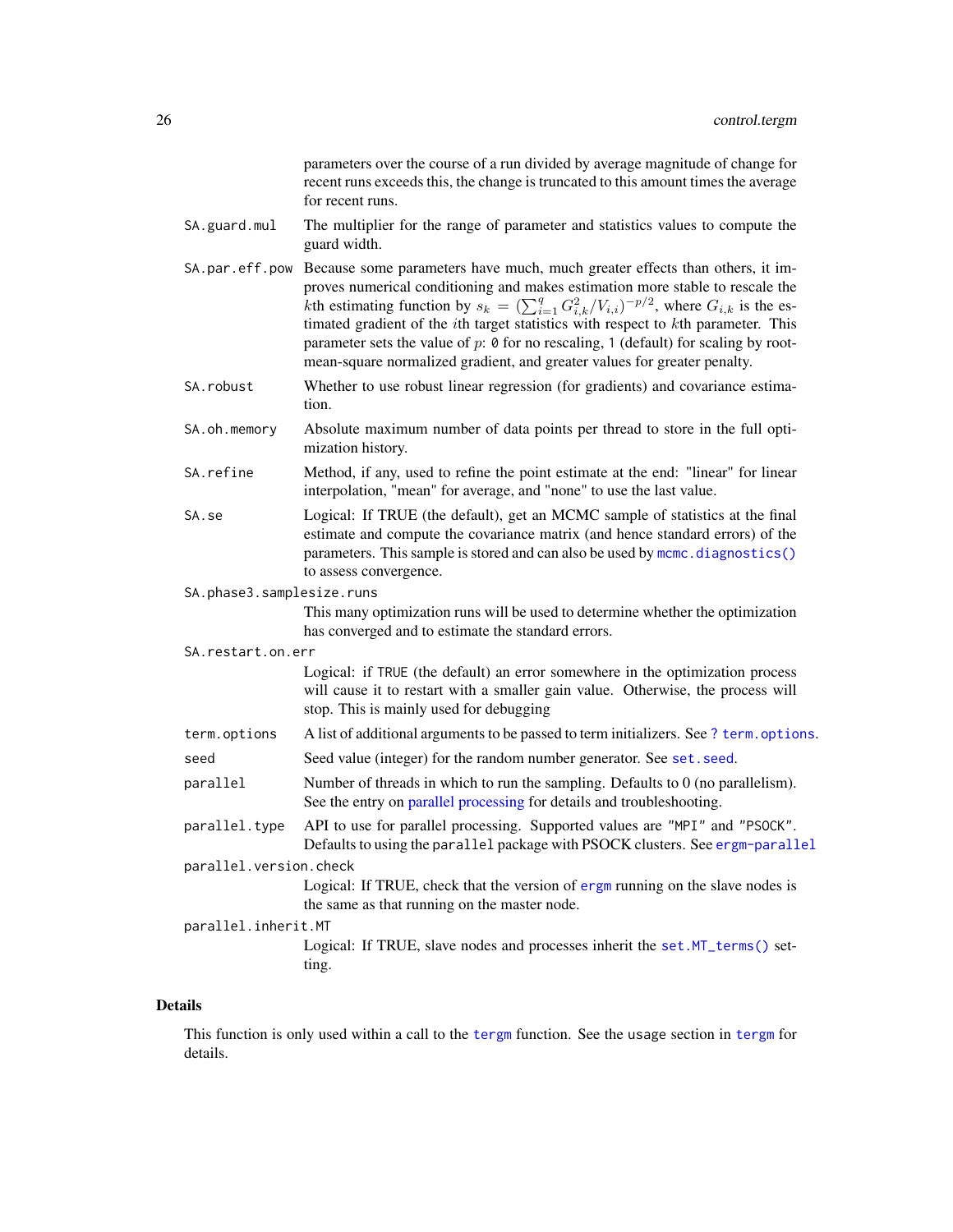### <span id="page-26-0"></span>Value

A list with arguments as components.

### **References**

Boer, P., Huisman, M., Snijders, T.A.B., and Zeggelink, E.P.H. (2003), StOCNET User\'s Manual. Version 1.4.

Firth (1993), Bias Reduction in Maximum Likelihood Estimates. Biometrika, 80: 27-38.

Hunter, D. R. and M. S. Handcock (2006), Inference in curved exponential family models for networks. Journal of Computational and Graphical Statistics, 15: 565-583.

Hummel, R. M., Hunter, D. R., and Handcock, M. S. (2010), A Steplength Algorithm for Fitting ERGMs, Penn State Department of Statistics Technical Report.

#### See Also

[tergm](#page-55-1). The [control.simulate.tergm](#page-9-1) function performs a similar function for [simulate.tergm](#page-43-1).

<span id="page-26-1"></span>control.tergm.godfather

*Control parameters for* [tergm.godfather\(\)](#page-59-1)*.*

### Description

Returns a list of its arguments.

### Usage

```
control.tergm.godfather(term.options = NULL)
```
### Arguments

term.options A list of additional arguments to be passed to term initializers. See [? term.options](#page-0-0).

Cross-ergmTerm *The Crossection Operator Term*

### **Description**

The Crossection Operator Term

#### Usage

# binary: Cross(formula)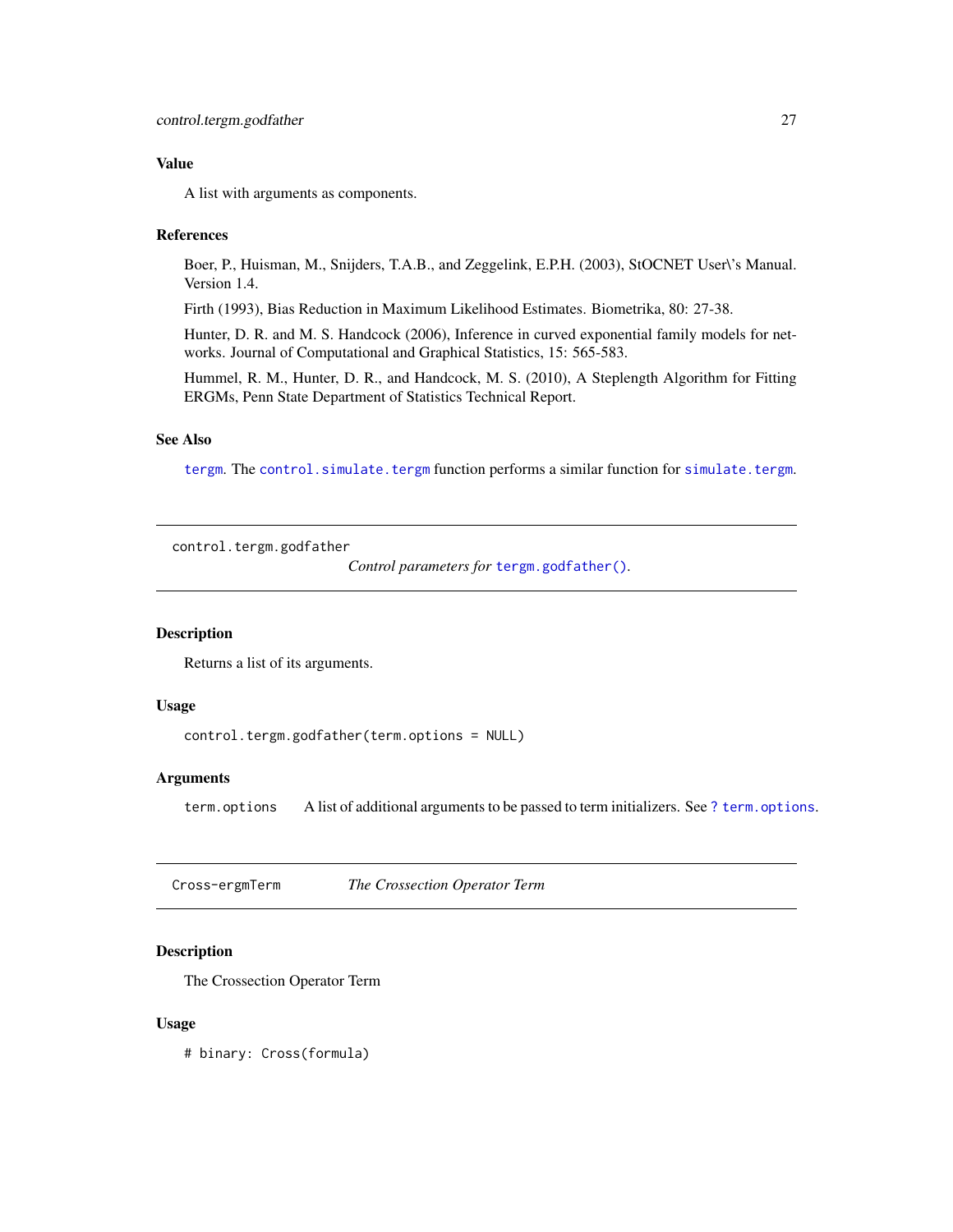#### <span id="page-27-0"></span>**Arguments**

formula a one-sided [ergm\(\)](#page-0-0)-style formula with the terms to be evaluated

### Details

This term accepts a model formula and produces the corresponding model for the cross-sectional network. It is mainly useful for CMLE estimation, and has no effect (i.e., Cross(~TERM) == ~TERM ) for EGMME and dynamic simulation.

### See Also

[ergmTerm](#page-0-0) for index of model terms currently visible to the package.

degrange.mean.age-ergmTerm

*Average age of ties incident on nodes having degree in a given range*

### Description

Average age of ties incident on nodes having degree in a given range

### Usage

```
# binary: degrange.mean.age(from, to=+Inf, byarg=NULL, emptyval=0)
```
### Arguments

| from, to | vectors of distinct integers or +Inf, for to. If one of the vectors has length<br>1, it is recycled to the length of the other. Otherwise, they must have the same<br>length.                                                                                                                                                                     |
|----------|---------------------------------------------------------------------------------------------------------------------------------------------------------------------------------------------------------------------------------------------------------------------------------------------------------------------------------------------------|
| byarg    | specifies a vertex attribute (see Specifying Vertex attributes and Levels (?nodal_attributes)<br>for details.). If specified, then separate degree statistics are calculated for nodes<br>having each separate value of the attribute.                                                                                                            |
| emptyval | can be used to specify the value returned if the network does not have any actors<br>with degree in the specified range. This is, technically, an arbitrary value, but it<br>should not have a substantial effect unless a non-negligible fraction of networks<br>at the parameter configuration of interest has no actors with specified degree. |

#### Details

This term adds one network statistic to the model for each element of from (or to); the  $i$  th such statistic equals the average, among all ties incident on nodes with degree greater than or equal to from[i] but strictly less than  $to$ [i], of the amount of time elapsed since the tie's formation. The optional argument

### See Also

[ergmTerm](#page-0-0) for index of model terms currently visible to the package.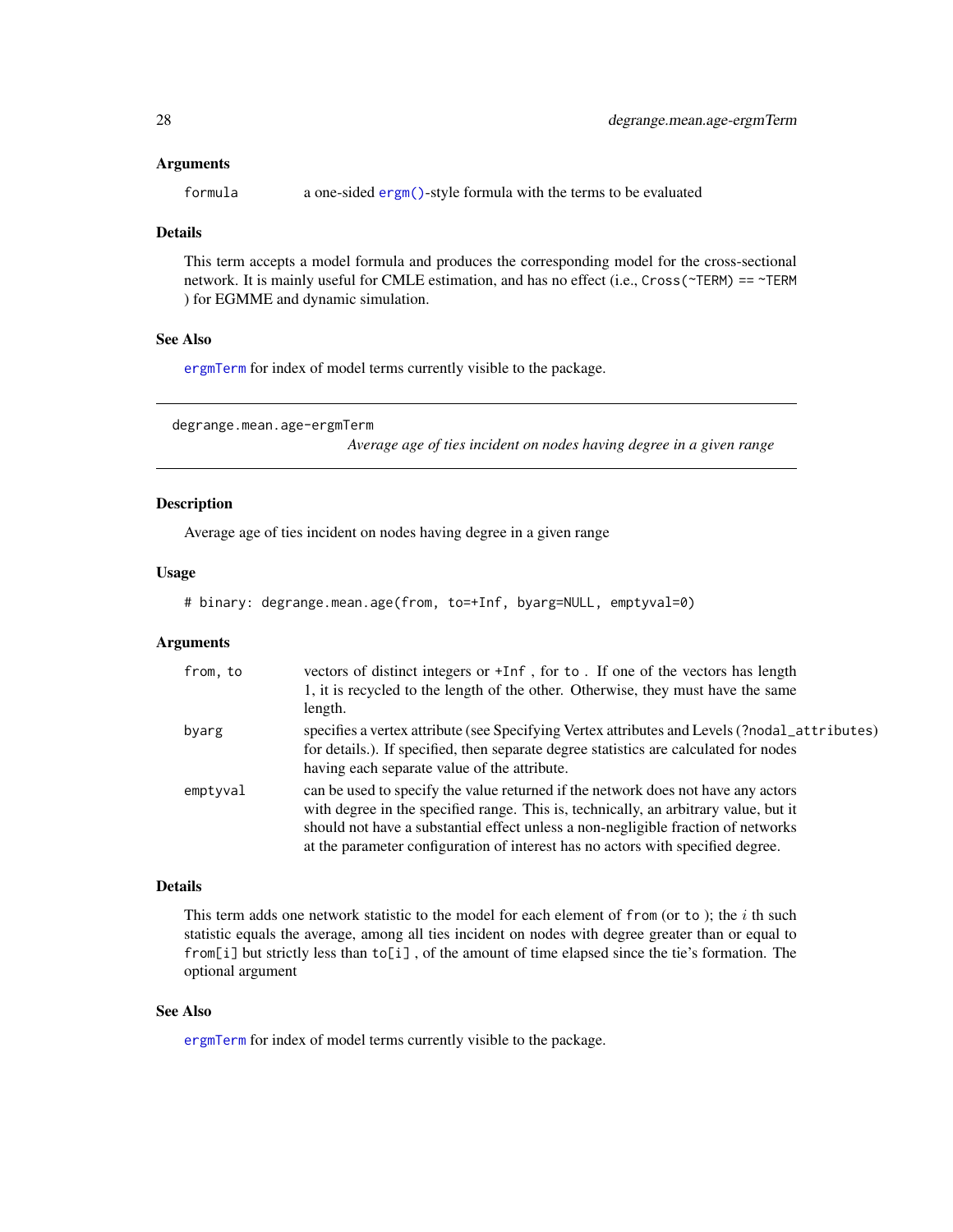<span id="page-28-0"></span>degree.mean.age-ergmTerm

*Average age of ties incident on nodes having a given degree*

### Description

Average age of ties incident on nodes having a given degree

### Usage

# binary: degree.mean.age(d, byarg=NULL, emptyval=0)

#### Arguments

| d        | a vector of distinct integers                                                                                                                                                                                                                                                                                                                     |
|----------|---------------------------------------------------------------------------------------------------------------------------------------------------------------------------------------------------------------------------------------------------------------------------------------------------------------------------------------------------|
| byarg    | specifies a vertex attribute (see Specifying Vertex attributes and Levels (?nodal_attributes)<br>for details.). If specified, then separate degree statistics are calculated for nodes<br>having each separate value of the attribute.                                                                                                            |
| emptyval | can be used to specify the value returned if the network does not have any actors<br>with degree in the specified range. This is, technically, an arbitrary value, but it<br>should not have a substantial effect unless a non-negligible fraction of networks<br>at the parameter configuration of interest has no actors with specified degree. |

### Details

This term adds one network statistic to the model for each element in  $d$ ; the  $i$  th such statistic equals the average, among all ties incident on nodes with degree exactly d[i] , of the amount of time elapsed since the tie's formation. The optional argument byarg specifies a vertex attribute (see Specifying Vertex Attributes and Levels for details). If specified, then separate degree statistics are calculated for nodes having each separate value of the attribute.

### See Also

[ergmTerm](#page-0-0) for index of model terms currently visible to the package.

|--|

### Description

Propose toggling discordant dyads with greater frequency (typically about 50 percent). May be used in dynamic fitting and simulation.

#### Usage

# discord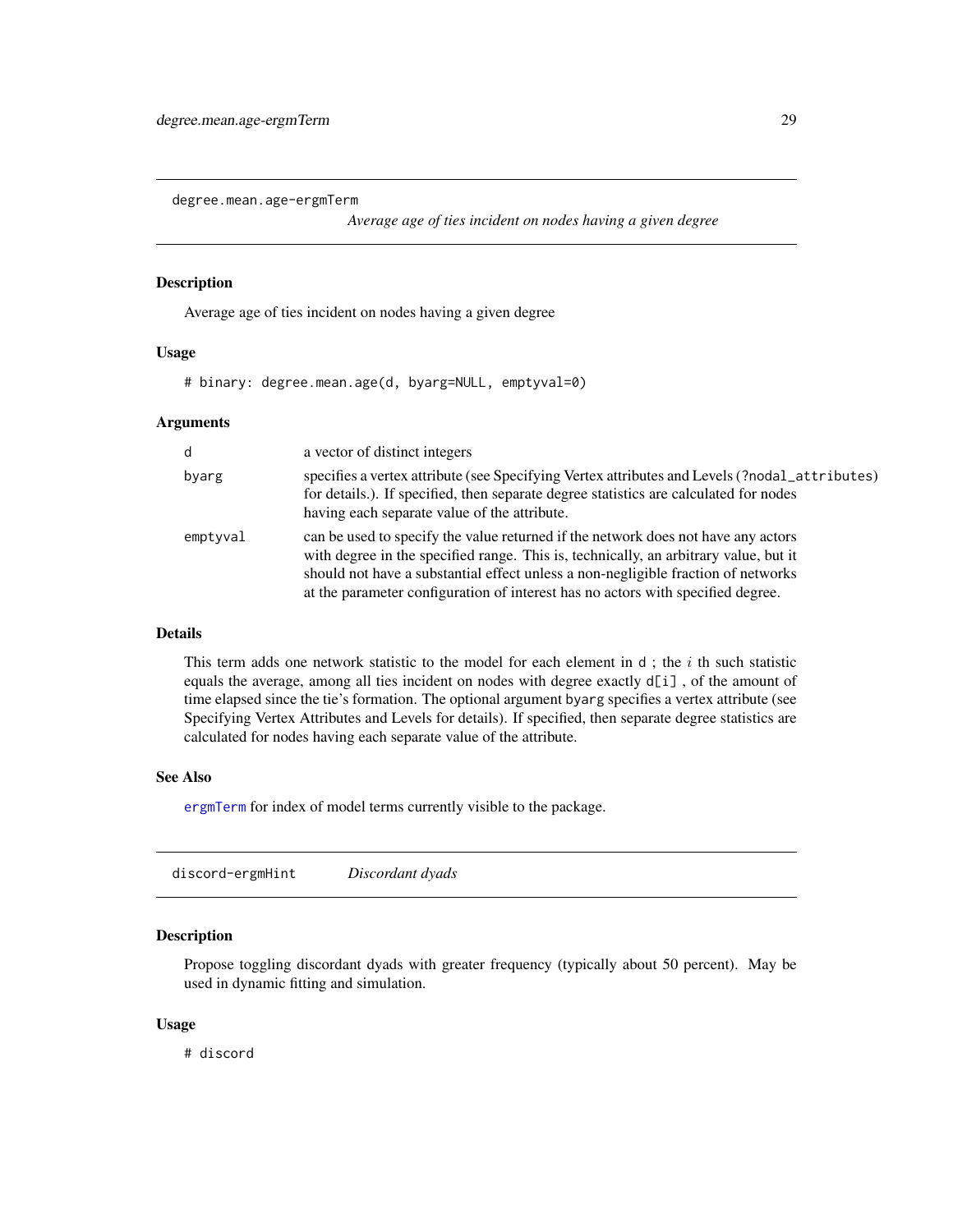### See Also

[ergmHint](#page-0-0) for index of constraints and hints currently visible to the package.

Diss-ergmTerm *The Dissolution Operator Term*

### Description

The Dissolution Operator Term

#### Usage

# binary: Diss(formula)

### Arguments

formula a one-sided [ergm\(\)](#page-0-0)-style formula with the terms to be evaluated

### Details

This term accepts a model formula and produces the corresponding model for the post-dissolution network (same as Persist() ), but with all statistics negated.

Note: This is not the equivalent of the old style dissolution model, because the signs of the coefficients are reversed. So a larger positive coefficient for Diss() operator means more dissolution.

#### See Also

[ergmTerm](#page-0-0) for index of model terms currently visible to the package.

edge.ages-ergmTerm *Sum of ages of extant ties*

### Description

Sum of ages of extant ties

#### Usage

# binary: edge.ages

#### Details

This term adds one statistic equaling sum, over all ties present in the network, of the amount of time elapsed since formation.

Unlike [mean.age](#page-35-1) , this statistic is well-defined on an empty network. However, if used as a target, it appears to produce highly biased dissolution parameter estimates if the goal is to get an intended average duration.

<span id="page-29-0"></span>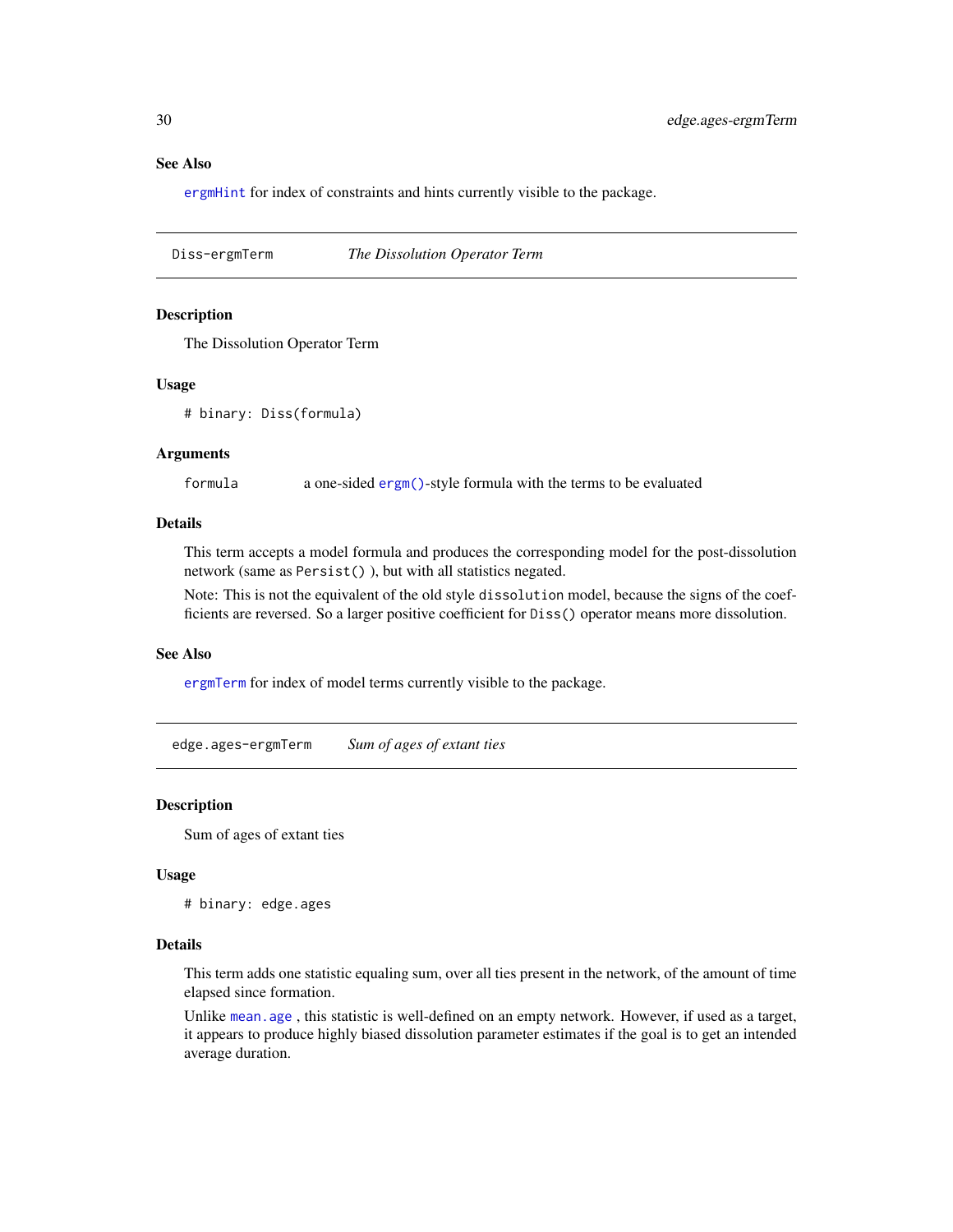### <span id="page-30-0"></span>See Also

[ergmTerm](#page-0-0) for index of model terms currently visible to the package.

EdgeAges-ergmTerm *The EdgeAges Operator Term*

#### **Description**

The EdgeAges Operator Term

#### Usage

# binary: EdgeAges(formula)

#### Arguments

formula cross-sectional, dyad-independent model formula

### Details

This term accepts a cross-sectional, dyad-independent model formula. The statistics of the EdgeAges term are equal to the sum over all extant ties of the tie age times the on-toggle change statistics for the tie under the given model formula.

#### See Also

[ergmTerm](#page-0-0) for index of model terms currently visible to the package.

edgecov.ages-ergmTerm *Weighted sum of ages of extant ties*

#### Description

Weighted sum of ages of extant ties

#### Usage

```
# binary: edgecov.ages(x, attrname=NULL)
```
### Arguments

x, attrname either a square matrix of covariates, one for each possible edge in the network, the name of a network attribute of covariates, or a network; if the latter, optional argument attrname provides the name of the quantitative edge attribute to use for covariate values (in this case, missing edges in x are assigned a covariate value of zero).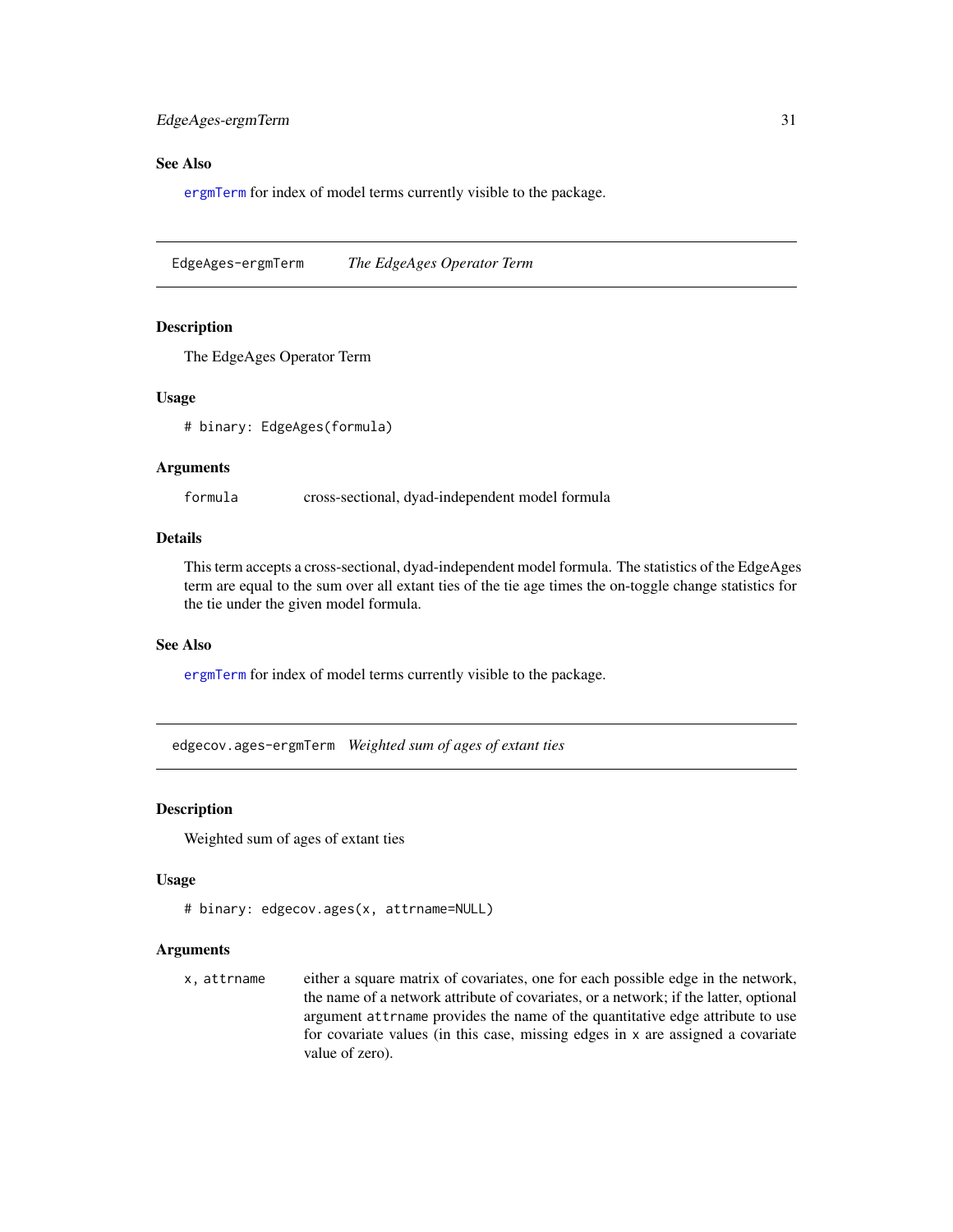### <span id="page-31-0"></span>Details

This term adds one statistic equaling sum, over all ties present in the network, of the amount of time elapsed since formation, multiplied by a dyadic covariate.

"Weights" can be negative.

Unlike [edgecov.mean.age](#page-31-1) , this statistic is well-defined on an empty network. However, if used as a target, it appears to produce highly biased dissolution parameter estimates if the goal is to get an intended average duration.

### See Also

[ergmTerm](#page-0-0) for index of model terms currently visible to the package.

<span id="page-31-1"></span>edgecov.mean.age-ergmTerm

*Weighted average age of an extant tie*

### Description

Weighted average age of an extant tie

#### Usage

```
# binary: edgecov.mean.age(x, attrname=NULL, emptyval=0)
```
#### **Arguments**

| x, attrname | either a square matrix of covariates, one for each possible edge in the network,<br>the name of a network attribute of covariates, or a network; if the latter, optional<br>argument attrname provides the name of the quantitative edge attribute to use<br>for covariate values (in this case, missing edges in x are assigned a covariate<br>value of zero).   |
|-------------|-------------------------------------------------------------------------------------------------------------------------------------------------------------------------------------------------------------------------------------------------------------------------------------------------------------------------------------------------------------------|
| emptyval    | can be used to specify the value returned if the network is empty (or all extant<br>edges have been weighted 0). This is, technically, an arbitrary value, but it<br>should not have a substantial effect unless a non-negligible fraction of networks<br>at the parameter configuration of interest is empty and/or if only a few dyads<br>have nonzero weights. |

#### Details

This term adds one statistic equaling the average, over all ties present in the network, of the amount of time elapsed since formation, weighted by a (nonnegative) dyadic covariate.

The behavior when there are negative weights is undefined.

### See Also

[ergmTerm](#page-0-0) for index of model terms currently visible to the package.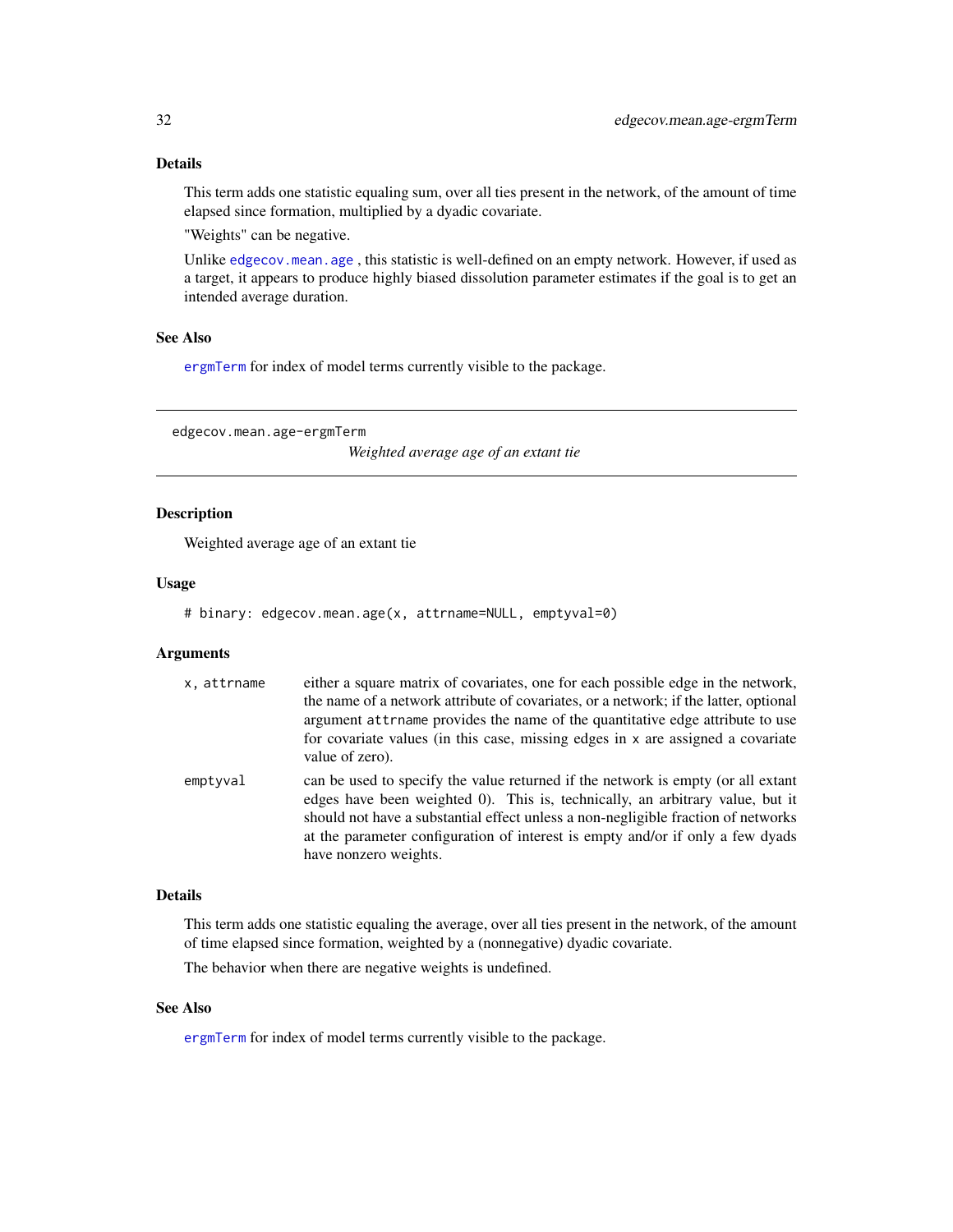<span id="page-32-0"></span>edges.ageinterval-ergmTerm

*Number of edges with age falling into a specified range*

### Description

Number of edges with age falling into a specified range

#### Usage

```
# binary: edges.ageinterval(from, to=+Inf)
```
### Arguments

from, to parameters to specify the lower bound and strict upper bounds. Can be scalars, vectors of the same length, or one of them must have length one, in which case it is recycled.

### Details

This term counts the number of edges in the network for which the time elapsed since formation is greater than or equal to from but strictly less than to . In other words, it is in the semiopen interval [from, to) .

### See Also

[ergmTerm](#page-0-0) for index of model terms currently visible to the package.

Form-ergmTerm *The Formation Operator Term*

#### Description

The Formation Operator Term

### Usage

```
# binary: Form(formula)
```
#### Arguments

formula a one-sided [ergm\(\)](#page-0-0)-style formula with the terms to be evaluated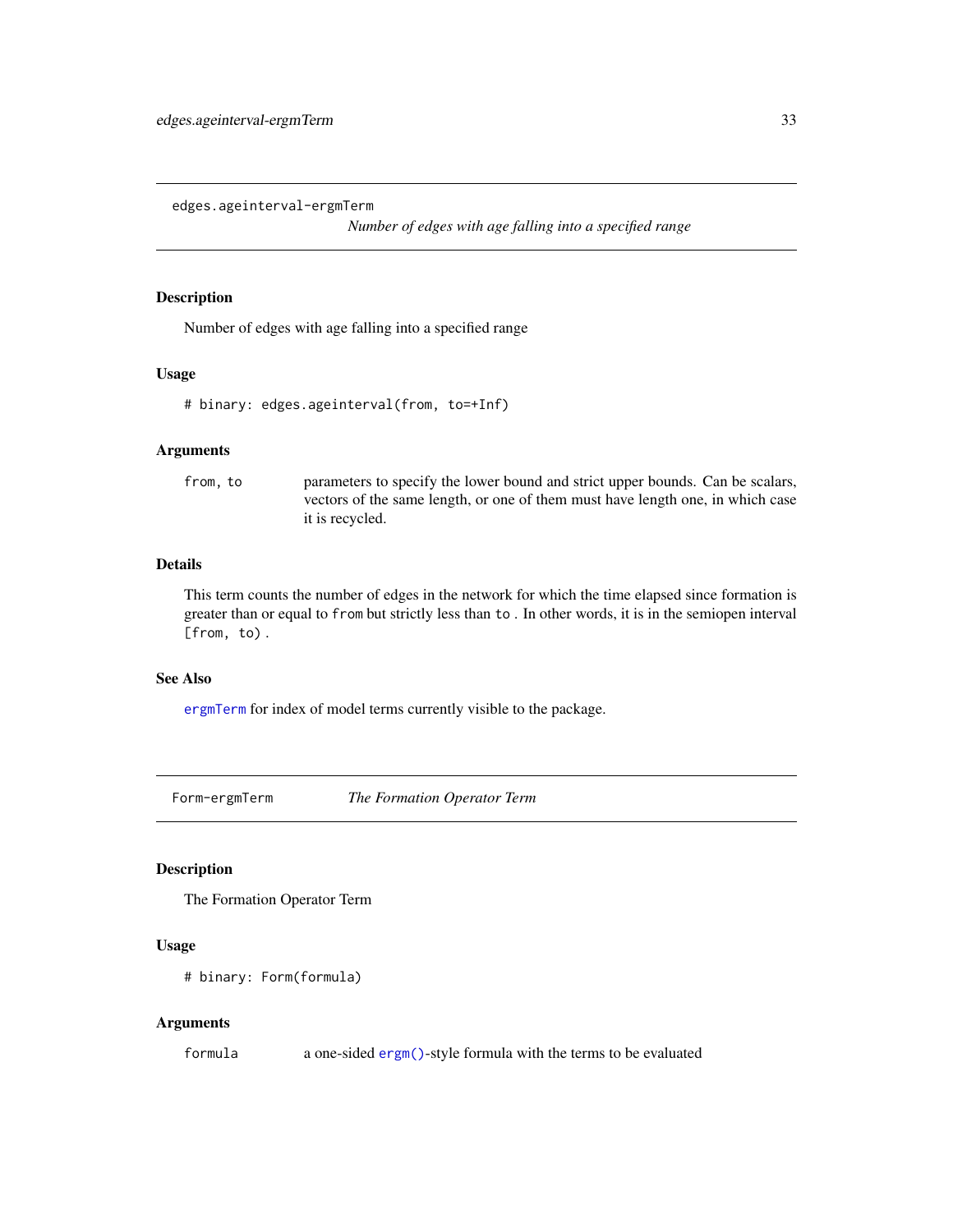### <span id="page-33-0"></span>Details

This term accepts a model formula and produces the corresponding model for the post-formation network: effectively a network containing both previous time step's ties and ties just formed, the union of the previous and current network. This is the equivalent of the old-style formation model.

### See Also

[ergmTerm](#page-0-0) for index of model terms currently visible to the package.

<span id="page-33-1"></span>impute.network.list *Impute missing dyads in a series of networks*

### Description

This function takes a list of networks with missing dyads and returns a list of networks with missing dyads imputed according to a list of imputation directives.

### Usage

```
impute.network.list(
 nwl,
  imputers = c(),
 nwl.prepend = list(),
 nwl.append = list())
```
#### Arguments

| nwl      | A list of network objects or a network. List object.                                                                                                                                                                                                                      |
|----------|---------------------------------------------------------------------------------------------------------------------------------------------------------------------------------------------------------------------------------------------------------------------------|
| imputers | A character vector giving one or more methods to impute missing dyads. Cur-<br>renly implemented methods are as follows:                                                                                                                                                  |
|          | next Impute the state of the same dyad in the next network in the list (or later,<br>if that one is also missing). This imputation method is likely to lead to an<br>underestimation of the tie-change rates. The last network in the list cannot<br>be imputed this way. |
|          | previous Impute the state of the same dyad in the previous network in the list<br>(or earlier, if that one is also missing). The first network in the list cannot<br>be imputed this way.                                                                                 |
|          | majority Impute the missing dyad with the value of the majority among the<br>non-missing dyads in that time step's network. A network that has exactly<br>the same number of ties as non-missing non-ties cannot be imputed this<br>way.                                  |
|          | <b><math>\theta</math></b> Assume missing dyads are all non-ties.                                                                                                                                                                                                         |
|          | 1 Assume missing dyads are all ties.                                                                                                                                                                                                                                      |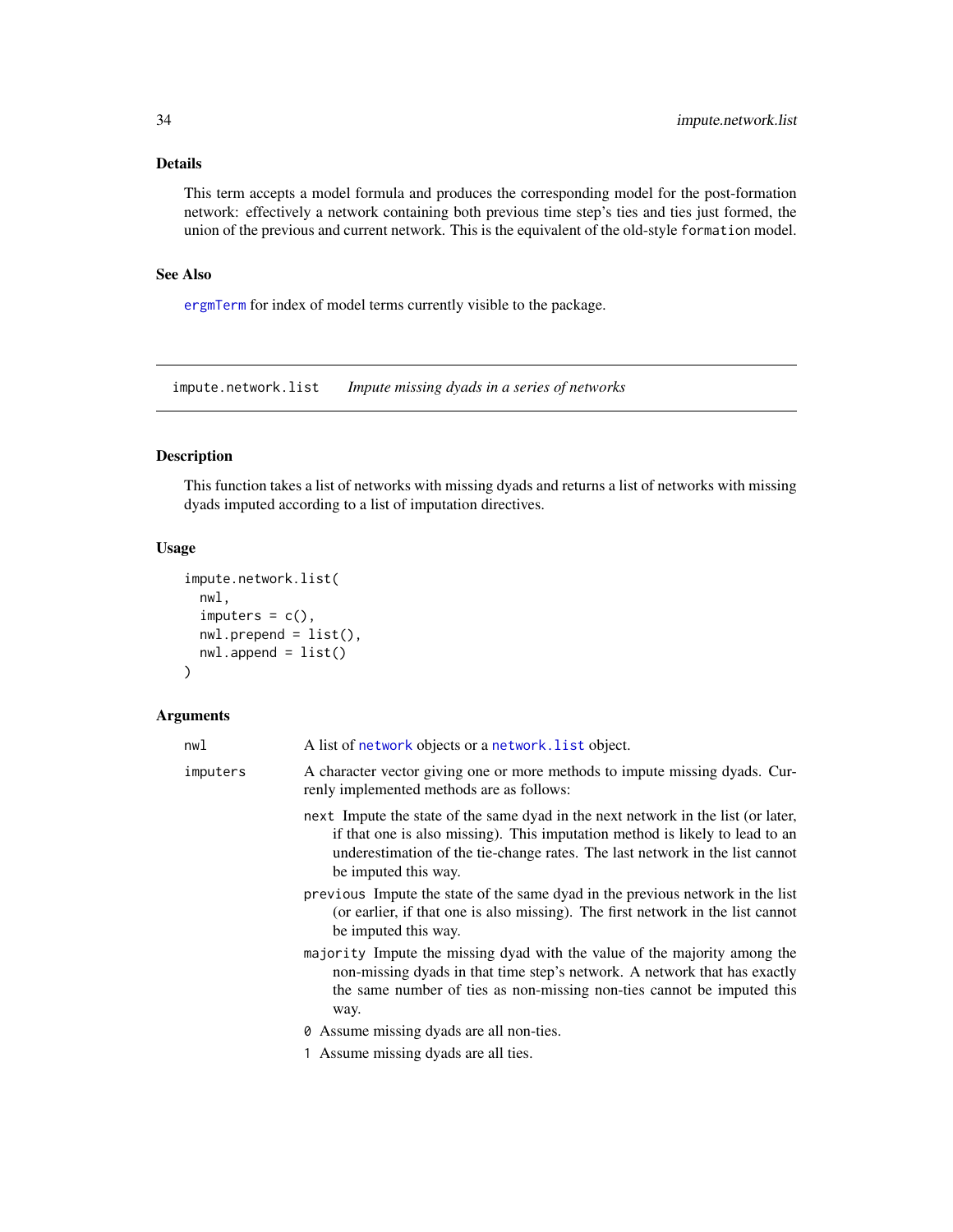<span id="page-34-0"></span>

|             | If length(imputers)>1 the specified imputation methods will be applied in                                                                                                                                          |
|-------------|--------------------------------------------------------------------------------------------------------------------------------------------------------------------------------------------------------------------|
|             | succession. For example, imputers=c("next", "previous", "majority", "0")                                                                                                                                           |
|             | would first try to impute a missing dyad with the next time step's value. If it,                                                                                                                                   |
|             | and all of the later values for that dyad are missing, it will try to impute it with                                                                                                                               |
|             | the previous time step's value. If it, and all of the earlier values for that dyad                                                                                                                                 |
|             | are missing as well, it will try to impute it with the value of the majority of<br>non-missing dyads for that time step. If there is an exact tie, it will impute 0.                                               |
| nwl.prepend | An optional list of networks to treat as preceding those in nwl. They will not<br>be imputed or returned, but they can be useful for imputing dyads in the first<br>network in nwl, when using "previous" imputer. |
| nwl.append  | An optional list of networks to treat as following those in nwl. They will not<br>be imputed or returned, but they can be useful for imputing dyads in the last<br>network in nwl, when using "next" imputer.      |

### Value

A list of networks with missing dyads imputed.

### See Also

[network](#page-0-0), [is.na](#page-0-0)

is.durational *Testing for duration dependent models*

### Description

These functions test whether an ERGM is duration dependent or not.

The method for NULL always returns FALSE by convention.

### Usage

```
is.durational(object, ...)
## S3 method for class '`NULL`'
is.durational(object, ...)
## S3 method for class 'ergm_model'
is.durational(object, ...)
## S3 method for class 'ergm_state'
is.durational(object, ...)
## S3 method for class 'formula'
is.durational(object, response = NULL, basis = ergm.getnetwork(object), ...)
```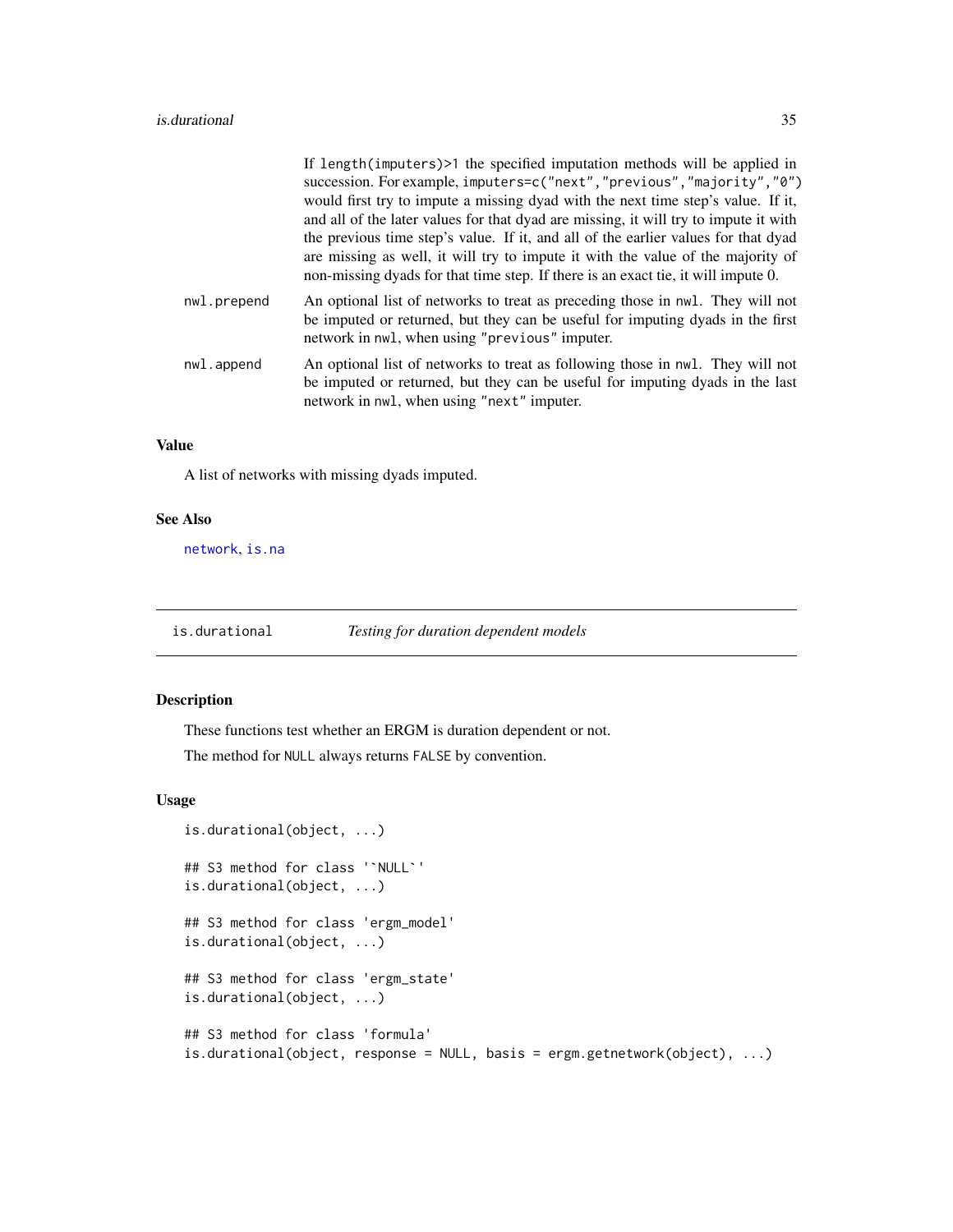#### <span id="page-35-0"></span>Arguments

| object                  | An ERGM formula, ergm_model object, or ergm_state object. |
|-------------------------|-----------------------------------------------------------|
| $\cdot$ $\cdot$ $\cdot$ | Unused at this time.                                      |
| response.basis          |                                                           |
|                         | See $\text{ergm}()$ .                                     |

### Value

TRUE if the ERGM terms in the model are duration dependent; FALSE otherwise.

#### Methods (by class)

- ergm\_model: Test if the [ergm\\_model](#page-0-0) has duration-dependent terms, which call for [lasttoggle](#page-35-2) data structures.
- ergm\_state: Test if the [ergm\\_state](#page-0-0) has duration-dependent terms, which call for [lasttoggle](#page-35-2) data structures.

<span id="page-35-2"></span>lasttoggle *Lasttoggle*

### **Description**

A data structure used by tergm for tracking of limited information about dyad edge histories.

### Details

The tergm package handles durational information attached to [network](#page-0-0) objects by way of the time and lasttoggle network attributes. The lasttoggle data structure is a 3-column matrix; the first two columns are tails and heads (respectively) of dyads, and the third column is the last time at which the dyad was toggled. The default last toggle time is -INT\_MAX/2. Last toggle times for non-edges are periodically cleared in the C code. The time network attribute is simply an integer, and together with the lasttoggle data it determines the age of an extant tie as time + 1 minus the last toggle time for that dyad. The default value for time is 0.

<span id="page-35-1"></span>mean.age-ergmTerm *Average age of an extant tie*

### Description

Average age of an extant tie

#### Usage

# binary: mean.age(emptyval=0, log=FALSE)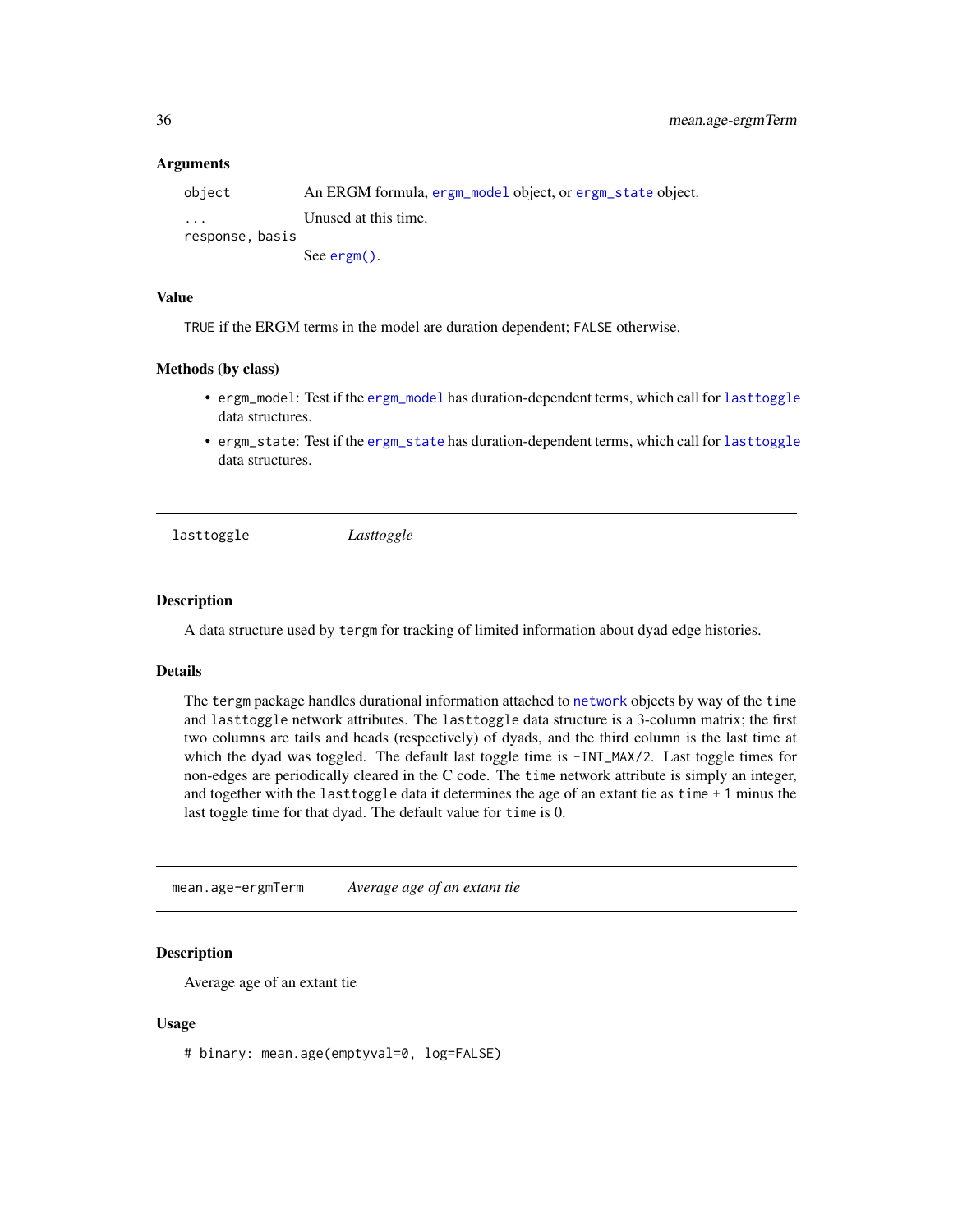#### <span id="page-36-0"></span>NetSeries 37

### Arguments

| emptyval | can be used to specify the value returned if the network is empty. This is, tech-<br>nically, an arbitrary value, but it should not have a substantial effect unless a<br>non-negligible fraction of networks at the parameter configuration of interest is |
|----------|-------------------------------------------------------------------------------------------------------------------------------------------------------------------------------------------------------------------------------------------------------------|
|          | empty.                                                                                                                                                                                                                                                      |
| log      | logical specifying if mean log age should be returned instead of mean age                                                                                                                                                                                   |

### Details

This term adds one statistic equaling the average, over all ties present in the network, of the amount of time elapsed since formation.

### See Also

[ergmTerm](#page-0-0) for index of model terms currently visible to the package.

| NetSeries | A network series specification for conditional modeling. |
|-----------|----------------------------------------------------------|
|-----------|----------------------------------------------------------|

### Description

A function for specifying the LHS of a temporal network series ERGM.

### Usage

 $Netseries(..., order = 1, NA.\nimplies = NULL)$ 

### Arguments

| $\cdots$  | series specification, in one of three formats:                                                                                                                    |
|-----------|-------------------------------------------------------------------------------------------------------------------------------------------------------------------|
|           | 1. A list of identically-dimensioned and directed networks.                                                                                                       |
|           | 2. Several networks as arguments.                                                                                                                                 |
|           | 3. A networkDynamic object and a numeric vector of time indices.                                                                                                  |
| order     | how many previous networks to store as an accessible covariate of the model.                                                                                      |
| NA.impute | How missing dyads in transitioned-from networks are be imputed when using<br>conditional estimation. See argument imputers of impute.network.list for<br>details. |

### Value

A network object with temporal metadata.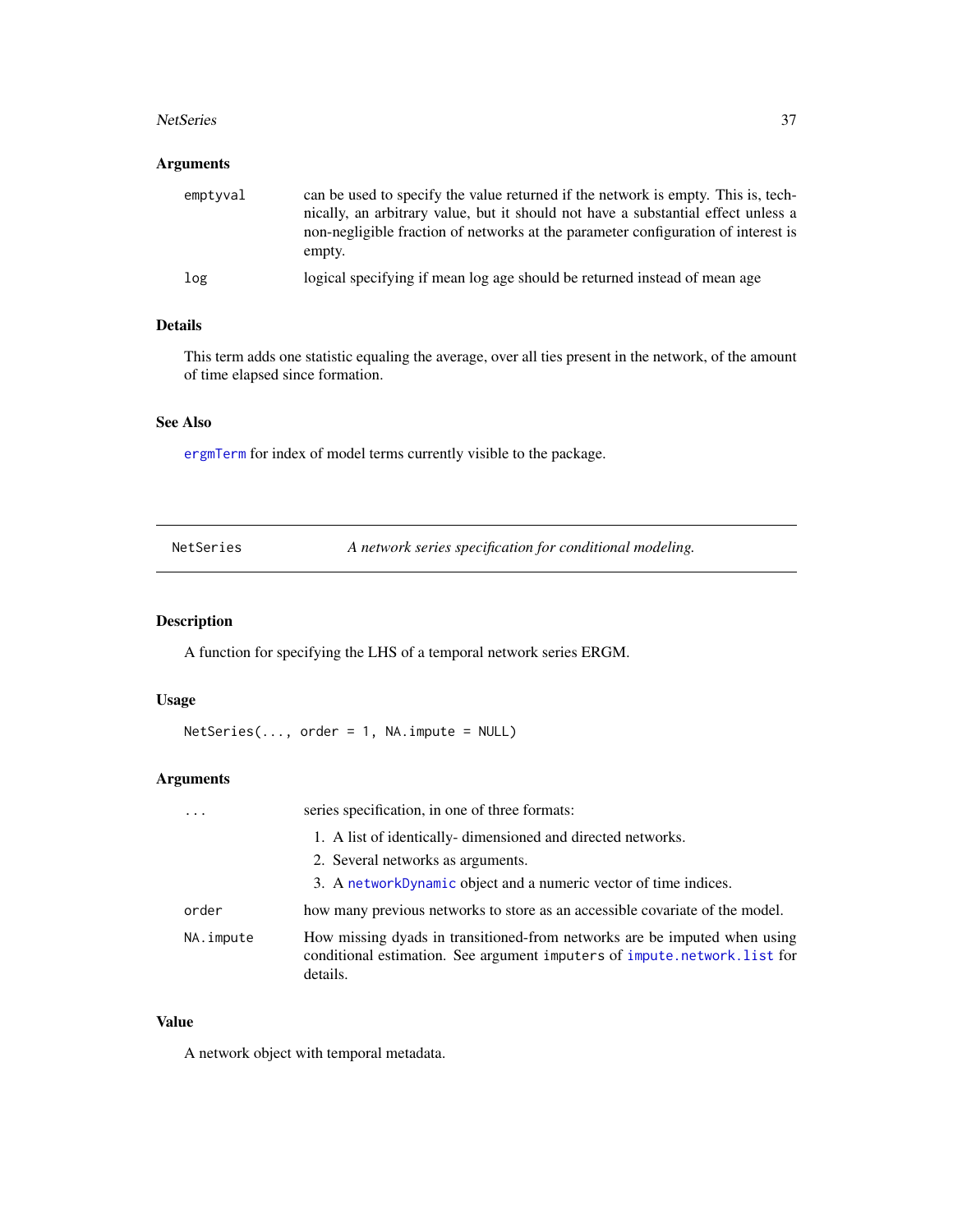### Note

It is not recommended to modify the network returned by NetSeries except by adding and removing edges, and even that must be done with some care, to avoid putting it into an inconsistent state.

It is almost always better to modify the original networks and regenerate the series.

### See Also

[Help on model specification](#page-0-0) for specific terms.

### Examples

data(samplk)

```
# Method 1: list of networks
monks <- NetSeries(list(samplk1,samplk2,samplk3))
ergm(monks ~ Form(~edges)+Diss(~edges))
ergm(monks ~ Form(~edges)+Persist(~edges))
# Method 2: networks as arguments
```

```
monks <- NetSeries(samplk1,samplk2,samplk3)
ergm(monks ~ Form(~edges)+Diss(~edges))
ergm(monks ~ Form(~edges)+Persist(~edges))
```

```
# Method 3: networkDynamic and time points:
## TODO
```
nodefactor.mean.age-ergmTerm *Average ages of extant half-ties incident on nodes of specified attribute levels*

### Description

Average ages of extant half-ties incident on nodes of specified attribute levels

### Usage

```
# binary: nodefactor.mean.age(attr, levels=NULL, emptyval=0, log=FALSE)
```
#### Arguments

| attr   | quantitative attribute (see Specifying Vertex attributes and Levels (?nodal_attributes)<br>for details.)                                                                                |
|--------|-----------------------------------------------------------------------------------------------------------------------------------------------------------------------------------------|
| levels | controls what levels are included. Note that the default levels value for nodefactor, mean, age<br>retains all levels, unlike the default for node factor, which omits the first level. |

<span id="page-37-0"></span>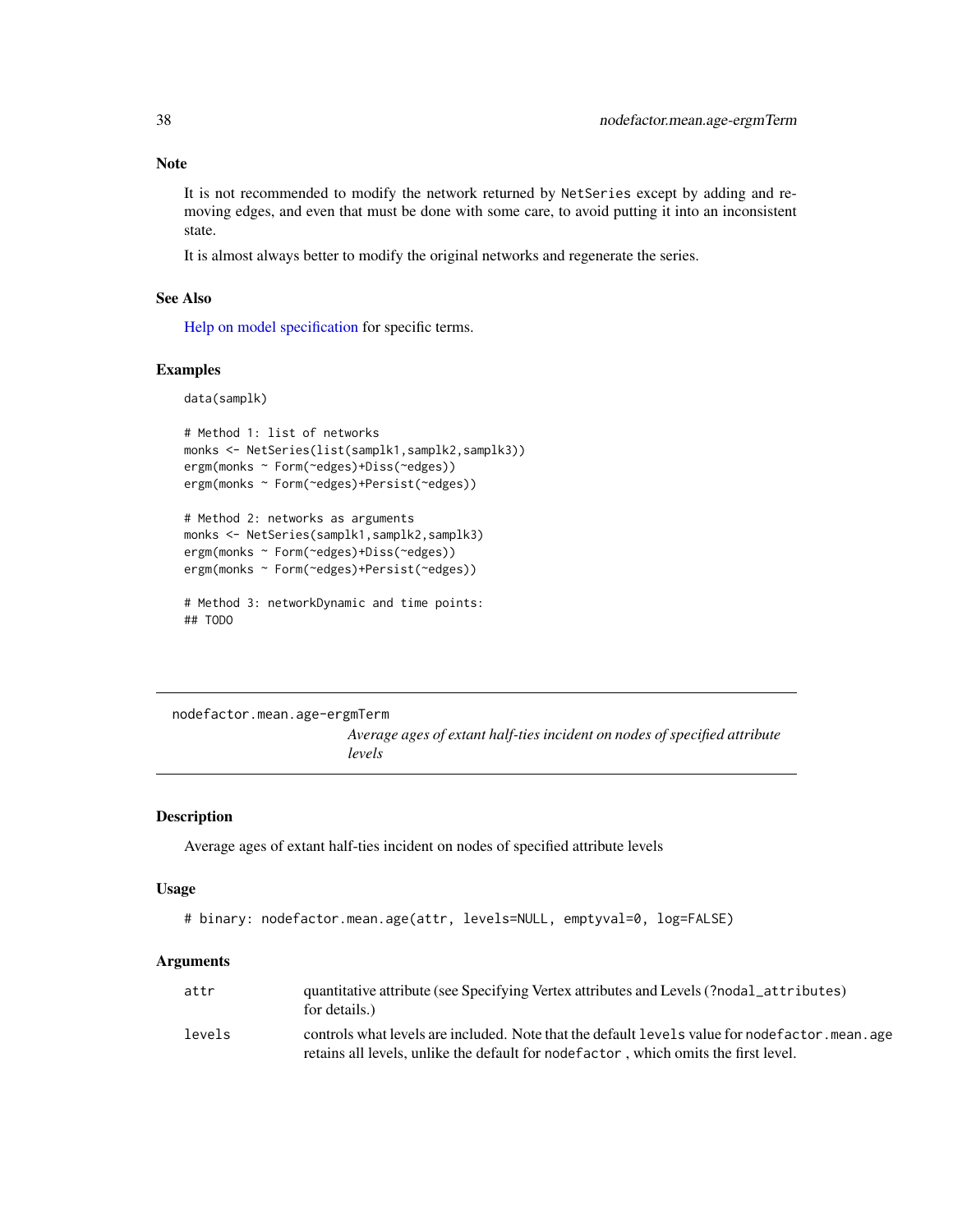<span id="page-38-0"></span>

| emptyval | can be used to specify the value returned if the network is empty. A different       |
|----------|--------------------------------------------------------------------------------------|
|          | value may be specified for each level of attr. The length of emptyval should         |
|          | either be 1 (in which case that value is used for every level of attr) or should     |
|          | be equal to the number of retained levels of attr, in which case the i th value      |
|          | in emptyval is used for the i th retained level of attr. This is, technically, an    |
|          | arbitrary value, but it should not have a substantial effect unless a non-negligible |
|          | fraction of networks at the parameter configuration of interest is empty.            |
| log      | logical specifying if mean log age should be returned instead of mean age            |

### Details

This term adds one statistic for each level of attr , equaling the average, over all half-ties incident on nodes of that level, of the amount of time elapsed since formation.

### See Also

[ergmTerm](#page-0-0) for index of model terms currently visible to the package.

nodemix.mean.age-ergmTerm

*Average ages of extant ties of specified mixing types*

### Description

Average ages of extant ties of specified mixing types

### Usage

```
# binary: nodemix.mean.age(attr, b1levels=NULL, b2levels=NULL, levels=NULL,
# levels2=NULL, emptyval=0, log=FALSE)
```
### Arguments

| attr     | quantitative attribute (see Specifying Vertex attributes and Levels (?nodal_attributes)                                                                                                                                                                                                                                                                                                                                                                                                                                                                                                                                     |
|----------|-----------------------------------------------------------------------------------------------------------------------------------------------------------------------------------------------------------------------------------------------------------------------------------------------------------------------------------------------------------------------------------------------------------------------------------------------------------------------------------------------------------------------------------------------------------------------------------------------------------------------------|
|          | for details.)                                                                                                                                                                                                                                                                                                                                                                                                                                                                                                                                                                                                               |
|          | b1levels, b2levels, levels, level2                                                                                                                                                                                                                                                                                                                                                                                                                                                                                                                                                                                          |
|          | control what statistics are included in the model and the order in which they<br>appear. levels2 apply to all networks; levels applies to unipartite networks;<br>b11evels and b21evels apply to bipartite networks (see Specifying Vertex at-<br>tributes and Levels (?nodal_attributes) for details)                                                                                                                                                                                                                                                                                                                      |
| emptyval | can be used to specify the value returned if the network is empty. A different<br>value may be specified for each mixing type of attr. The length of emptyval<br>should either be 1 (in which case that value is used for every mixing type of attr<br>) or should be equal to the number of retained mixing types of attr, in which<br>case the i th value in emptyval is used for the i th retained mixing type of attr.<br>This is, technically, an arbitrary value, but it should not have a substantial effect<br>unless a non-negligible fraction of networks at the parameter configuration of<br>interest is empty. |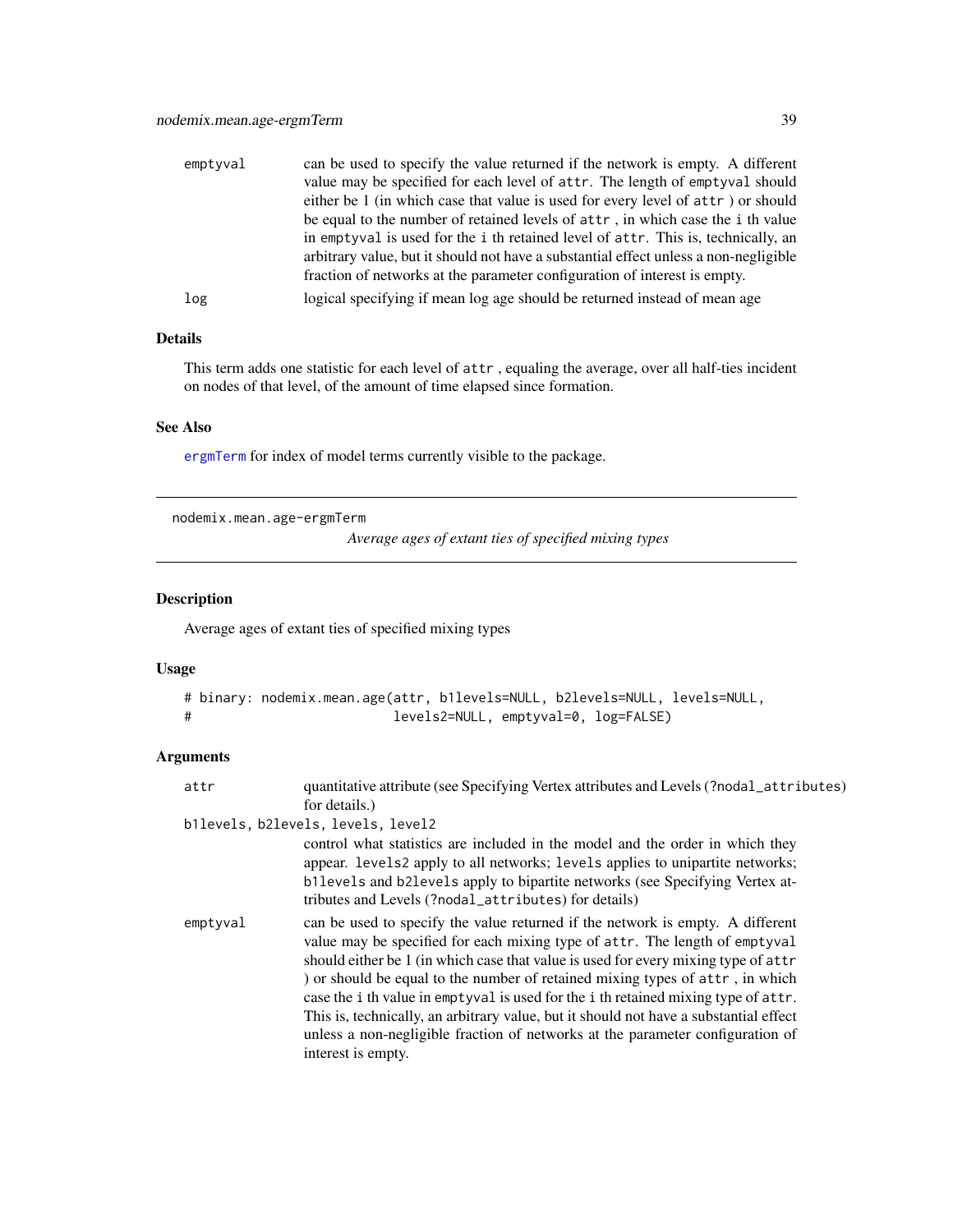<span id="page-39-0"></span>log logical specifying if mean log age should be returned instead of mean age

### Details

This term adds one statistic for each mixing type of attr , equaling the average, over all ties of that mixing type, of the amount of time elapsed since formation.

### See Also

[ergmTerm](#page-0-0) for index of model terms currently visible to the package.

Persist-ergmTerm *The Persistence Operator Term*

#### Description

The Persistence Operator Term

#### Usage

```
# binary: Persist(formula)
```
#### Arguments

formula a one-sided [ergm\(\)](#page-0-0)-style formula with the terms to be evaluated

### Details

This term accepts a model formula and produces the corresponding model for the post-dissolution/persistence network: effectively the network containing ties that persisted since the last time step.

This is the equivalent of the old-style dissolution model. So a larger positive coefficient for Persist() operator means less dissolution. It produces the same results as the new Diss() operator, except the signs of the coefficients are negated.

### See Also

[ergmTerm](#page-0-0) for index of model terms currently visible to the package.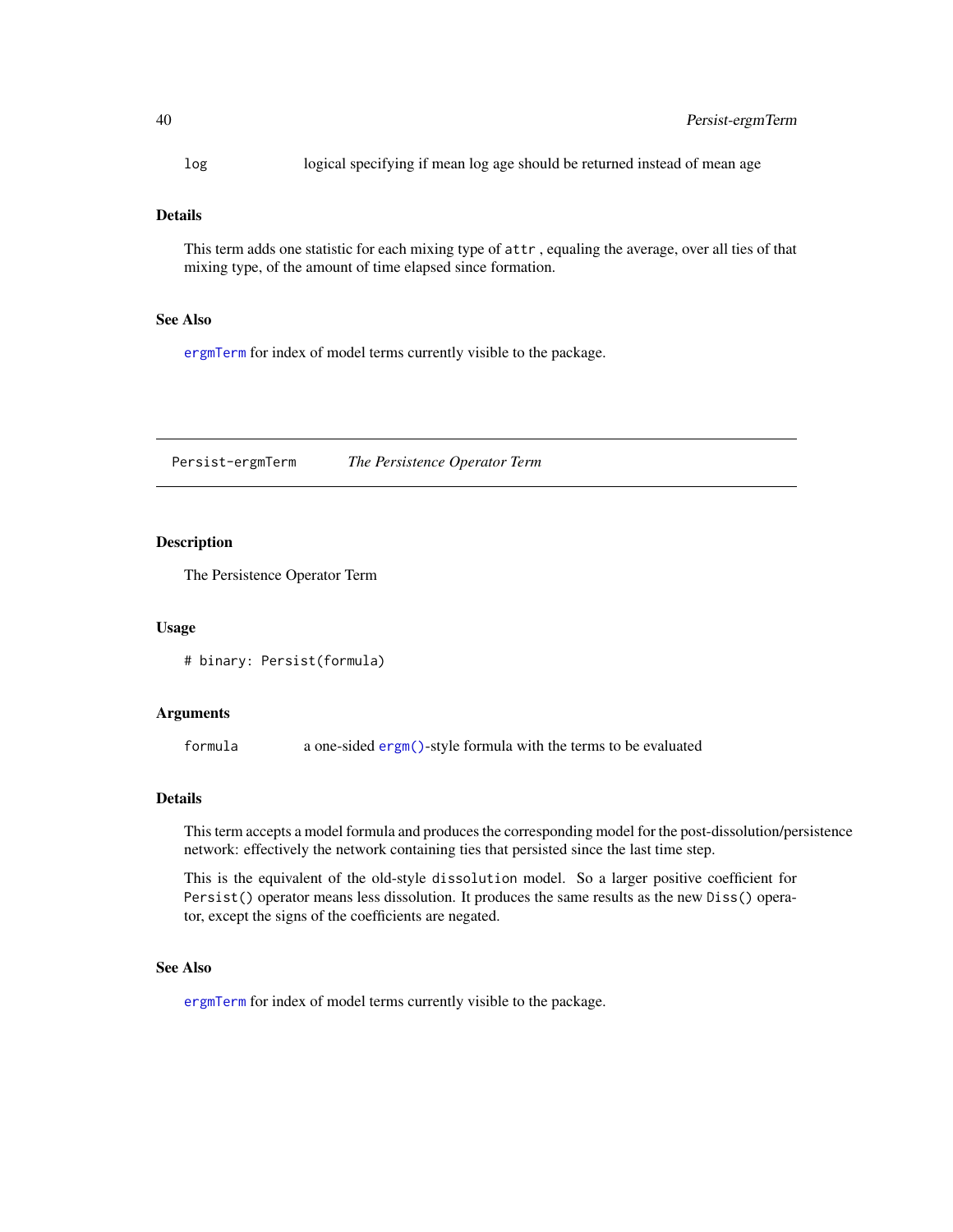<span id="page-40-0"></span>

#### <span id="page-40-1"></span>Description

The simulate.network and simulate.networkDynamic wrappers are provided for backwards compatibility. It is recommended that new code make use of the simulate\_formula.network and simulate\_formula.networkDynamic functions instead. See [simulate.tergm](#page-43-1) for details on these new functions.

### Usage

```
## S3 method for class 'network'
simulate(
 object,
 nsim = 1,
  seed = NULL,
  formation,
  dissolution,
  coef.form,
  coef.diss,
  constraints = \sim.,
  monitor = NULL,
  time.slices = 1,
  time.start = NULL,
  time.burnin = 0,
  time.interval = 1,
  time.offset = 1,
  control = control.simulate.network(),
 output = c("networkDynamic", "stats", "changes", "final", "ergm_state"),
  stats.form = FALSE,
  stats.diss = FALSE,
  verbose = FALSE,
  ...
\mathcal{L}## S3 method for class 'networkDynamic'
simulate(
 object,
  nsim = 1,
  seed = NULL,
  formation,
  dissolution,
  coef.form = attr(object, "coef.form"),
  coef.diss = attr(object, "coef.diss"),
  constraints = \sim.,
 monitor = NULL,
```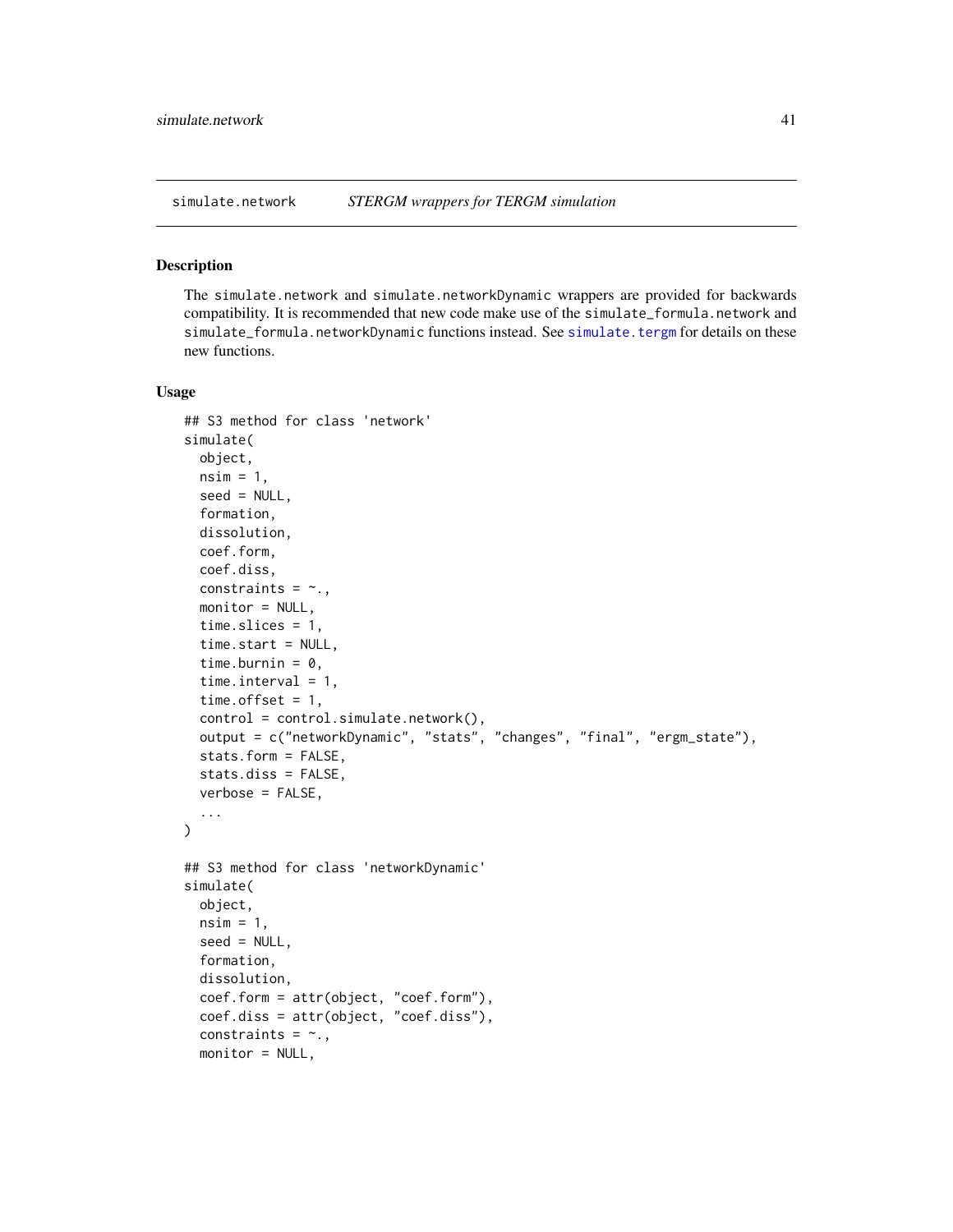```
time.slices = 1,
 time.start = NULL,
 time.burnin = 0,
 time.interval = 1,
  time.offset = 1,
 control = control.simulate.network(),
 output = c("networkDynamic", "stats", "changes", "final", "ergm_state"),
 stats.form = FALSE,
 stats.diss = FALSE,
 verbose = FALSE,
  ...
\mathcal{L}
```
### Arguments

| object                 | an object of type network or networkDynamic                                                                                                                                                                                                                                                                                                                                                                                                                                                                                                                                             |
|------------------------|-----------------------------------------------------------------------------------------------------------------------------------------------------------------------------------------------------------------------------------------------------------------------------------------------------------------------------------------------------------------------------------------------------------------------------------------------------------------------------------------------------------------------------------------------------------------------------------------|
| nsim                   | Number of replications (separate chains of networks) of the process to run and<br>return. The networkDynamic method only supports nsim=1.                                                                                                                                                                                                                                                                                                                                                                                                                                               |
| seed                   | Seed value (integer) for the random number generator. See set. seed.                                                                                                                                                                                                                                                                                                                                                                                                                                                                                                                    |
| formation, dissolution |                                                                                                                                                                                                                                                                                                                                                                                                                                                                                                                                                                                         |
|                        | One-sided ergm-style formulas for the formation and dissolution models, re-<br>spectively. The dissolution model is parameterized in terms of tie persistence.                                                                                                                                                                                                                                                                                                                                                                                                                          |
| coef.form              | Parameters for the formation model.                                                                                                                                                                                                                                                                                                                                                                                                                                                                                                                                                     |
| coef.diss              | Parameters for the dissolution (persistence) model.                                                                                                                                                                                                                                                                                                                                                                                                                                                                                                                                     |
| constraints            | A formula specifying one or more constraints on the support of the distribution<br>of the networks being modeled. Multiple constraints may be given, separated<br>by "+" and "-" operators. See ergmConstraint for the detailed explanation of<br>their semantics and also for an indexed list of the constraints visible to the ergm<br>package.                                                                                                                                                                                                                                       |
|                        | The default is to have no constraints except those provided through the ergmlhs<br>API.                                                                                                                                                                                                                                                                                                                                                                                                                                                                                                 |
|                        | Together with the model terms in the formula and the reference measure, the<br>constraints define the distribution of networks being modeled.                                                                                                                                                                                                                                                                                                                                                                                                                                           |
|                        | It is also possible to specify a proposal function directly either by passing a string<br>with the function's name (in which case, arguments to the proposal should be<br>specified through the MCMC.prop.args argument to the relevant control func-<br>tion, or by giving it on the LHS of the hints formula to MCMC. prop argument to<br>the control function. This will override the one chosen automatically.<br>Note that not all possible combinations of constraints and reference measures<br>are supported. However, for relatively simple constraints (i.e., those that sim- |
|                        | ply permit or forbid specific dyads or sets of dyads from changing), arbitrary<br>combinations should be possible.                                                                                                                                                                                                                                                                                                                                                                                                                                                                      |
| monitor                | A one-sided formula specifying one or more terms whose value is to be moni-<br>tored. If monitor is specified as a character (one of "formation", "dissolution",<br>and "all") then the function .extract.fd.formulae is used to determine the<br>corresponding formula; the user should be aware of its behavior and limitations.                                                                                                                                                                                                                                                      |

<span id="page-41-0"></span>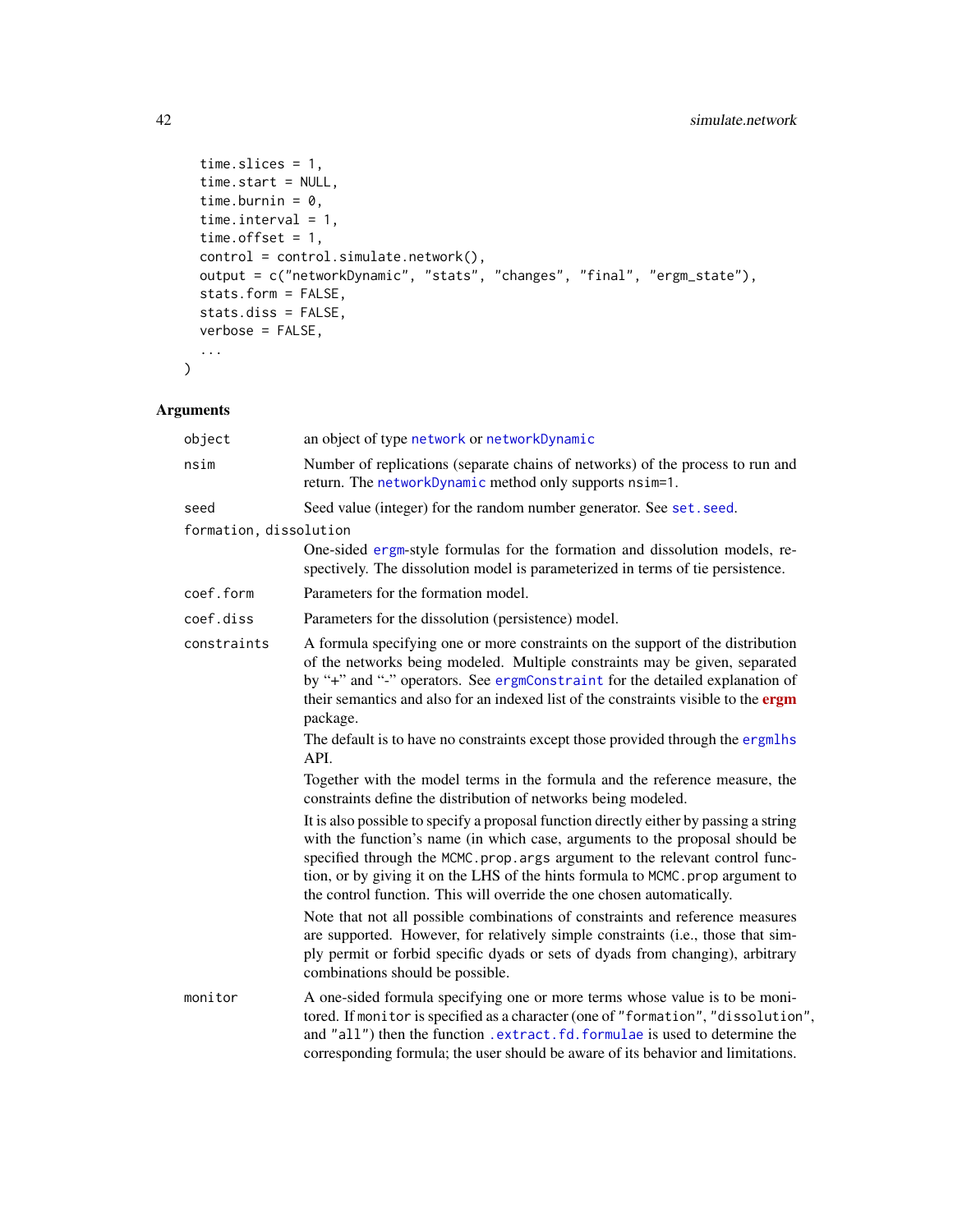<span id="page-42-0"></span>

| time.slices            | Number of time slices (or statistics) to return from each replication of the dy-<br>namic process. See below for return types. Defaults to 1, which, if time.burnin==0<br>and time. interval==1 (the defaults), advances the process one time step. |
|------------------------|-----------------------------------------------------------------------------------------------------------------------------------------------------------------------------------------------------------------------------------------------------|
| time.start             | An optional argument specifying the time point at which the simulation is to<br>start. See Details for further information.                                                                                                                         |
| time.burnin            | Number of time steps to discard before starting to collect network statistics.                                                                                                                                                                      |
| time.interval          | Number of time steps between successive recordings of network statistics.                                                                                                                                                                           |
| time.offset            | Argument specifying the offset between the point when the state of the net-<br>work is sampled (time.start) and the the beginning of the spell that should be<br>recorded for the newly simulated network state.                                    |
| control                | A list of control parameters for algorithm tuning, constructed using control. simulate.network.<br>These are mapped to control.simulate.formula.tergm controls by assign-<br>ing:                                                                   |
|                        | • MCMC.prop.form to MCMC.prop,                                                                                                                                                                                                                      |
|                        | • MCMC.prop.args.form to MCMC.prop.args, and                                                                                                                                                                                                        |
|                        | • MCMC.prop.weights.form to MCMC.prop.weights.                                                                                                                                                                                                      |
| output                 | A character vector specifying output type: one of "networkDynamic" (the de-<br>fault), "stats", "changes", "final", and "ergm_state", with partial match-<br>ing allowed.                                                                           |
| stats.form, stats.diss |                                                                                                                                                                                                                                                     |
|                        | Logical: Whether to return formation/dissolution model statistics. This is not                                                                                                                                                                      |
|                        | the recommended method: use the monitor argument instead. Note that if ei-<br>ther stats. form or stats. diss is TRUE, all generative model statistics will be<br>returned.                                                                         |
| verbose                | A logical or an integer to control the amount of progress and diagnostic in-                                                                                                                                                                        |
|                        | formation to be printed. FALSE/0 produces minimal output, with higher values<br>producing more detail. Note that very high values $(5+)$ may significantly slow<br>down processing.                                                                 |
| $\cdots$               | Further arguments passed to or used by methods.                                                                                                                                                                                                     |

#### Details

Note that return values may be structured differently than in past versions.

Remember that in stergm, the dissolution formula is parameterized in terms of tie persistence: negative coefficients imply lower rates of persistence and postive coefficients imply higher rates. The dissolution effects are simply the negation of these coefficients.

Because the old dissolution formula in stergm represents tie persistence, it maps to the new Persist() operator in the tergm function, NOT the Diss() operator

### Value

Depends on the output argument. See [simulate.tergm](#page-43-1) for details. Note that some formation/dissolution separated information is also attached to the return value for calls made through simulate.network and simulate.networkDynamic in an attempt to increase backwards compatibility.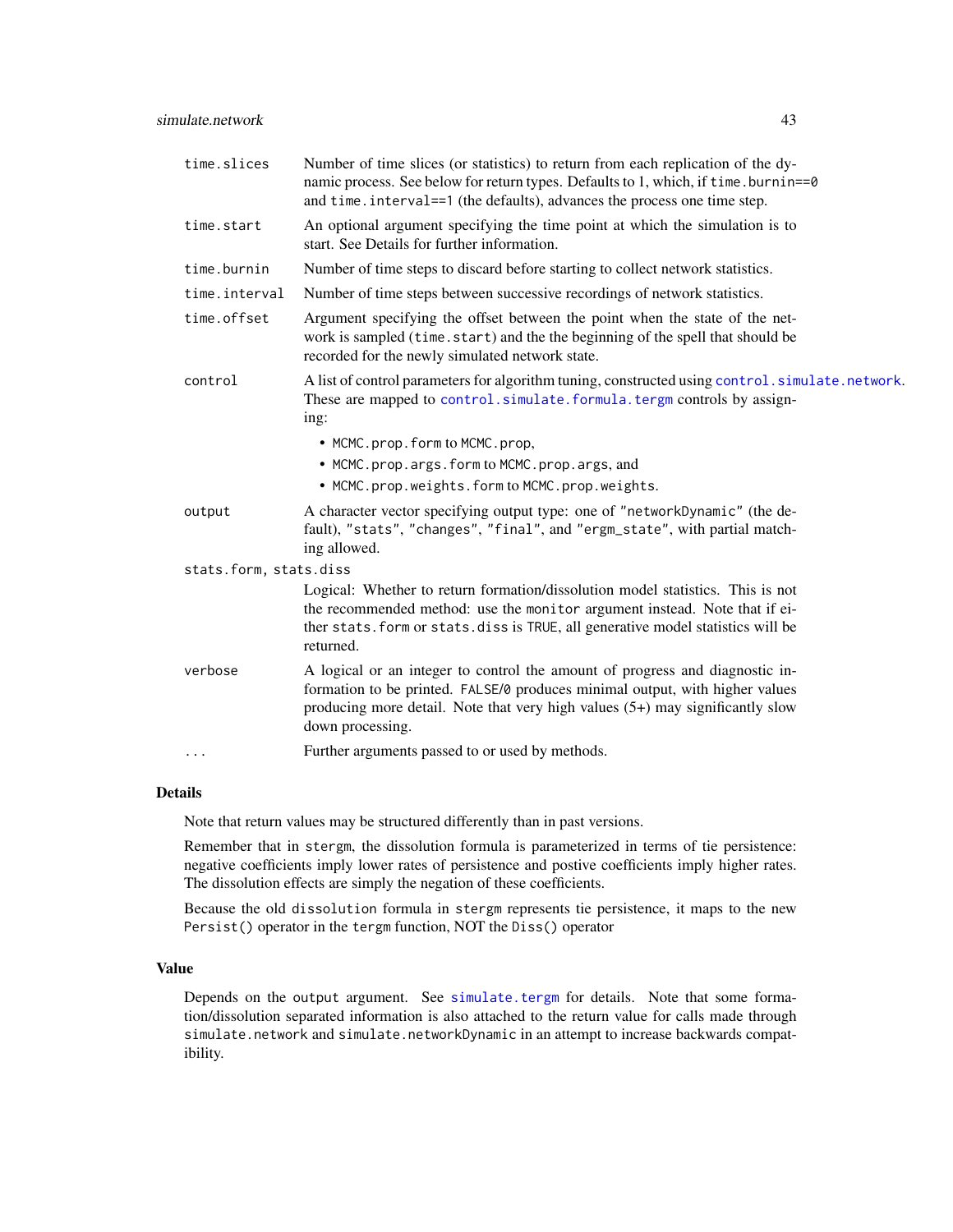### Examples

```
logit<-function(p)log(p/(1-p))
coef.form.f<-function(coef.diss,density) -log(((1+exp(coef.diss))/(density/(1-density)))-1)
# Construct a network with 20 nodes and 20 edges
n<-20
target.stats<-edges<-20
g0<-network.initialize(n,dir=TRUE)
g1<-san(g0~edges,target.stats=target.stats,verbose=TRUE)
S < -10# To get an average duration of 10...
duration<-10
coef.diss<-logit(1-1/duration)
# To get an average of 20 edges...
dyads<-network.dyadcount(g1)
density<-edges/dyads
coef.form<-coef.form.f(coef.diss,density)
# ... coefficients.
print(coef.form)
print(coef.diss)
# Simulate a networkDynamic
dynsim<-simulate(g1,formation=~edges,dissolution=~edges,
                 coef.form=coef.form,coef.diss=coef.diss,
                 time.slices=S,verbose=TRUE)
# "Resume" the simulation.
dynsim2<-simulate(dynsim,formation=~edges,dissolution=~edges,time.slices=S,verbose=TRUE)
```
<span id="page-43-1"></span>simulate.tergm *Draw from the distribution of a Temporal Exponential Family Random Graph Model*

### <span id="page-43-2"></span>**Description**

[simulate](#page-0-0) is used to draw from temporal exponential family random network models in their natural parameterizations. See [tergm](#page-55-1) for more information on these models.

#### Usage

```
## S3 method for class 'tergm'
simulate(
  object,
 nsim = 1,
```
<span id="page-43-0"></span>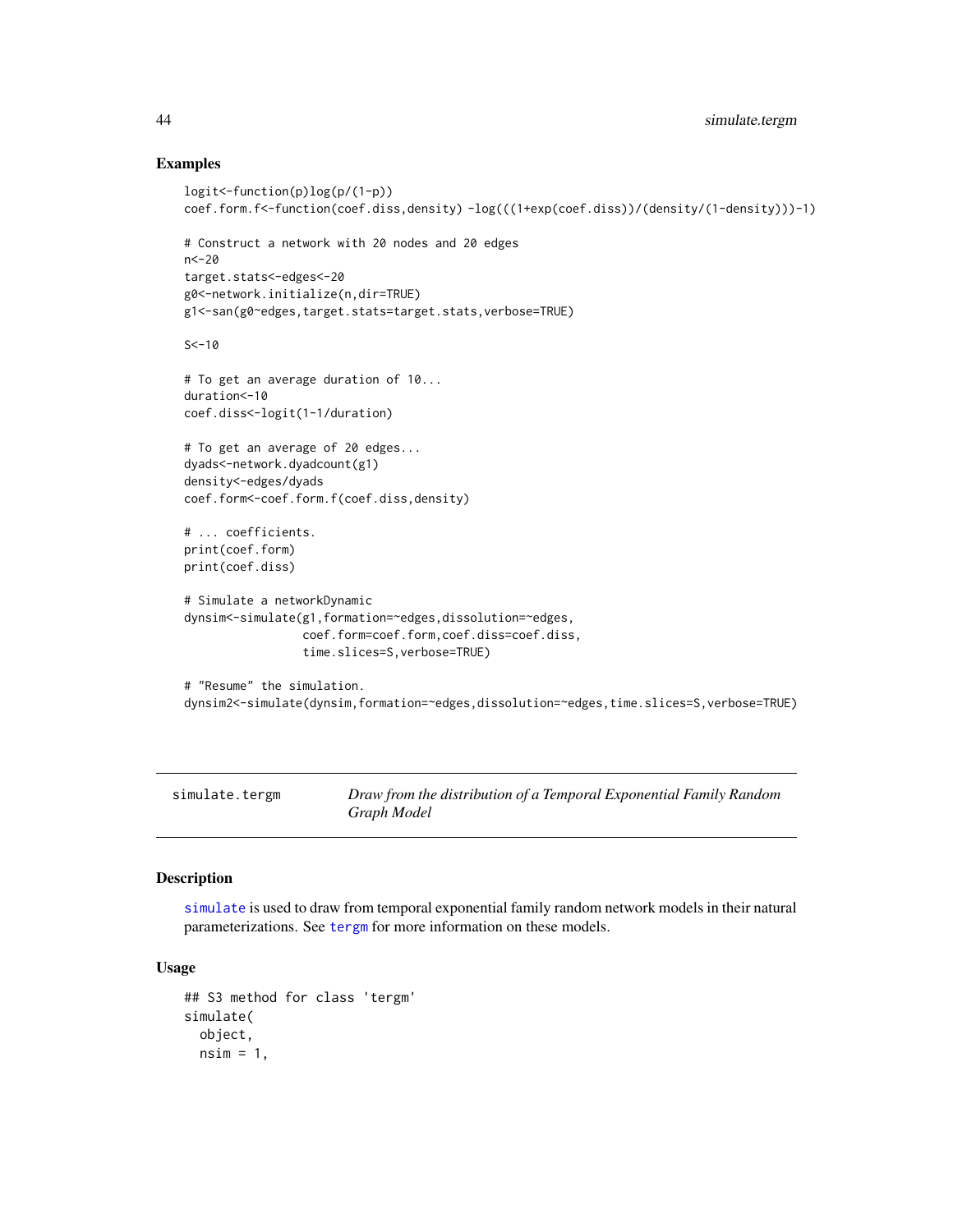```
seed = NULL,
  coef = coefficients(object),
  constraints = object$constraints,
 monitor = object$targets,
  time.slices = 1,
  time.start = NULL,
  time.burnin = 0,
  time.interval = 1,
  control = control.simulate.tergm(),output = c("networkDynamic", "stats", "changes", "final", "ergm_state"),
 nw.start = NULL,
  stats = FALSE,
 verbose = FALSE,
  ...
\lambda## S3 method for class 'network'
simulate_formula(
 object,
 nsim = 1,
  seed = NULL,
  coef = NULL,
  constraints = \sim.,
  monitor = NULL,
  time.slices = 1,
  time.start = NULL,
  time.burnin = 0,
  time.interval = 1,
  time.offset = 1,
  control = control.simulate.formula.tergm(),
  output = c("networkDynamic", "stats", "changes", "final", "ergm_state"),
  stats = FALSE,
  verbose = FALSE,
  ...,
  basis = ergm.getnetwork(object),
  dynamic = FALSE)
## S3 method for class 'networkDynamic'
simulate_formula(
 object,
 nsim = 1,
  seed = NULL,
  coef = attr(basis, "coef"),
  constraints = \sim.,
  monitor = NULL,time.slices = 1,
  time.start = NULL,
```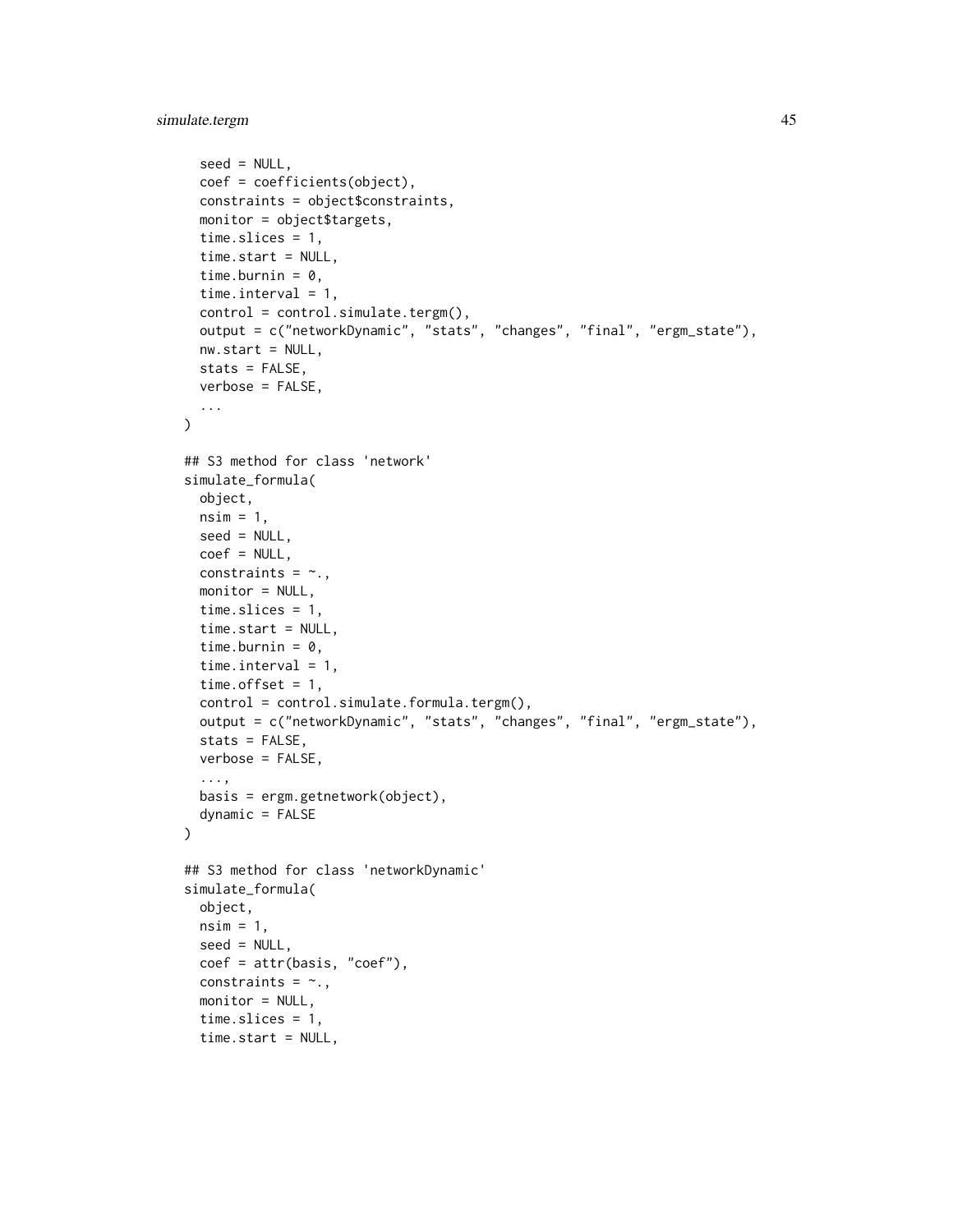```
time.burnin = 0,
 time.interval = 1,
 time.offset = 1,
 control = control.simulate.formula.tergm(),
 output = c("networkDynamic", "stats", "changes", "final", "ergm_state"),
 stats = FALSE,
 verbose = FALSE,
  ...,
 basis = eval_lhs.formula(object),
 dynamic = FALSE
\mathcal{L}
```
### Arguments

| object      | for simulate. tergm, an object of type tergm giving a model fit; for simulate_formula.network<br>and simulate_formula.networkDynamic, a formula specifying the model                                                                                                                                                                                                                                                                                                                                                                                                                                                                                                                                                                                                                                                                                                                                                                      |
|-------------|-------------------------------------------------------------------------------------------------------------------------------------------------------------------------------------------------------------------------------------------------------------------------------------------------------------------------------------------------------------------------------------------------------------------------------------------------------------------------------------------------------------------------------------------------------------------------------------------------------------------------------------------------------------------------------------------------------------------------------------------------------------------------------------------------------------------------------------------------------------------------------------------------------------------------------------------|
|             | simulate_formula.network understands the lasttoggle "API".                                                                                                                                                                                                                                                                                                                                                                                                                                                                                                                                                                                                                                                                                                                                                                                                                                                                                |
| nsim        | Number of replications (separate chains of networks) of the process to run and<br>return. The networkDynamic method only supports nsim=1.                                                                                                                                                                                                                                                                                                                                                                                                                                                                                                                                                                                                                                                                                                                                                                                                 |
| seed        | Seed value (integer) for the random number generator. See set. seed.                                                                                                                                                                                                                                                                                                                                                                                                                                                                                                                                                                                                                                                                                                                                                                                                                                                                      |
| coef        | Parameters for the model.                                                                                                                                                                                                                                                                                                                                                                                                                                                                                                                                                                                                                                                                                                                                                                                                                                                                                                                 |
| constraints | A formula specifying one or more constraints on the support of the distribution<br>of the networks being modeled. Multiple constraints may be given, separated<br>by "+" and "-" operators. See ergmConstraint for the detailed explanation of<br>their semantics and also for an indexed list of the constraints visible to the ergm<br>package.<br>The default is to have no constraints except those provided through the ergmlhs<br>API.<br>Together with the model terms in the formula and the reference measure, the<br>constraints define the distribution of networks being modeled.<br>It is also possible to specify a proposal function directly either by passing a string<br>with the function's name (in which case, arguments to the proposal should be<br>specified through the MCMC.prop.args argument to the relevant control func-<br>tion, or by giving it on the LHS of the hints formula to MCMC. prop argument to |
|             | the control function. This will override the one chosen automatically.<br>Note that not all possible combinations of constraints and reference measures<br>are supported. However, for relatively simple constraints (i.e., those that sim-<br>ply permit or forbid specific dyads or sets of dyads from changing), arbitrary<br>combinations should be possible.                                                                                                                                                                                                                                                                                                                                                                                                                                                                                                                                                                         |
| monitor     | A one-sided formula specifying one or more terms whose value is to be moni-<br>tored. If monitor is specified as a character (one of "formation", "dissolution",<br>and "all") then the function .extract.fd.formulae is used to determine the<br>corresponding formula; the user should be aware of its behavior and limitations.                                                                                                                                                                                                                                                                                                                                                                                                                                                                                                                                                                                                        |
| time.slices | Number of time slices (or statistics) to return from each replication of the dy-<br>namic process. See below for return types. Defaults to 1, which, if time.burnin==0<br>and time. interval==1 (the defaults), advances the process one time step.                                                                                                                                                                                                                                                                                                                                                                                                                                                                                                                                                                                                                                                                                       |

<span id="page-45-0"></span>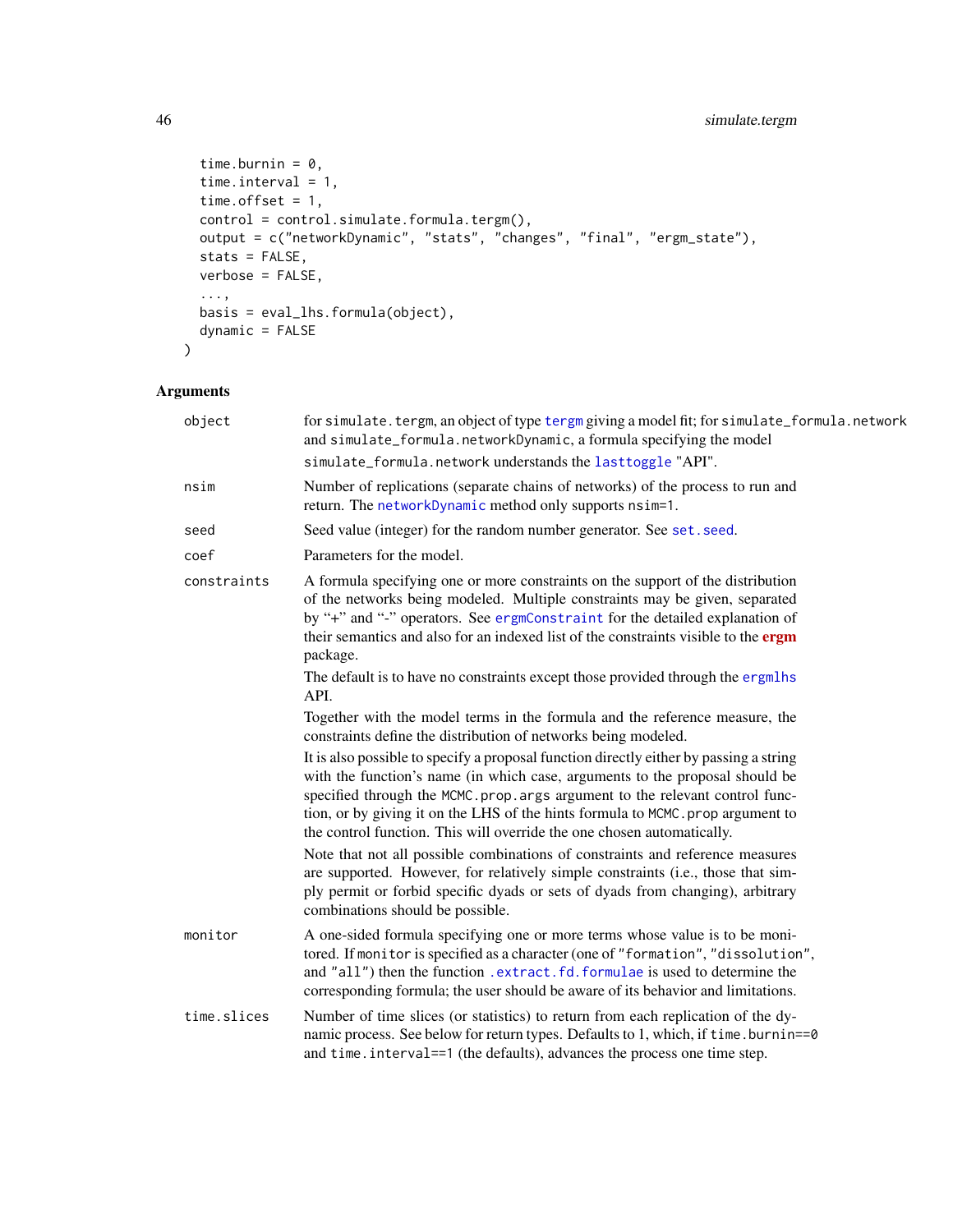<span id="page-46-0"></span>

| time.start    | An optional argument specifying the time point at which the simulation is to<br>start. See Details for further information.                                                                                                                                                                                                                        |
|---------------|----------------------------------------------------------------------------------------------------------------------------------------------------------------------------------------------------------------------------------------------------------------------------------------------------------------------------------------------------|
| time.burnin   | Number of time steps to discard before starting to collect network statistics.                                                                                                                                                                                                                                                                     |
| time.interval | Number of time steps between successive recordings of network statistics.                                                                                                                                                                                                                                                                          |
| control       | A list of control parameters for algorithm tuning. Constructed using control.simulate.tergm<br>or control.simulate.formula.tergm. For backwards compatibility, control<br>lists from control.simulate.stergm and control.simulate.network are<br>allowed in calls to simulate. tergm; they are mapped to control. simulate. tergm<br>by assigning: |
|               | • MCMC.prop.form to MCMC.prop,                                                                                                                                                                                                                                                                                                                     |
|               | • MCMC.prop.args.form to MCMC.prop.args,                                                                                                                                                                                                                                                                                                           |
|               | • MCMC.prop.weights.form to MCMC.prop.weights.                                                                                                                                                                                                                                                                                                     |
| output        | A character vector specifying output type: one of "networkDynamic" (the de-<br>fault), "stats", "changes", "final", and "ergm_state", with partial match-<br>ing allowed. See Value section for details.                                                                                                                                           |
| nw.start      | A specification for the starting network to be used by simulate. tergm, optional<br>for EGMME fits, but required for CMLE and CMPLE fits:                                                                                                                                                                                                          |
|               | a numeric index i use ith time-point's network, where the first network in the<br>series used to fit the model is defined to be at the first time point;                                                                                                                                                                                           |
|               | "first" or "last" the first or last time point used in fitting the model; or                                                                                                                                                                                                                                                                       |
|               | network specify the network directly.                                                                                                                                                                                                                                                                                                              |
|               | networkDynamics cannot be used as starting networks for simulate. tergm at<br>this time. (They can be used as starting networks for simulate_formula.networkDynamic,<br>of course.)                                                                                                                                                                |
| stats         | Logical: Whether to return model statistics. This is not the recommended<br>method: use monitor argument instead.                                                                                                                                                                                                                                  |
| verbose       | A logical or an integer to control the amount of progress and diagnostic in-<br>formation to be printed. FALSE/0 produces minimal output, with higher values<br>producing more detail. Note that very high values $(5+)$ may significantly slow<br>down processing.                                                                                |
|               | Further arguments passed to or used by methods.                                                                                                                                                                                                                                                                                                    |
| time.offset   | Argument specifying the offset between the point when the state of the net-<br>work is sampled (time.start) and the the beginning of the spell that should be<br>recorded for the newly simulated network state.                                                                                                                                   |
| basis         | For the network and networkDynamic methods, the network to start the simu-<br>lation from. (If basis is missing, the default is the left hand side of the object<br>argument.)                                                                                                                                                                     |
| dynamic       | Logical; if TRUE, dynamic simulation is performed in tergm; if FALSE (the de-<br>fault), ordinary ergm simulation is performed instead. Note that when dynamic=FALSE,<br>default argument values for ergm's simulate methods are used.                                                                                                             |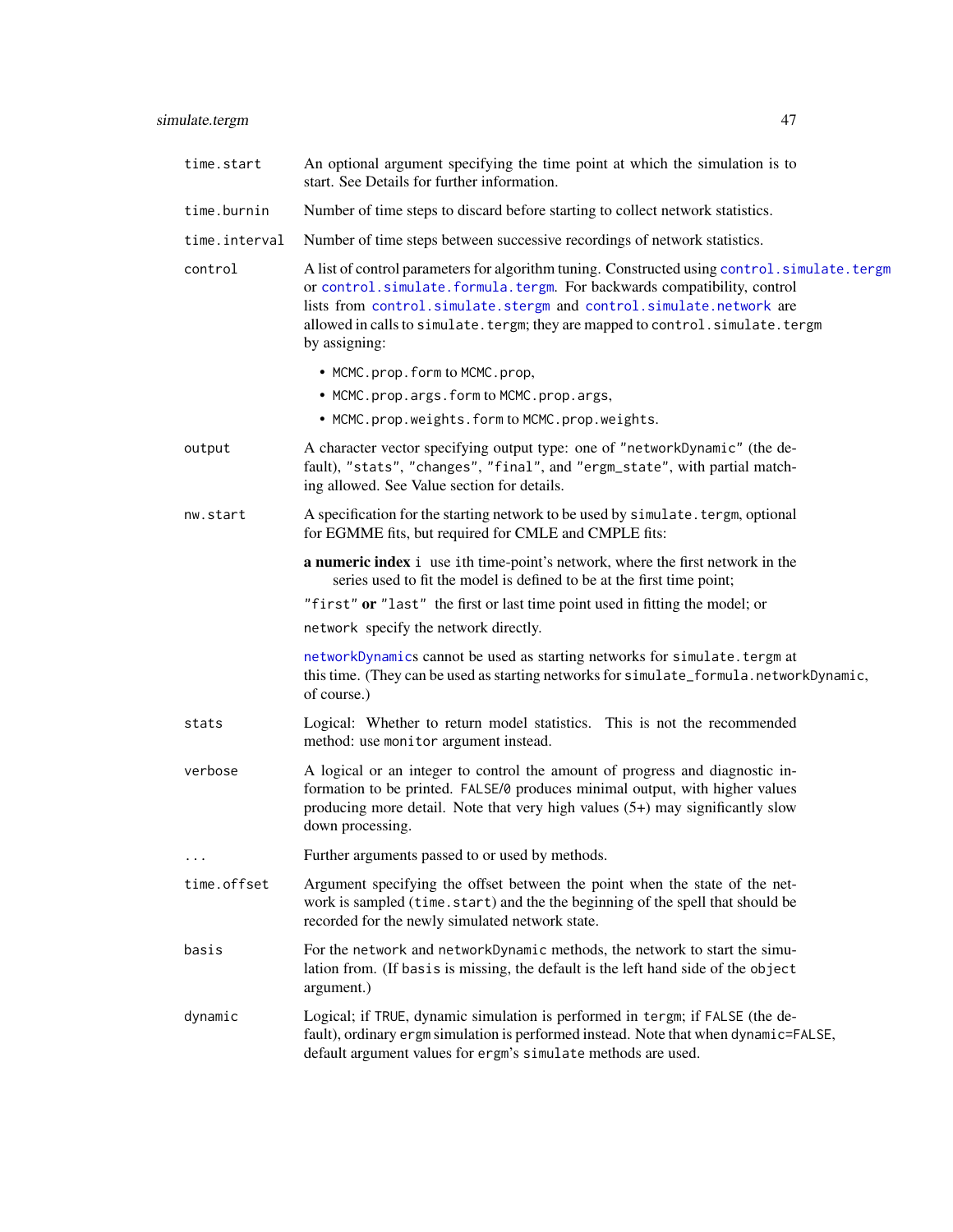#### Details

The dynamic process is run forward and the results are returned. For the method for [networkDynamic](#page-0-0), the simulation is resumed from the last generated time point of basis (or the left hand side of object if basis is missing), by default with the same model and parameters.

The starting network for the [tergm](#page-55-1) object method (simulate.tergm) is determined by the nw.start argument.

- If time.start is specified, it is used as the initial time index of the simulation.
- If time.start is not specified (is NULL), then if the object carries a time stamp from which to start or resume the simulation, either in the form of a "time" network attribute (for the [network](#page-0-0) method — see the [lasttoggle](#page-35-2) "API") or in the form of an [net.obs.period](#page-0-0) network attribute (for the [networkDynamic](#page-0-0) method), this attribute will be used. (If specified, time.start will override it with a warning.)
- Othewise, the simulation starts at 0.

#### Value

Depends on the output argument:

"stats" If stats == FALSE, an [mcmc](#page-0-0) matrix with monitored statistics, and if stats == TRUE, a list containing elements stats for statistics specified in the monitor argument, and stats.gen for the model statistics. If stats == FALSE and no monitored statistics are specified, an empty list is returned, with a warning. When nsim>1, an [mcmc.list](#page-0-0) (or list of them) of the statistics is returned instead.

"networkDynamic"

A [networkDynamic](#page-0-0) object representing the simulated process, with ties present in the initial network having onset -Inf and ties present at the end of the simulation having terminus +Inf. The method for [networkDynamic](#page-0-0) returns the initial [networkDynamic](#page-0-0) with simulated changes applied to it. The [net.obs.period](#page-0-0) network attribute is updated (or added if not existing) to reflect the time period that was simulated. If the network does not have any [persistent.ids](#page-0-0) defined for vertices, a vertex.pid will be attached in a vertex attribute named 'tergm\_pid' to facilitate 'bookkeeping' between the networkDynamic argument and the simulated network time step. Additionally, attributes ([attr](#page-0-0), not network attributes) are attached as follows:

formula, monitor: Model and monitoring formulas used in the simulation, respectively.

stats, stats.gen: Network statistics as above.

coef: Coefficients used in the simulation.

changes: A four-column matrix summarizing the changes in the "changes" output. (This may be removed in the future.)

When nsim>1, a [network.list](#page-0-0) of these [networkDynamic](#page-0-0)s is returned.

"changes" An integer matrix with four columns (time, tail, head, and to), giving the time-stamped changes relative to the current network. to is 1 if a tie was formed and  $\theta$  if a tie was dissolved. The convention for time is that it gives the time point during which the change is effective. For example, a row c(5,2,3,1)

<span id="page-47-0"></span>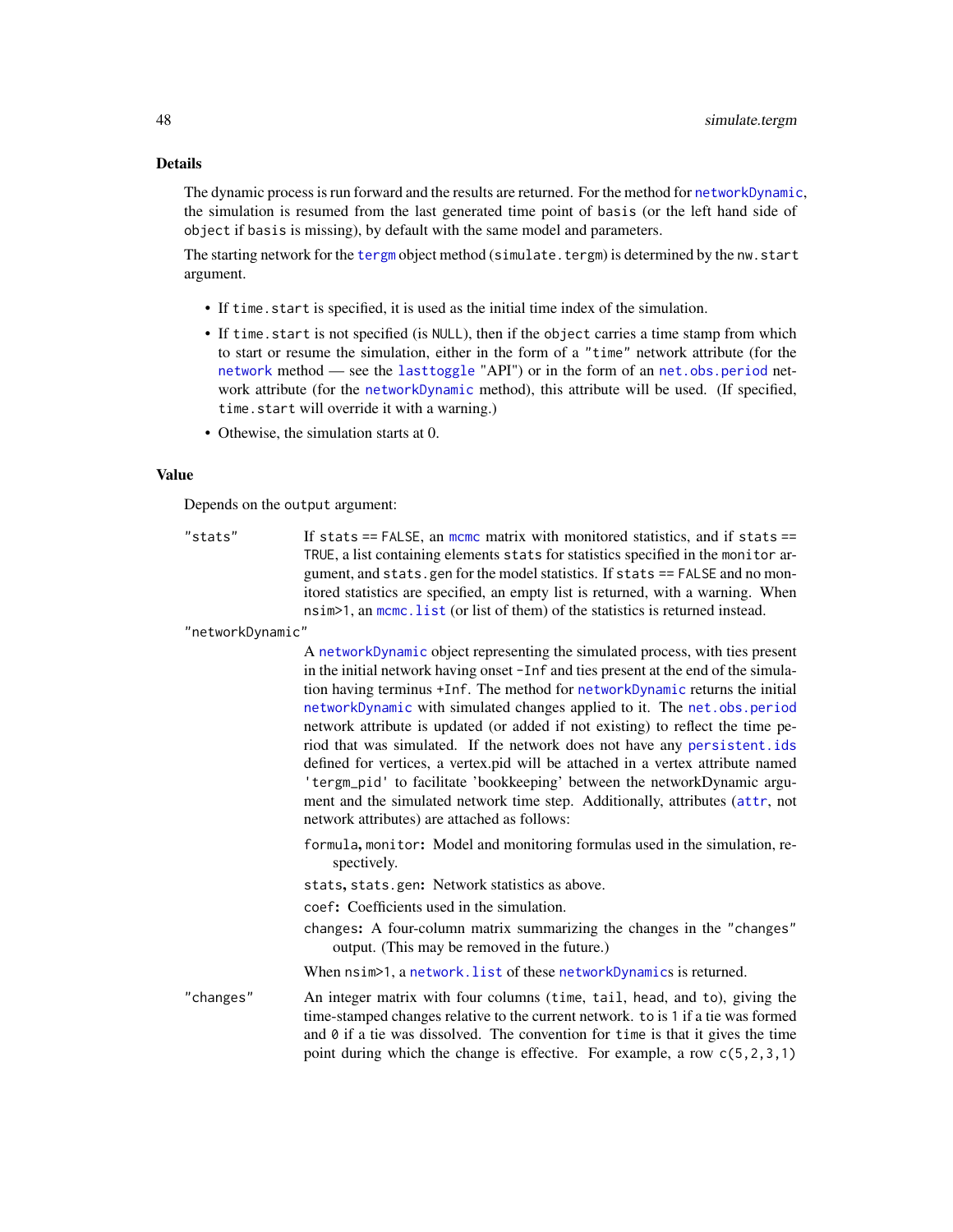<span id="page-48-0"></span>

|              | indicates that between time 4 and 5, a tie from node 2 to node 3 was formed,<br>so that it was absent at time point 4 and present at time point 5; while a row<br>$c(5, 2, 3, 0)$ indicates that in that time, that tie was dissolved, so that it is was<br>present at time point 4 and absent at time point 5. Additionally, the same at-<br>tributes (attr, not network attributes) as with output=="networkDynamic" are<br>attached. When $nsim>1$ , a list of these change matrices is returned. |
|--------------|------------------------------------------------------------------------------------------------------------------------------------------------------------------------------------------------------------------------------------------------------------------------------------------------------------------------------------------------------------------------------------------------------------------------------------------------------------------------------------------------------|
| "final"      | A network object representing the last network in the series generated. Last toggle<br>and time attributes are also included. Additionally, the same attributes (attr,<br>not network attributes) as with output=="networkDynamic" are attached. When<br>nsim <sup>&gt;1</sup> , a network. list of these networks is returned.                                                                                                                                                                      |
| "ergm_state" | The ergm_state object resulting from the simulation. Attributes are attached as<br>for other output types.                                                                                                                                                                                                                                                                                                                                                                                           |

Note that when using simulate\_formula.networkDynamic with either "final" or "ergm\_state" for output, the nodes included in these objects are those produced by network.collapse at the start time.

### Examples

```
data(samplk)
```

```
# Fit a transition from Time 1 to Time 2
samplk12 <- tergm(list(samplk1, samplk2)~
                  Form(~edges+mutual+transitiveties+cyclicalties)+
                  Diss(~edges+mutual+transitiveties+cyclicalties),
                  estimate="CMLE")
# direct simulation from tergm object
sim1 <- simulate(samplk12, nw.start="last")
# equivalent simulation from formula with network LHS;
# must pass dynamic=TRUE for tergm simulation
sim2 <- simulate(samplk2 ~ Form(~edges+mutual+transitiveties+cyclicalties) +
                           Diss(~edges+mutual+transitiveties+cyclicalties),
                           coef = coef(samplk12),
                           dynamic=TRUE)
# the default simulate output is a networkDynamic, and we can simulate
# with a networkDynamic LHS as well
sim3 <- simulate(sim2 ~ Form(~edges+mutual+transitiveties+cyclicalties) +
                        Diss(~edges+mutual+transitiveties+cyclicalties),
                        coef = coef(samplk12),
                        dynamic=TRUE)
```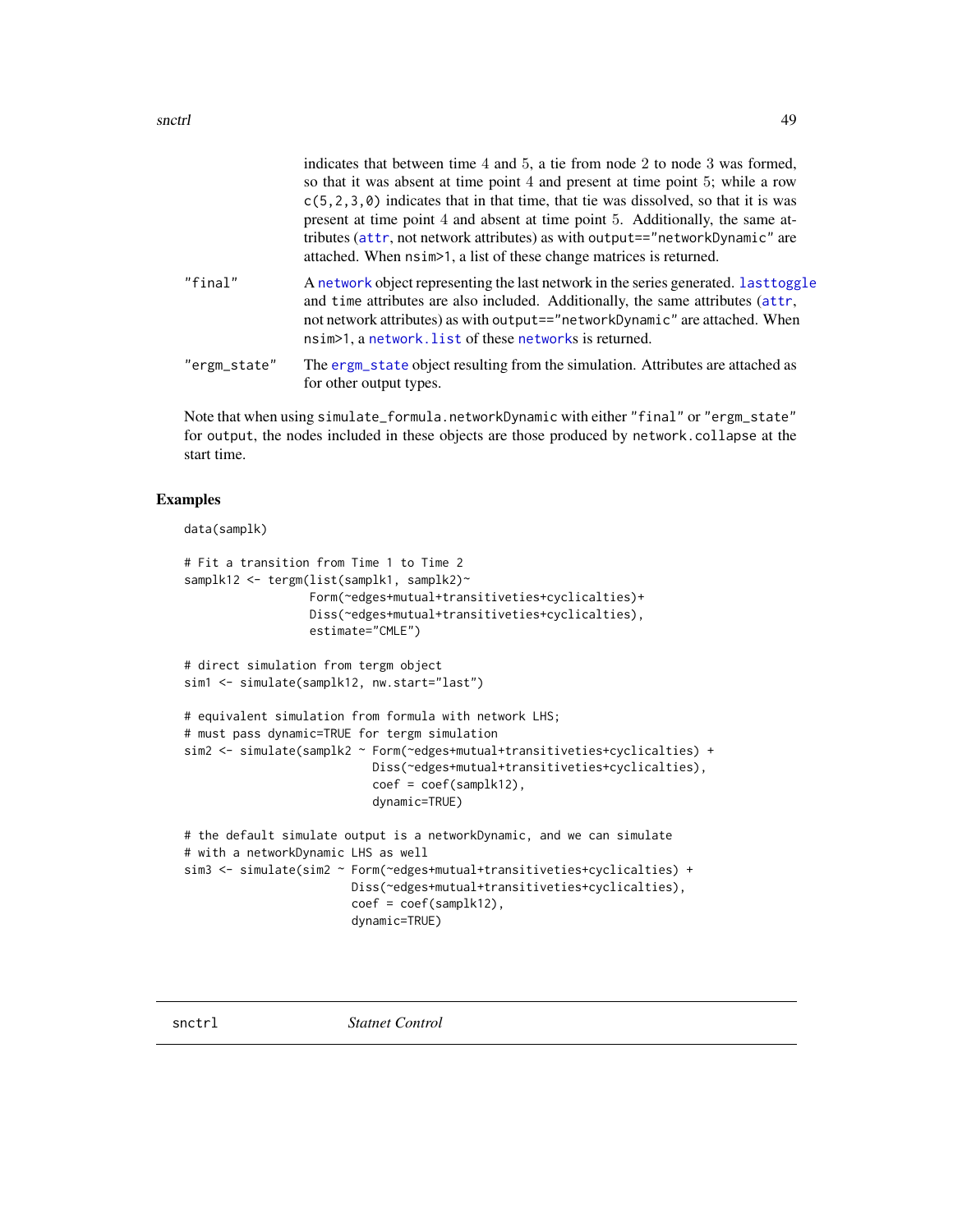#### <span id="page-49-0"></span>Description

A utility to facilitate argument completion of control lists, reexported from statnet.common.

#### Currently recognised control parameters

This list is updated as packages are loaded and unloaded.

#### Package ergm:

- [control.ergm](#page-0-0) drop, init, init.method, main.method, force.main, main.hessian, checkpoint, resume, MPLE.samplesize, init.MPLE.samplesize, MPLE.type, MPLE.maxit, MPLE.nonvar, MPLE.nonident, MPLE.nonident.tol, MPLE.constraints.ignore, MCMC.prop, MCMC.prop.weights, MCMC.prop.args, MCMC.interval, MCMC.burnin, MCMC.samplesize, MCMC.effectiveSize, MCMC.effectiveSize.damp, MCMC.effectiveSize.maxruns, MCMC.effectiveSize.burnin.pval, MCMC.effectiveSize.burnin.min, MCMC.effectiveSize.burnin.max, MCMC.effectiveSize.burnin.nmin, MCMC.effectiveSize.burnin.nmax, MCMC.effectiveSize.burnin.PC, MCMC.effectiveSize.burnin.scl, MCMC.effectiveSize.order.max, MCMC.return.stats, MCMC.runtime.traceplot, MCMC.maxedges, MCMC.addto.se, MCMC.packagenames, SAN.maxit, SAN.nsteps.times, SAN, MCMLE.termination, MCMLE.maxit, MCMLE.conv.min.pval, MCMLE.confidence, MCMLE.confidence.boost, MCMLE.confidence.boo MCMLE.confidence.boost.lag, MCMLE.NR.maxit, MCMLE.NR.reltol, obs.MCMC.mul, obs.MCMC.samplesize.m obs.MCMC.samplesize, obs.MCMC.effectiveSize, obs.MCMC.interval.mul, obs.MCMC.interval, obs.MCMC.burnin.mul, obs.MCMC.burnin, obs.MCMC.prop, obs.MCMC.prop.weights, obs.MCMC.prop.args, obs.MCMC.impute.min\_informative, obs.MCMC.impute.default\_density, MCMLE.min.depfac, MCMLE.sampsize.boost.pow, MCMLE.MCMC.precision, MCMLE.MCMC.max.ESS.frac, MCMLE.metric, MCMLE.method, MCMLE.dampening, MCMLE.dampening.min.ess, MCMLE.dampening.level, MCMLE.steplength.margin, MCMLE.steplength, MCMLE.steplength.parallel, MCMLE.sequential, MCMLE.density.guard.min, MCMLE.density.guard, MCMLE.effectiveSize, obs.MCMLE.effectiveSize, MCMLE.interval, MCMLE.burnin, MCMLE.samplesize.per\_theta, MCMLE.samplesize.min, MCMLE.samplesize, obs.MCMLE.samplesize.per\_theta, obs.MCMLE.samplesize.min, obs.MCMLE.samplesize, obs.MCMLE.interval, obs.MCMLE.burnin, MCMLE.steplength.solver, MCMLE.last.boost, MCMLE.steplength.esteq, MCMLE.steplength.miss.sample, MCMLE.steplength.min, MCMLE.effectiveSize.interval\_drop, MCMLE.save\_intermediates, MCMLE.nonvar, MCMLE.nonident, MCMLE.nonident.tol, SA.phase1\_n, SA.initial\_gain, SA.nsubphases, SA.niterations, SA.phase3\_n, SA.interval, SA.burnin, SA.samplesize, RM.phase1n\_base, RM.phase2n\_base, RM.phase2sub, RM.init\_gain, RM.phase3n, RM.interval, RM.burnin, RM.samplesize, Step.maxit, Step.gridsize, Step.interval, Step.burnin, Step.samplesize, CD.samplesize.per\_theta, obs.CD.samplesize.per\_theta, CD.nsteps, CD.multiplicity, CD.nsteps.obs, CD.multiplicity.obs, CD.maxit, CD.conv.min.pval, CD.NR.maxit, CD.NR.reltol, CD.metric, CD.method, CD.dampening, CD.dampening.min.ess, CD.dampening.level, CD.steplength.margin, CD.steplength, CD.adaptive.epsilon, CD.steplength.esteq, CD.steplength.miss.sample, CD.steplength.min, CD.steplength.parallel, CD.steplength.solver, loglik, term.options, seed, parallel, parallel.type, parallel.version.check, parallel.inherit.MT, ...
- [control.ergm.bridge](#page-0-0) bridge.nsteps, bridge.target.se, bridge.bidirectional, MCMC.burnin, MCMC.burnin.between, MCMC.interval, MCMC.samplesize, obs.MCMC.burnin, obs.MCMC.burnin.between, obs.MCMC.interval, obs.MCMC.samplesize, MCMC.prop, MCMC.prop.weights, MCMC.prop.args, obs.MCMC.prop, obs.MCMC.prop.weights, obs.MCMC.prop.args, MCMC.maxedges, MCMC.packagenames, term.options, seed, parallel, parallel.type, parallel.version.check, parallel.inherit.MT, ...

[control.ergm.godfather](#page-0-0) term.options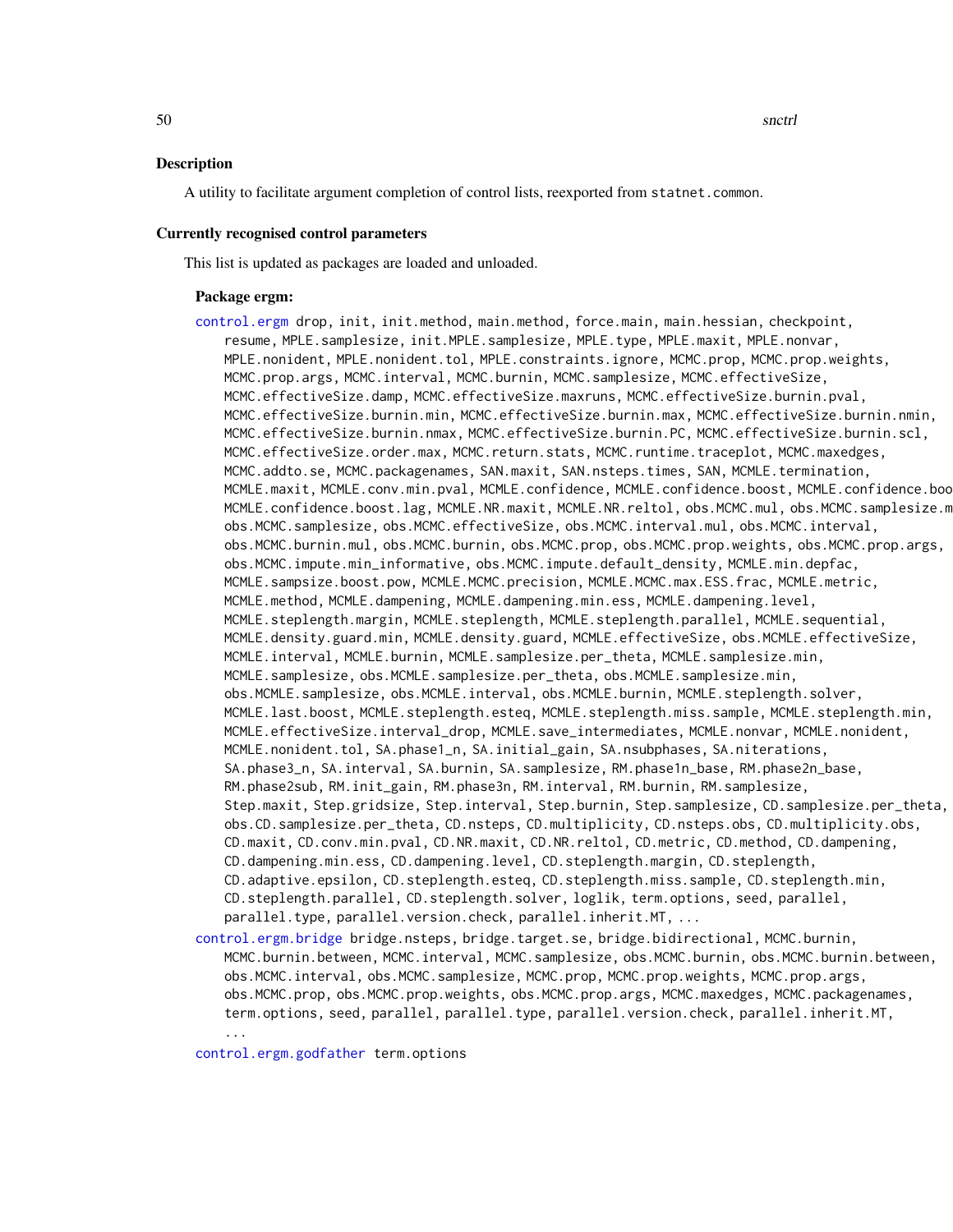- <span id="page-50-0"></span>[control.gof.ergm](#page-0-0) nsim, MCMC.burnin, MCMC.interval, MCMC.batch, MCMC.prop, MCMC.prop.weights, MCMC.prop.args, MCMC.maxedges, MCMC.packagenames, MCMC.runtime.traceplot, network.output, seed, parallel, parallel.type, parallel.version.check, parallel.inherit.MT
- [control.gof.formula](#page-0-0) nsim, MCMC.burnin, MCMC.interval, MCMC.batch, MCMC.prop, MCMC.prop.weights, MCMC.prop.args, MCMC.maxedges, MCMC.packagenames, MCMC.runtime.traceplot, network.output, seed, parallel, parallel.type, parallel.version.check, parallel.inherit.MT
- [control.logLik.ergm](#page-0-0) bridge.nsteps, bridge.target.se, bridge.bidirectional, MCMC.burnin, MCMC.interval, MCMC.samplesize, obs.MCMC.samplesize, obs.MCMC.interval, obs.MCMC.burnin, MCMC.prop, MCMC.prop.weights, MCMC.prop.args, obs.MCMC.prop, obs.MCMC.prop.weights, obs.MCMC.prop.args, MCMC.maxedges, MCMC.packagenames, term.options, seed, parallel, parallel.type, parallel.version.check, parallel.inherit.MT, ...
- [control.san](#page-0-0) SAN.maxit, SAN.tau, SAN.invcov, SAN.invcov.diag, SAN.nsteps.alloc, SAN.nsteps, SAN.samplesize, SAN.prop, SAN.prop.weights, SAN.prop.args, SAN.packagenames, SAN.ignore.finite.offsets, term.options, seed, parallel, parallel.type, parallel.version.check, parallel.inherit.MT
- [control.simulate](#page-0-0) MCMC.burnin, MCMC.interval, MCMC.prop, MCMC.prop.weights, MCMC.prop.args, MCMC.batch, MCMC.effectiveSize, MCMC.effectiveSize.damp, MCMC.effectiveSize.maxruns, MCMC.effectiveSize.burnin.pval, MCMC.effectiveSize.burnin.min, MCMC.effectiveSize.burnin.max, MCMC.effectiveSize.burnin.nmin, MCMC.effectiveSize.burnin.nmax, MCMC.effectiveSize.burnin.PC, MCMC.effectiveSize.burnin.scl, MCMC.effectiveSize.order.max, MCMC.maxedges, MCMC.packagenames, MCMC.runtime.traceplot, network.output, term.options, parallel, parallel.type, parallel.version.check, parallel.inherit.MT, ...
- [control.simulate.ergm](#page-0-0) MCMC.burnin, MCMC.interval, MCMC.scale, MCMC.prop, MCMC.prop.weights, MCMC.prop.args, MCMC.batch, MCMC.effectiveSize, MCMC.effectiveSize.damp, MCMC.effectiveSize.maxr MCMC.effectiveSize.burnin.pval, MCMC.effectiveSize.burnin.min, MCMC.effectiveSize.burnin.max, MCMC.effectiveSize.burnin.nmin, MCMC.effectiveSize.burnin.nmax, MCMC.effectiveSize.burnin.PC, MCMC.effectiveSize.burnin.scl, MCMC.effectiveSize.order.max, MCMC.maxedges, MCMC.packagenames, MCMC.runtime.traceplot, network.output, term.options, parallel, parallel.type, parallel.version.check, parallel.inherit.MT, ...
- [control.simulate.formula](#page-0-0) MCMC.burnin, MCMC.interval, MCMC.prop, MCMC.prop.weights, MCMC.prop.args, MCMC.batch, MCMC.effectiveSize, MCMC.effectiveSize.damp, MCMC.effectiveSize.maxr MCMC.effectiveSize.burnin.pval, MCMC.effectiveSize.burnin.min, MCMC.effectiveSize.burnin.max, MCMC.effectiveSize.burnin.nmin, MCMC.effectiveSize.burnin.nmax, MCMC.effectiveSize.burnin.PC, MCMC.effectiveSize.burnin.scl, MCMC.effectiveSize.order.max, MCMC.maxedges, MCMC.packagenames, MCMC.runtime.traceplot, network.output, term.options, parallel, parallel.type, parallel.version.check, parallel.inherit.MT, ...
- [control.simulate.formula.ergm](#page-0-0) MCMC.burnin, MCMC.interval, MCMC.prop, MCMC.prop.weights, MCMC.prop.args, MCMC.batch, MCMC.effectiveSize, MCMC.effectiveSize.damp, MCMC.effectiveSize.maxr MCMC.effectiveSize.burnin.pval, MCMC.effectiveSize.burnin.min, MCMC.effectiveSize.burnin.max, MCMC.effectiveSize.burnin.nmin, MCMC.effectiveSize.burnin.nmax, MCMC.effectiveSize.burnin.PC, MCMC.effectiveSize.burnin.scl, MCMC.effectiveSize.order.max, MCMC.maxedges, MCMC.packagenames, MCMC.runtime.traceplot, network.output, term.options, parallel, parallel.type, parallel.version.check, parallel.inherit.MT, ...

#### See Also

[statnet.common::snctrl\(\)](#page-0-0)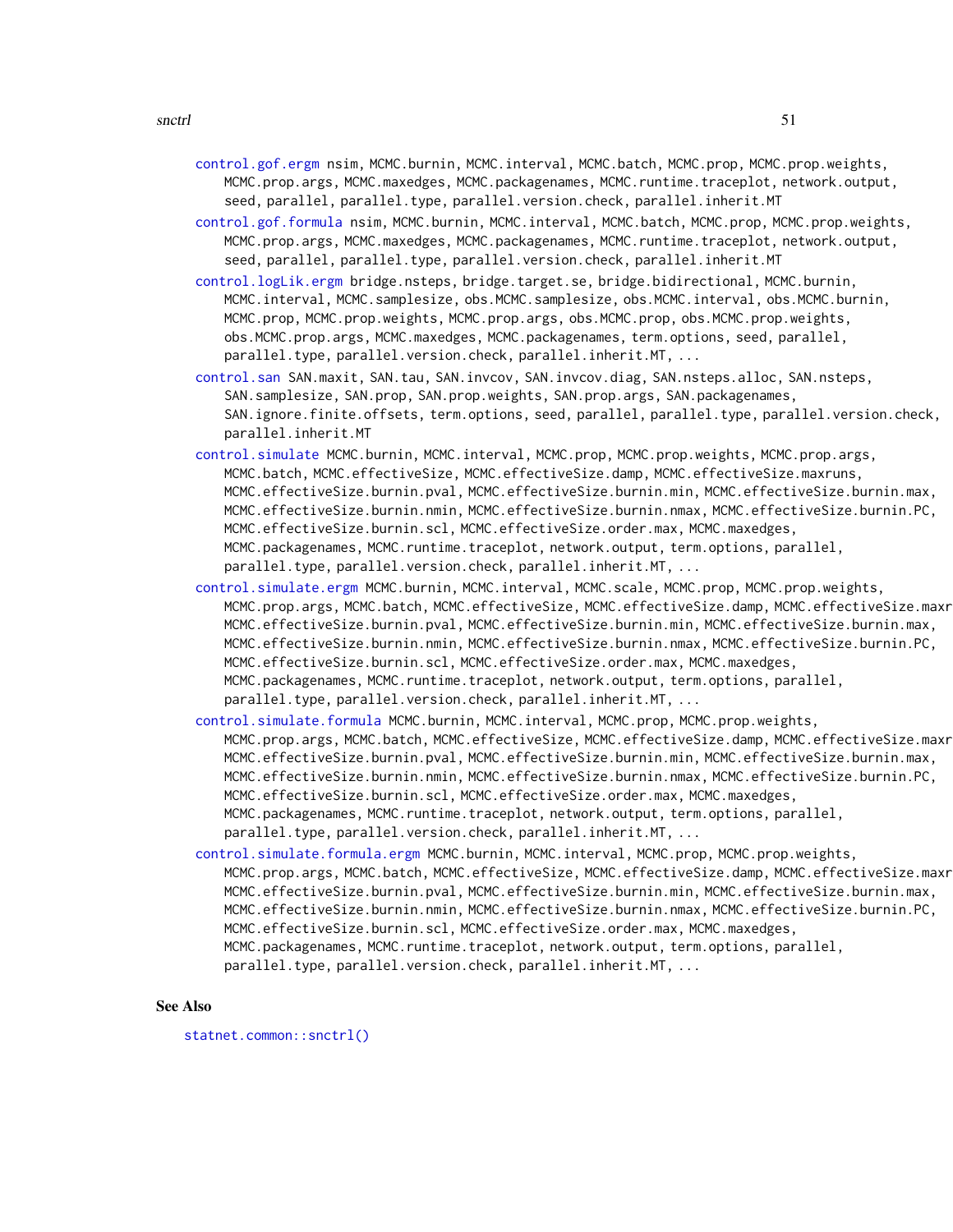<span id="page-51-2"></span><span id="page-51-0"></span>

#### Description

Split a network into subnetworks on a factor.

### Usage

```
## S3 method for class 'network'
split(x, f, drop = FALSE, sep = ".", lex.order = FALSE, ...)
```
### Arguments

| $\mathsf{x}$            | a network:: network object.                                             |
|-------------------------|-------------------------------------------------------------------------|
|                         | f, drop, sep, lex.order                                                 |
|                         | see $split()$ ; note that f must have length equal to network. size(x). |
| $\cdot$ $\cdot$ $\cdot$ | additional arguments, currently unused.                                 |

### Value

A [network.list](#page-0-0) containing the networks. These networks will inherit all vertex and edge attributes, as well as relevant network attributes.

#### See Also

```
network::get.inducedSubgraph()
```
<span id="page-51-1"></span>

stergm *Separable Temporal Exponential Family Random Graph Models (Deprecated)*

### Description

[stergm](#page-51-1) is used for finding Separable Temporal ERGMs' (STERGMs) Conditional MLE (CMLE) (Krivitsky and Handcock, 2014) and Equilibrium Generalized Method of Moments Estimator (EGMME) (Krivitsky, 2009). This function is deprecated in favor of [tergm\(\)](#page-55-1), whose special case it is, and may be removed in a future version.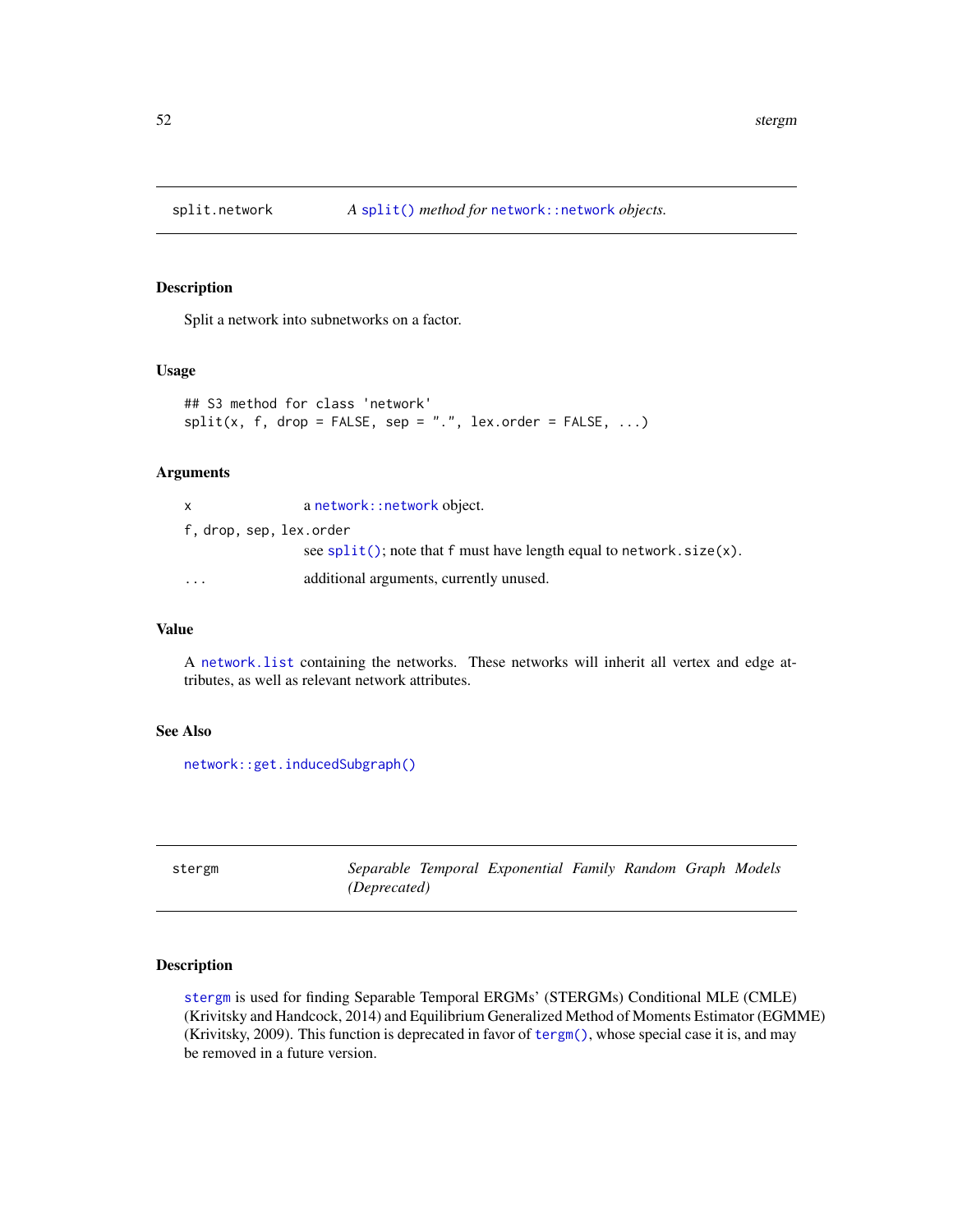#### <span id="page-52-0"></span>stergm 53

### Usage

```
stergm(
 nw,
  formation,
 dissolution,
 constraints = \sim.,
 estimate,
  times = NULL,
 offset.coef.form = NULL,
 offset.coef.diss = NULL,
 targets = NULL,
 target.stats = NULL,
 eval.loglik = NVL(getOption("tergm.eval.loglik"), getOption("ergm.eval.loglik")),
 control = control.stergm(),
 verbose = FALSE,
  ...,
 SAN.offsets = NULL
\mathcal{L}
```
### Arguments

| nw                     | A network object (for EGMME); or networkDynamic object, a network. list<br>object, or a list containing networks (for CMLE and CMPLE).                                                                                                                                                                                                                                                                             |
|------------------------|--------------------------------------------------------------------------------------------------------------------------------------------------------------------------------------------------------------------------------------------------------------------------------------------------------------------------------------------------------------------------------------------------------------------|
|                        | stergm understands the lasttoggle "API".                                                                                                                                                                                                                                                                                                                                                                           |
| formation, dissolution |                                                                                                                                                                                                                                                                                                                                                                                                                    |
|                        | One-sided ergm-style formulas for the formation and dissolution models, re-<br>spectively. In stergm, the dissolution formula is parameterized in terms of tie<br>persistence: negative coefficients imply lower rates of persistence and postive<br>coefficients imply higher rates. The dissolution effects are simply the negation<br>of these coefficients.                                                    |
| constraints            | A formula specifying one or more constraints on the support of the distribution<br>of the networks being modeled. Multiple constraints may be given, separated<br>by "+" and "-" operators. See ergmConstraint for the detailed explanation of<br>their semantics and also for an indexed list of the constraints visible to the ergm<br>package.                                                                  |
|                        | The default is to have no constraints except those provided through the ergmlhs<br>API.                                                                                                                                                                                                                                                                                                                            |
|                        | Together with the model terms in the formula and the reference measure, the<br>constraints define the distribution of networks being modeled.                                                                                                                                                                                                                                                                      |
|                        | It is also possible to specify a proposal function directly either by passing a string<br>with the function's name (in which case, arguments to the proposal should be<br>specified through the MCMC.prop.args argument to the relevant control func-<br>tion, or by giving it on the LHS of the hints formula to MCMC. prop argument to<br>the control function. This will override the one chosen automatically. |
|                        | Note that not all possible combinations of constraints and reference measures<br>are supported. However, for relatively simple constraints (i.e., those that sim-                                                                                                                                                                                                                                                  |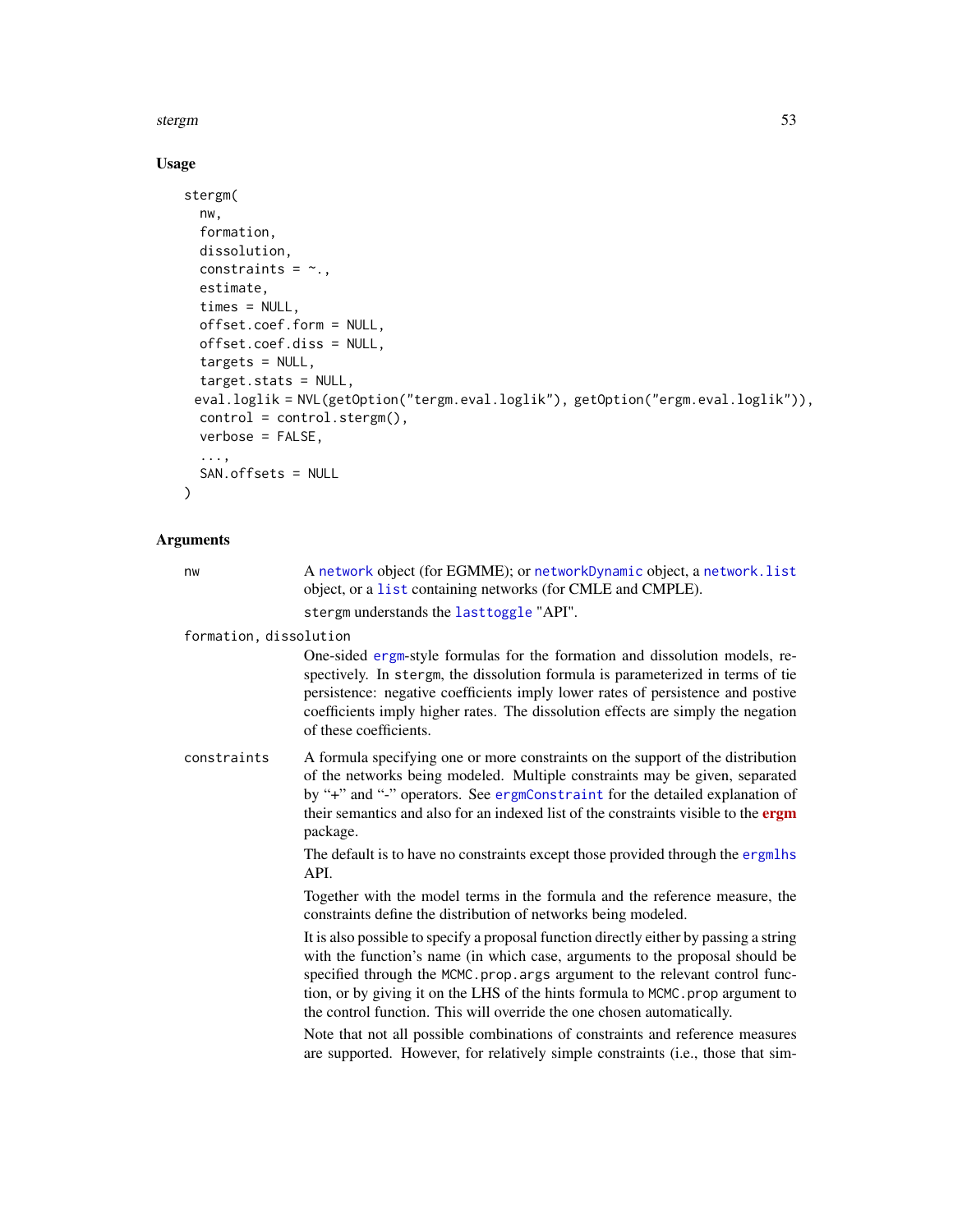ply permit or forbid specific dyads or sets of dyads from changing), arbitrary combinations should be possible.

<span id="page-53-0"></span>estimate One of "EGMME" for Equilibrium Generalized Method of Moments Estimation, based on a single network with some temporal information and making an assumption that it is a product of a STERGM process running to its stationary (equilibrium) distribution; "CMLE" for Conditional Maximum Likelihood Estimation, modeling a transition between two networks, or "CMPLE" for Conditional Maximum PseudoLikelihood Estimation, using MPLE instead of MLE. CMPLE is extremely inaccurate at this time.

times For CMLE and CMPLE estimation, times or indexes at which the networks whose transition is to be modeled are observed. Default to  $c(0,1)$  if nw is a [networkDynamic](#page-0-0) and to 1:length(nw) (all transitions) if nw is a [network.list](#page-0-0) or a [list](#page-0-0). Unused for EGMME. Note that at this time, the selected time points will be treated as temporally adjacent. Irregularly spaced time series are not supported at this time.

#### offset.coef.form

Numeric vector to specify offset formation parameters.

offset.coef.diss

Numeric vector to specify offset dissolution parameters.

- targets One-sided [ergm](#page-0-0)-style formula specifying statistics whose moments are used for the EGMME. Unused for CMLE and CMPLE. Targets is required for EGMME estimation. It may contain any valid ergm terms. Any offset terms are used only during the preliminary SAN run; they are removed automatically for the EGMME proper. If targets is specified as a character (one of "formation" and "dissolution") then the function [.extract.fd.formulae](#page-3-1) is used to determine the corresponding formula; the user should be aware of its behavior and limitations. target.stats A vector specifying the values of the targets statistics that EGMME will try to match. Defaults to the statistics of nw. Unused for CMLE and CMPLE. eval.loglik Whether or not to calculate the log-likelihood of a CMLE STERGM fit. See [ergm](#page-0-0) for details. Can be set globally via option(tergm.eval.loglik=...), falling back to getOption("ergm.eval.loglik") if not set. control A list of control parameters for algorithm tuning. Constructed using control. stergm. Remapped to [control.tergm](#page-19-1). verbose A logical or an integer to control the amount of progress and diagnostic in
	- formation to be printed. FALSE/0 produces minimal output, with higher values producing more detail. Note that very high values (5+) may significantly slow down processing.
- ... Additional arguments, to be passed to lower-level functions.
- SAN. offsets Offset coefficients (if any) to use during the SAN run.

### Details

The stergm function uses a pair of formulas, formation and dissolution to model tie-dynamics. The dissolution formula, however, is parameterized in terms of tie persistence: negative coefficients imply lower rates of persistence and postive coefficients imply higher rates. The dissolution effects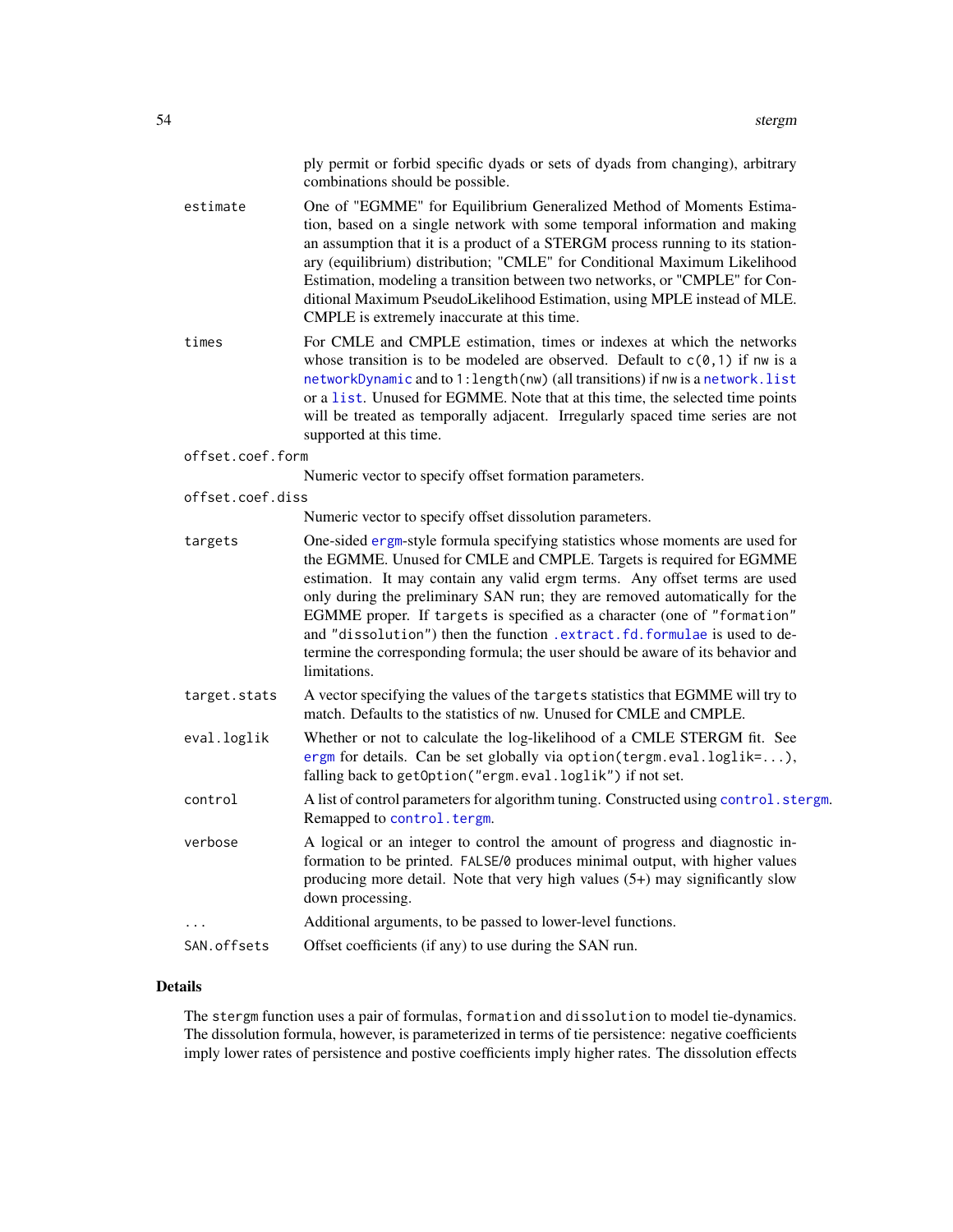<span id="page-54-0"></span>are simply the negation of these coefficients, but the discrepancy between the terminology and interpretation has always been unfortunate, and we have fixed this in the new tergm function.

If you are making the transition from old stergm to new tergm, note that the dissolution formula in stergm maps to the new Persist() operator in the tergm function, NOT the Diss() operator.

Model Terms See [ergm](#page-0-0) and [ergm-terms](#page-0-0) for details. At this time, only linear ERGM terms are allowed.

- For a brief demonstration, please see the tergm package vignette: browseVignettes(package='tergm')
- A more detailed tutorial is available on the statnet wiki: [https://statnet.org/Workshops/](https://statnet.org/Workshops/tergm/tergm_tutorial.html) [tergm/tergm\\_tutorial.html](https://statnet.org/Workshops/tergm/tergm_tutorial.html)

### Value

[stergm](#page-51-1) returns an object of class [tergm](#page-55-1); see [tergm\(\)](#page-55-1) for details and methods.

#### References

Krivitsky P.N. and Handcock M.S. (2014) A Separable Model for Dynamic Networks. *Journal of the Royal Statistical Society, Series B*, 76(1): 29-46. [doi:10.1111/rssb.12014](https://doi.org/10.1111/rssb.12014)

Krivitsky, P.N. (2012). Modeling of Dynamic Networks based on Egocentric Data with Durational Information. *Pennsylvania State University Department of Statistics Technical Report*, 2012(2012- 01). [https://web.archive.org/web/20170830053722/https://stat.psu.edu/research/tec](https://web.archive.org/web/20170830053722/https://stat.psu.edu/research/technical-report-files/2012-technical-reports/TR1201A.pdf)hnical-report-files/ [2012-technical-reports/TR1201A.pdf](https://web.archive.org/web/20170830053722/https://stat.psu.edu/research/technical-report-files/2012-technical-reports/TR1201A.pdf)

#### See Also

ergm, network, \

summary\_formula.networkDynamic

*Calculation of networkDynamic statistics.*

#### <span id="page-54-1"></span>Description

A method for [summary\\_formula](#page-0-0) to calculate the specified statistics for an observed [networkDynamic](#page-0-0) at the specified time point(s). See [ergm-terms](#page-0-0) for more information on the statistics that may be specified.

#### Usage

```
## S3 method for class 'networkDynamic'
summary_formula(object, at, ..., basis = NULL)
```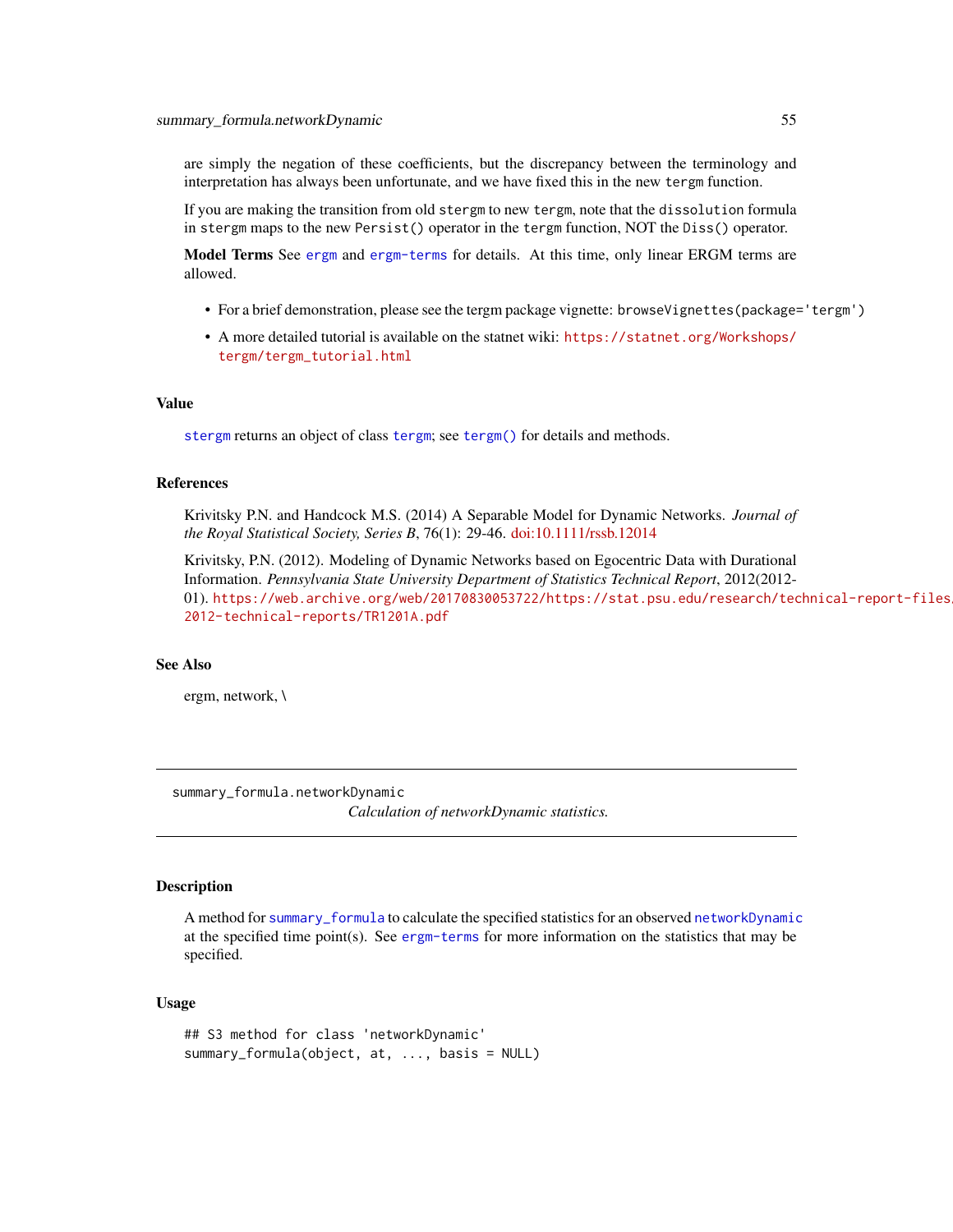### <span id="page-55-0"></span>**Arguments**

| object   | An formula object with a networkDynamic as its LHS. (See summary_formula<br>for more details.) |
|----------|------------------------------------------------------------------------------------------------|
| at       | A vector of time points at which to calculate the statistics.                                  |
| $\cdots$ | Further arguments passed to or used by methods.                                                |
| basis    | An optional networkDynamic object relative to which the statistics should be<br>calculated.    |

### Value

A matrix with length(at) rows, one for each time point in at, and columns for each term of the formula, containing the corresponding statistics measured on the network.

#### See Also

[ergm\(\)](#page-0-0), [networkDynamic](#page-0-0), [ergm-terms](#page-0-0), [summary.formula](#page-54-1)

### Examples

```
# create a toy dynamic network
my.nD <- network.initialize(100,directed=FALSE)
activate.vertices(my.nD, onset=0, terminus = 10)
add.edges.active(my.nD,tail=1:2,head=2:3,onset=5,terminus=8)
# use a summary formula to display number of isolates and edges
```
# at discrete time points summary(my.nD~isolates+edges, at=1:10)

<span id="page-55-1"></span>tergm *Temporal Exponential-Family Random Graph Models*

### Description

[tergm](#page-55-1) is used for finding Temporal ERGMs' (TERGMs) and Separable Temporal ERGMs' (STERGMs) Conditional MLE (CMLE) (Krivitsky and Handcock, 2010) and Equilibrium Generalized Method of Moments Estimator (EGMME) (Krivitsky, 2009).

#### Usage

```
tergm(
  formula,
  constraints = \sim.
  estimate,
  times = NULL,
  offset.coef = NULL,
  targets = NULL,
  target.stats = NULL,
```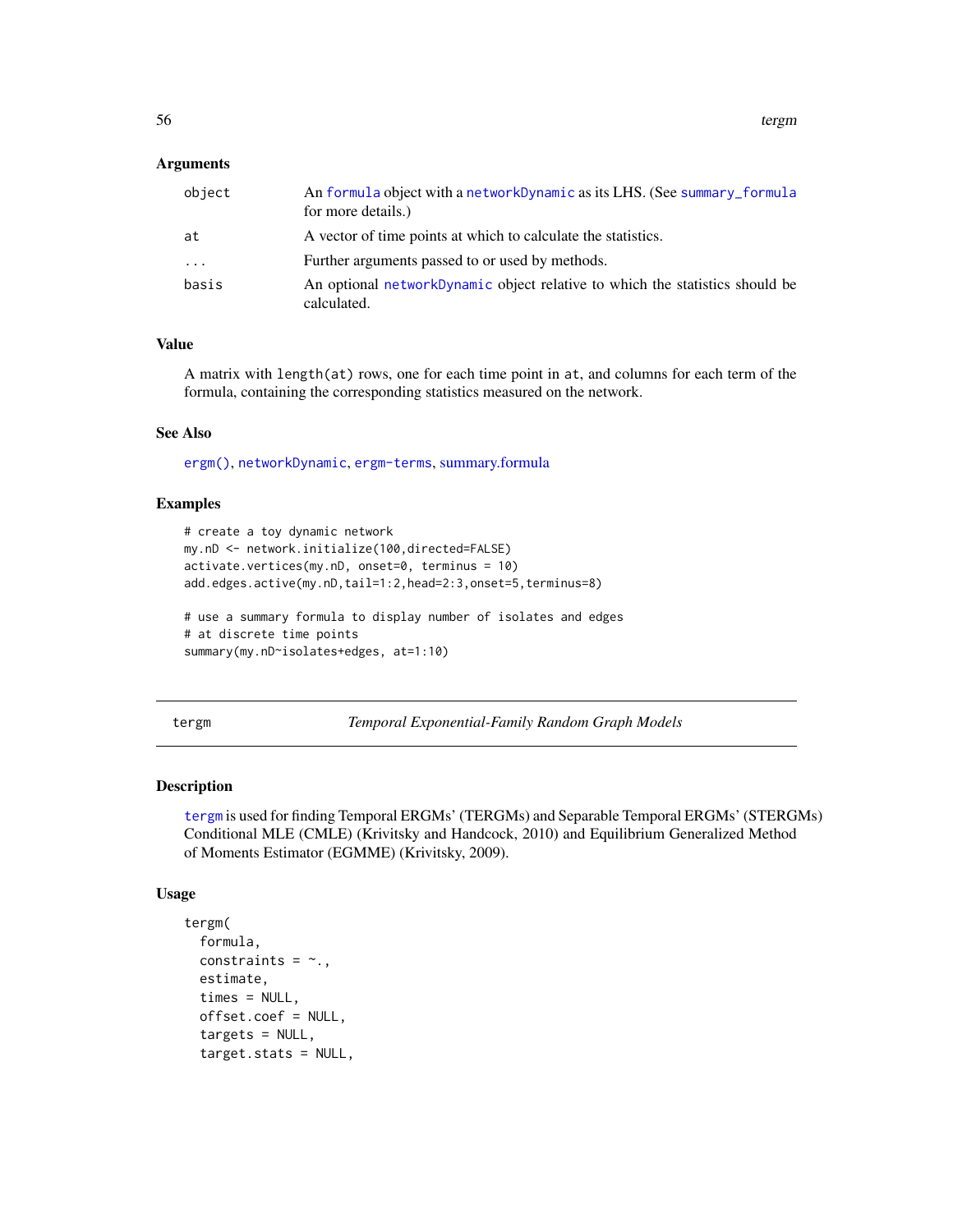```
SAN.offsets = NULL,
 eval.loglik = NVL(getOption("tergm.eval.loglik"), getOption("ergm.eval.loglik")),
 control = control.tergm(),
 verbose = FALSE,
  ...
\mathcal{L}
```
### Arguments

| formula     | an ERGM formula.                                                                                                                                                                                                                                                                                                                                                                                                                                                                                                          |
|-------------|---------------------------------------------------------------------------------------------------------------------------------------------------------------------------------------------------------------------------------------------------------------------------------------------------------------------------------------------------------------------------------------------------------------------------------------------------------------------------------------------------------------------------|
| constraints | A formula specifying one or more constraints on the support of the distribution<br>of the networks being modeled. Multiple constraints may be given, separated<br>by "+" and "-" operators. See ergmConstraint for the detailed explanation of<br>their semantics and also for an indexed list of the constraints visible to the ergm<br>package.                                                                                                                                                                         |
|             | The default is to have no constraints except those provided through the ergmlhs<br>API.                                                                                                                                                                                                                                                                                                                                                                                                                                   |
|             | Together with the model terms in the formula and the reference measure, the<br>constraints define the distribution of networks being modeled.                                                                                                                                                                                                                                                                                                                                                                             |
|             | It is also possible to specify a proposal function directly either by passing a string<br>with the function's name (in which case, arguments to the proposal should be<br>specified through the MCMC.prop.args argument to the relevant control func-<br>tion, or by giving it on the LHS of the hints formula to MCMC. prop argument to<br>the control function. This will override the one chosen automatically.                                                                                                        |
|             | Note that not all possible combinations of constraints and reference measures<br>are supported. However, for relatively simple constraints (i.e., those that sim-<br>ply permit or forbid specific dyads or sets of dyads from changing), arbitrary<br>combinations should be possible.                                                                                                                                                                                                                                   |
| estimate    | One of "EGMME" for Equilibrium Generalized Method of Moments Estima-<br>tion, based on a single network with some temporal information and making<br>an assumption that it is a product of a TERGM process running to its station-<br>ary (equilibrium) distribution; "CMLE" for Conditional Maximum Likelihood<br>Estimation, modeling a transition between two networks, or "CMPLE" for Con-<br>ditional Maximum PseudoLikelihood Estimation, using MPLE instead of MLE.<br>CMPLE is extremely inaccurate at this time. |
| times       | For CMLE and CMPLE estimation, times or indexes at which the networks<br>whose transition is to be modeled are observed. Default to $c(\theta, 1)$ if nw is a<br>networkDynamic and to 1: length(nw) (all transitions) if nw is a network. list<br>or a list. Unused for EGMME. Note that at this time, the selected time points<br>will be treated as temporally adjacent. Irregluarly spaced time series are not<br>supported at this time.                                                                             |
| offset.coef | Numeric vector to specify offset parameters.                                                                                                                                                                                                                                                                                                                                                                                                                                                                              |
| targets     | One-sided ergm-style formula specifying statistics whose moments are used for<br>the EGMME. Unused for CMLE and CMPLE. Targets is required for EGMME<br>estimation. It may contain any valid ergm terms. Any offset terms are used<br>only during the preliminary SAN run; they are removed automatically for the                                                                                                                                                                                                         |

EGMME proper. If targets is specified as a character (one of "formation"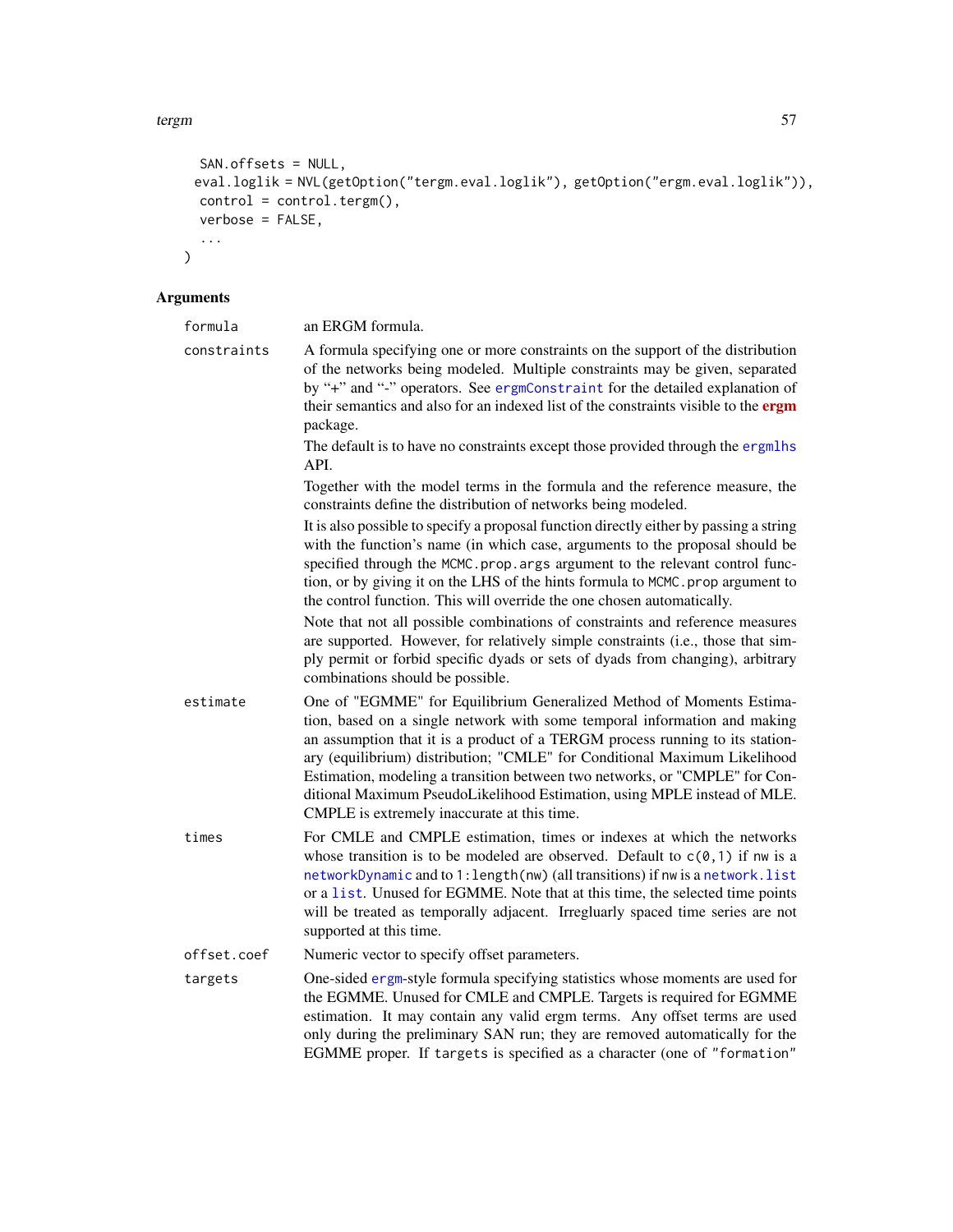<span id="page-57-0"></span>

|              | and "dissolution") then the function . extract. fd. formulae is used to de-<br>termine the corresponding formula; the user should be aware of its behavior and<br>limitations.                                                                                    |
|--------------|-------------------------------------------------------------------------------------------------------------------------------------------------------------------------------------------------------------------------------------------------------------------|
| target.stats | A vector specifying the values of the targets statistics that EGMME will try to<br>match. Defaults to the statistics of nw. Unused for CMLE and CMPLE.                                                                                                            |
| SAN.offsets  | Offset coefficients (if any) to use during the SAN run.                                                                                                                                                                                                           |
| eval.loglik  | Whether or not to calculate the log-likelihood of a CMLE TERGM fit. See ergm<br>for details. Can be set globally via option (tergm.eval.loglik=), falling<br>back to getOption("ergm.eval.loglik") if not set.                                                    |
| control      | A list of control parameters for algorithm tuning. Constructed using control. tergm.                                                                                                                                                                              |
| verbose      | A logical or an integer to control the amount of progress and diagnostic in-<br>formation to be printed. FALSE/0 produces minimal output, with higher values<br>producing more detail. Note that very high values (5+) may significantly slow<br>down processing. |
| $\cdots$     | Additional arguments, to be passed to lower-level functions.                                                                                                                                                                                                      |

### Details

Model Terms See [ergm](#page-0-0) and [ergm-terms](#page-0-0) for details. At this time, only linear ERGM terms are allowed.

- For a brief demonstration, please see the tergm package vignette: browseVignettes(package='tergm')
- A more detailed tutorial is available on the statnet wiki: [https://statnet.org/Workshops/](https://statnet.org/Workshops/tergm/tergm_tutorial.html) [tergm/tergm\\_tutorial.html](https://statnet.org/Workshops/tergm/tergm_tutorial.html)

#### Value

[tergm](#page-55-1) returns an object of class tergm that inherits from ergm and has the usual methods ([coef.ergm\(\)](#page-0-0), [summary.ergm\(\)](#page-0-0), [mcmc.diagnostics\(\)](#page-0-0), etc.) implemented for it. Note that [gof\(\)](#page-0-0) only works for the CMLE method.

### References

Krackhardt, D and Handcock, MS (2006) Heider vs Simmel: Emergent features in dynamic structures. ICML Workshop on Statistical Network Analysis. Springer, Berlin, Heidelberg, 2006.

Hanneke S, Fu W, and Xing EP (2010). Discrete Temporal Models of Social Networks. *Electronic Journal of Statistics*, 2010, 4, 585-605. [doi:10.1214/09EJS548](https://doi.org/10.1214/09-EJS548)

Krivitsky P.N. and Handcock M.S. (2014) A Separable Model for Dynamic Networks. *Journal of the Royal Statistical Society, Series B*, 76(1): 29-46. [doi:10.1111/rssb.12014](https://doi.org/10.1111/rssb.12014)

Krivitsky, P.N. (2012). Modeling of Dynamic Networks based on Egocentric Data with Durational Information. *Pennsylvania State University Department of Statistics Technical Report*, 2012(2012- 01). [http://stat.psu.edu/research/technical-report-files/2012-technical-reports/](http://stat.psu.edu/research/technical-report-files/2012-technical-reports/modeling-of-dynamic-networks-based-on-egocentric-data-with-durational-information) [modeling-of-dynamic-networks-based-on-egocentric-data-with-durational-information](http://stat.psu.edu/research/technical-report-files/2012-technical-reports/modeling-of-dynamic-networks-based-on-egocentric-data-with-durational-information)

#### See Also

[ergm\(\)](#page-0-0), [network\(\)](#page-0-0), [%v%](#page-0-0), [%n%](#page-0-0), [ergm-terms](#page-0-0)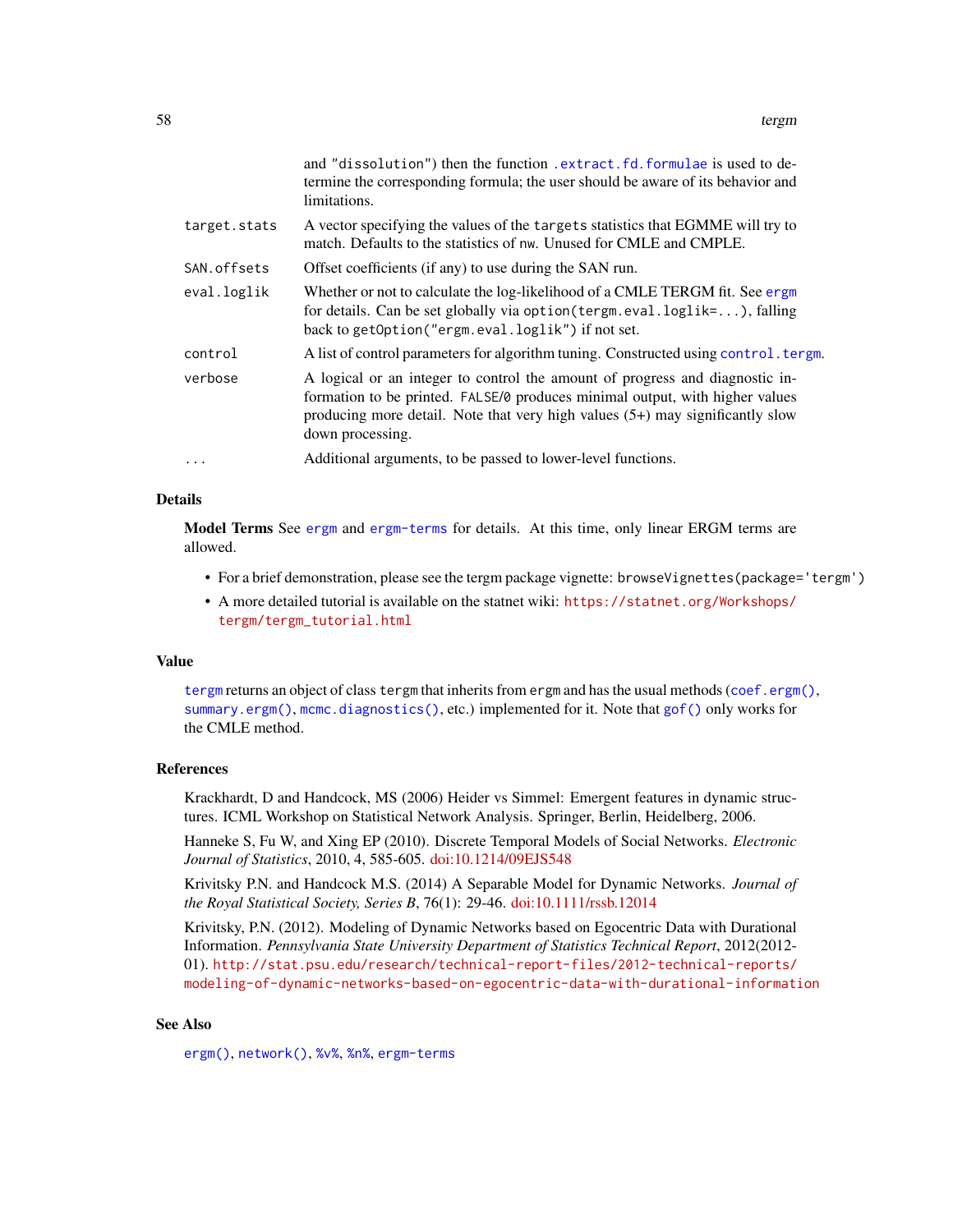#### tergm 59

### Examples

```
## Not run:
# EGMME Example
par(ask=FALSE)
n < -30g0<-network.initialize(n,dir=FALSE)
# edges, degree(1), mean.age
target.stats<-c( n*1/2, n*0.6, 20)
dynfit<-tergm(g0 ~ Form(~edges + degree(1)) + Diss(~edges),
              targets = ~edges+degree(1)+mean.age,
              target.stats=target.stats, estimate="EGMME",
              control=control.tergm(SA.plot.progress=TRUE))
par(ask=TRUE)
mcmc.diagnostics(dynfit)
summary(dynfit)
## End(Not run)
# CMLE Example
data(samplk)
# Fit a transition from Time 1 to Time 2
samplk12 <- tergm(list(samplk1, samplk2)~
                 Form(~edges+mutual+transitiveties+cyclicalties)+
                 Diss(~edges+mutual+transitiveties+cyclicalties),
                 estimate="CMLE")
mcmc.diagnostics(samplk12)
summary(samplk12)
samplk12.gof <- gof(samplk12)
samplk12.gof
plot(samplk12.gof)
plot(samplk12.gof, plotlogodds=TRUE)
# Fit a transition from Time 1 to Time 2 and from Time 2 to Time 3 jointly
samplk123 <- tergm(list(samplk1, samplk2, samplk3)~
                  Form(~edges+mutual+transitiveties+cyclicalties)+
                  Diss(~edges+mutual+transitiveties+cyclicalties),
                  estimate="CMLE")
mcmc.diagnostics(samplk123)
summary(samplk123)
```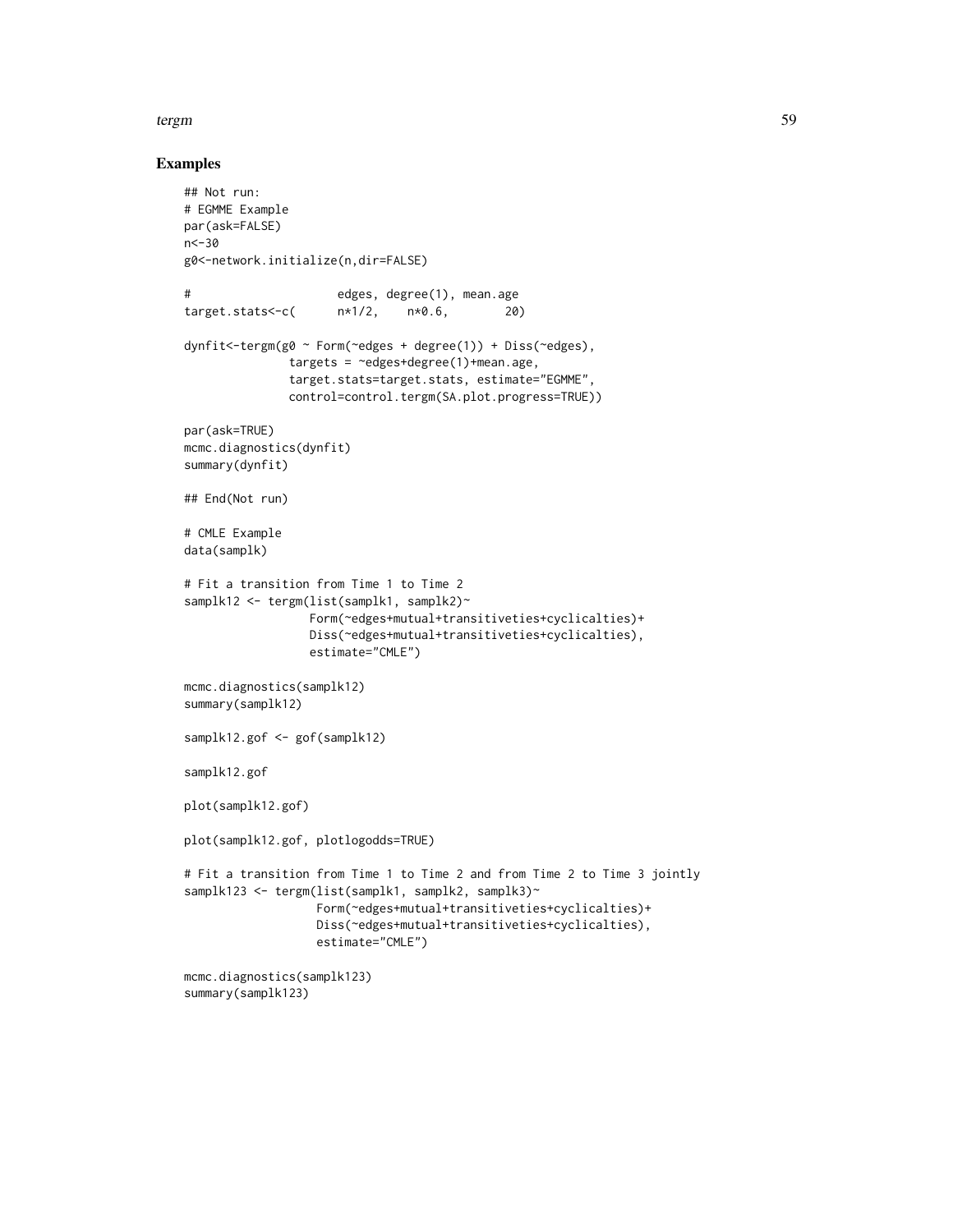<span id="page-59-1"></span><span id="page-59-0"></span>

## Description

Gives the network a series of timed proposals it can't refuse. Returns the statistics of the network, and, optionally, the final network.

### Usage

```
tergm.godfather(
 formula,
  changes = NULL,
  toggles = changes[, -4, drop = FALSE],start = NULL,
 end = NULL,end.network = FALSE,
 stats.start = FALSE,
 verbose = FALSE,
 control = control.tergm.godfather()
)
```
### Arguments

| formula     | An summary.formula-style formula, with either a network or a networkDynamic<br>as the LHS and statistics to be computed on the RHS. If LHS is a networkDynamic,<br>it will be used to derive the changes to the network whose statistics are wanted.<br>Otherwise, either changes or toggles must be specified, and the LHS network<br>will be used as the starting network. |
|-------------|------------------------------------------------------------------------------------------------------------------------------------------------------------------------------------------------------------------------------------------------------------------------------------------------------------------------------------------------------------------------------|
| changes     | A matrix with four columns: time, tail, head, and new value, describing the<br>changes to be made. Can only be used if LHS of formula is not a networkDynamic.                                                                                                                                                                                                               |
| toggles     | A matrix with three columns: time, tail, and head, giving the dyads which had<br>changed. Can only be used if LHS of formula is not a networkDynamic.                                                                                                                                                                                                                        |
| start       | Time from which to start applying changes. Note that the first set of changes<br>will take effect at $start + 1$ . Defaults to the time point 1 before the earliest<br>change passed.                                                                                                                                                                                        |
| end         | Time at which to finish applying changes. Defaults to the last time point at<br>which a change occurs.                                                                                                                                                                                                                                                                       |
| end.network | Whether to return the network that results. Defaults to FALSE.                                                                                                                                                                                                                                                                                                               |
| stats.start | Whether to return the network statistics at start (before any changes are ap-<br>plied) as the first row of the statistics matrix. Defaults to FALSE, to produce<br>output similar to that of simulate for TERGMs when output="stats", where<br>initial network's statistics are not returned.                                                                               |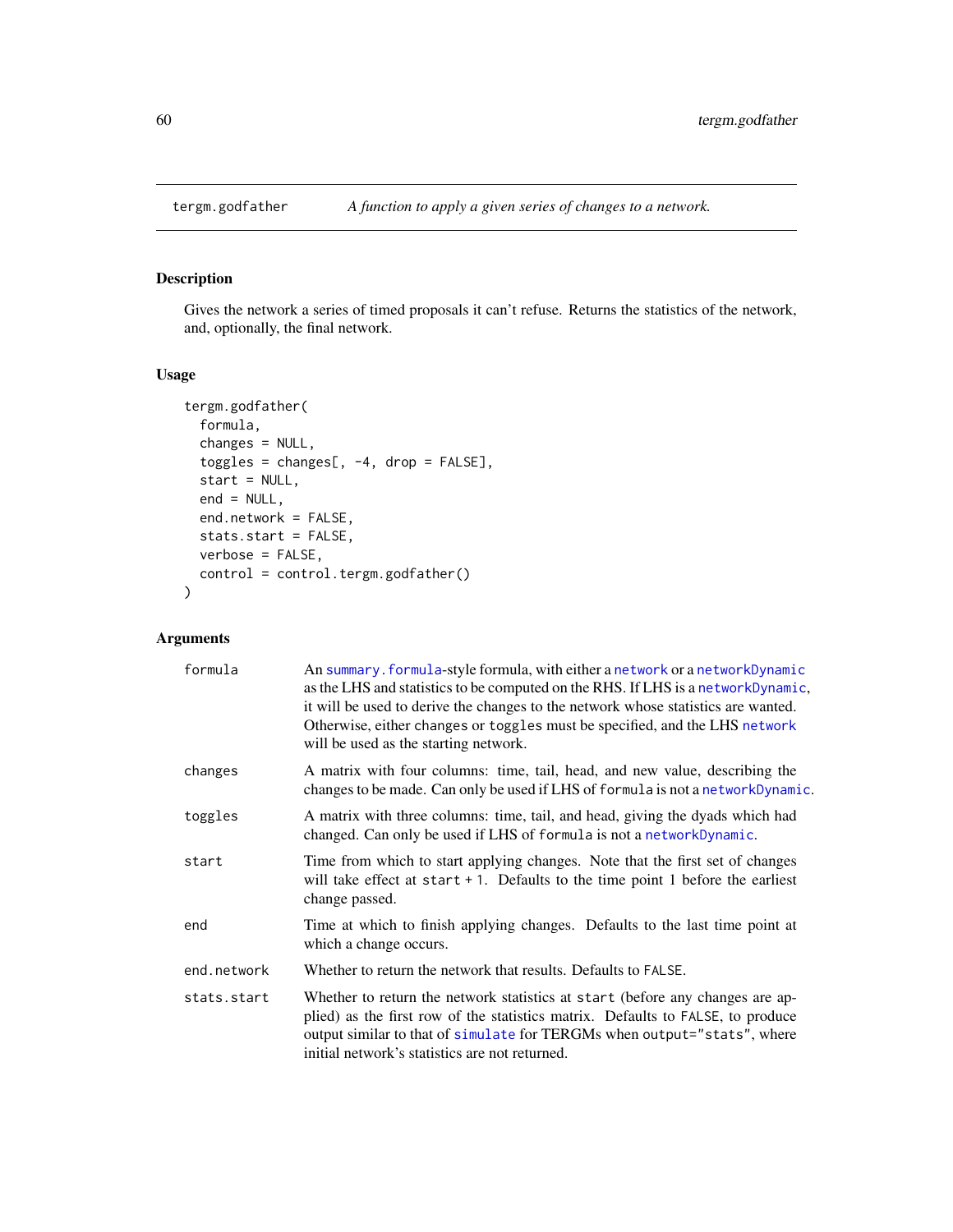<span id="page-60-0"></span>

| verbose | A logical or an integer to control the amount of progress and diagnostic in-                        |
|---------|-----------------------------------------------------------------------------------------------------|
|         | formation to be printed. FALSE/0 produces minimal output, with higher values                        |
|         | producing more detail. Note that very high values $(5+)$ may significantly slow<br>down processing. |
| control | A control list generated by control, tergm, godfather.                                              |

### Value

If end.network is FALSE (the default), an [mcmc](#page-0-0) object with the requested network statistics associated with the network series produced by applying the specified changes. Its [mcmc](#page-0-0) attributes encode the timing information: so [start\(](#page-0-0)out) gives the time point associated with the first row returned, and [end\(](#page-0-0)out) out the last. The "thinning interval" is always 1.

If end.network is TRUE, return a [network](#page-0-0) object with [lasttoggle](#page-35-2) "extension", representing the final network, with a matrix of statistics described in the previous paragraph attached to it as an attr-style attribute "stats".

### See Also

[simulate.tergm\(\)](#page-43-1), [simulate\\_formula.network\(\)](#page-43-2), [simulate\\_formula.networkDynamic\(\)](#page-43-2)

<span id="page-60-1"></span>uncombine\_network *Split up a network into a list of subgraphs*

### Description

Given a network created by [combine\\_networks\(\)](#page-5-1), [uncombine\\_network\(\)](#page-60-1) returns a list of networks, preserving attributes that can be preserved.

#### Usage

```
uncombine_network(
 nw,
 ignore.nattr = c("bipartite", "directed", "hyper", "loops", "mnext", "multiple", "n",
    ".subnetcache"),
  ignore.vattr = c(),
  ignore.eattr = c(),
  split.vattr = ".NetworkID",
  names.vattr = NULL
)
```
### Arguments

| nw          | a network::network created by combine_networks().                                 |
|-------------|-----------------------------------------------------------------------------------|
|             | ignore.nattr, ignore.vattr, ignore.eattr                                          |
|             | network, vertex, and edge attributes not to be processed as described below.      |
| split.vattr | name of the vertex attribute on which to split.                                   |
| names.vattr | optional name of the vertex attribute to use as network names in the output list. |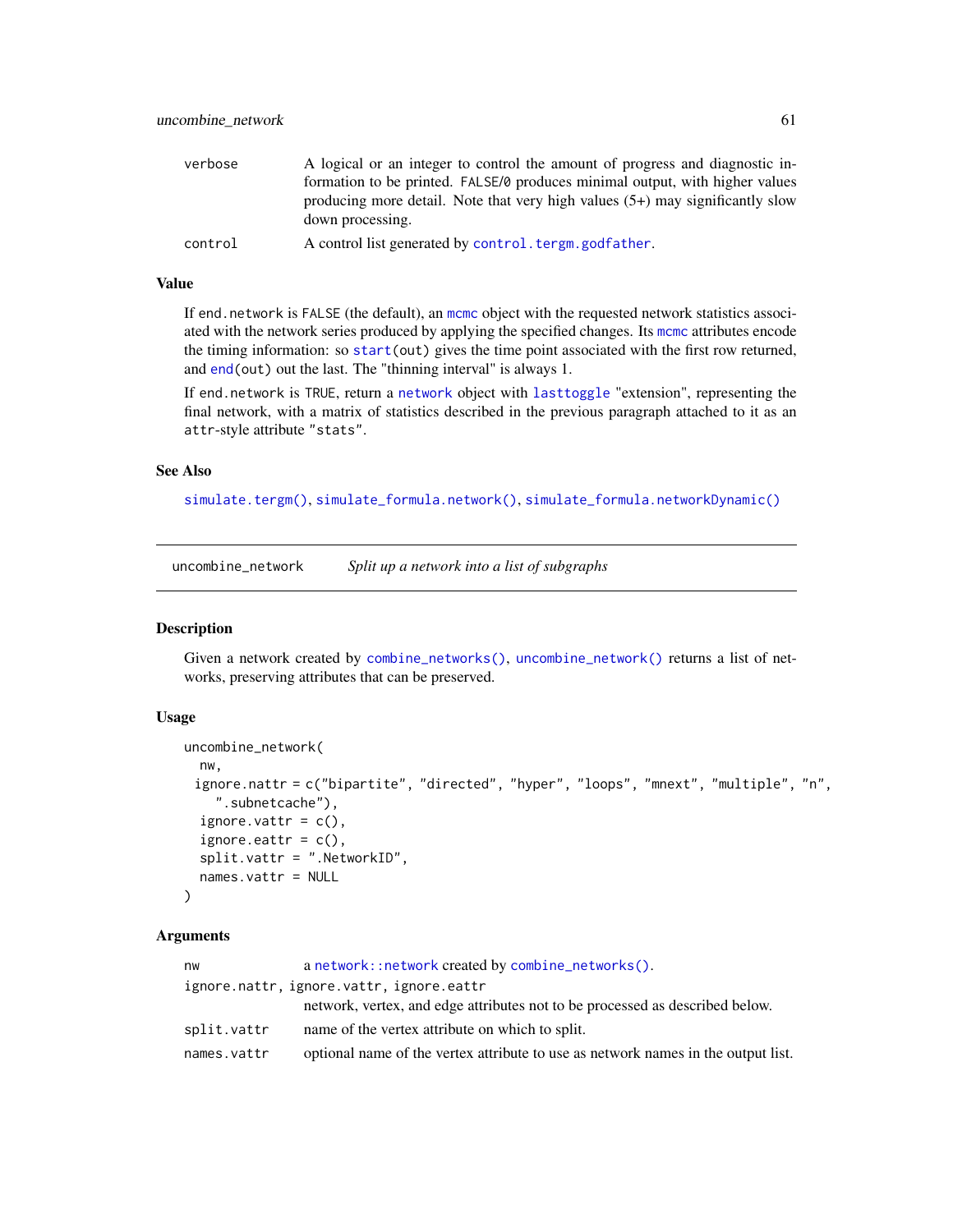### <span id="page-61-0"></span>Value

a list of [network::network](#page-0-0)s containing subgraphs on split.vattr. In particular,

- their basic properties (directedness and bipartednes) are the same as those of the input network;
- vertex attributes are split;
- edge attributes are assigned to their respective edges in the returned networks.

If split.vattr is a vector, only the first element is used and it's "popped".

### See Also

[split.network\(\)](#page-51-2)

### Examples

data(samplk)

```
o1 <- combine_networks(list(samplk1, samplk2, samplk3))
image(as.matrix(o1))
```
ol <- uncombine\_network(o1)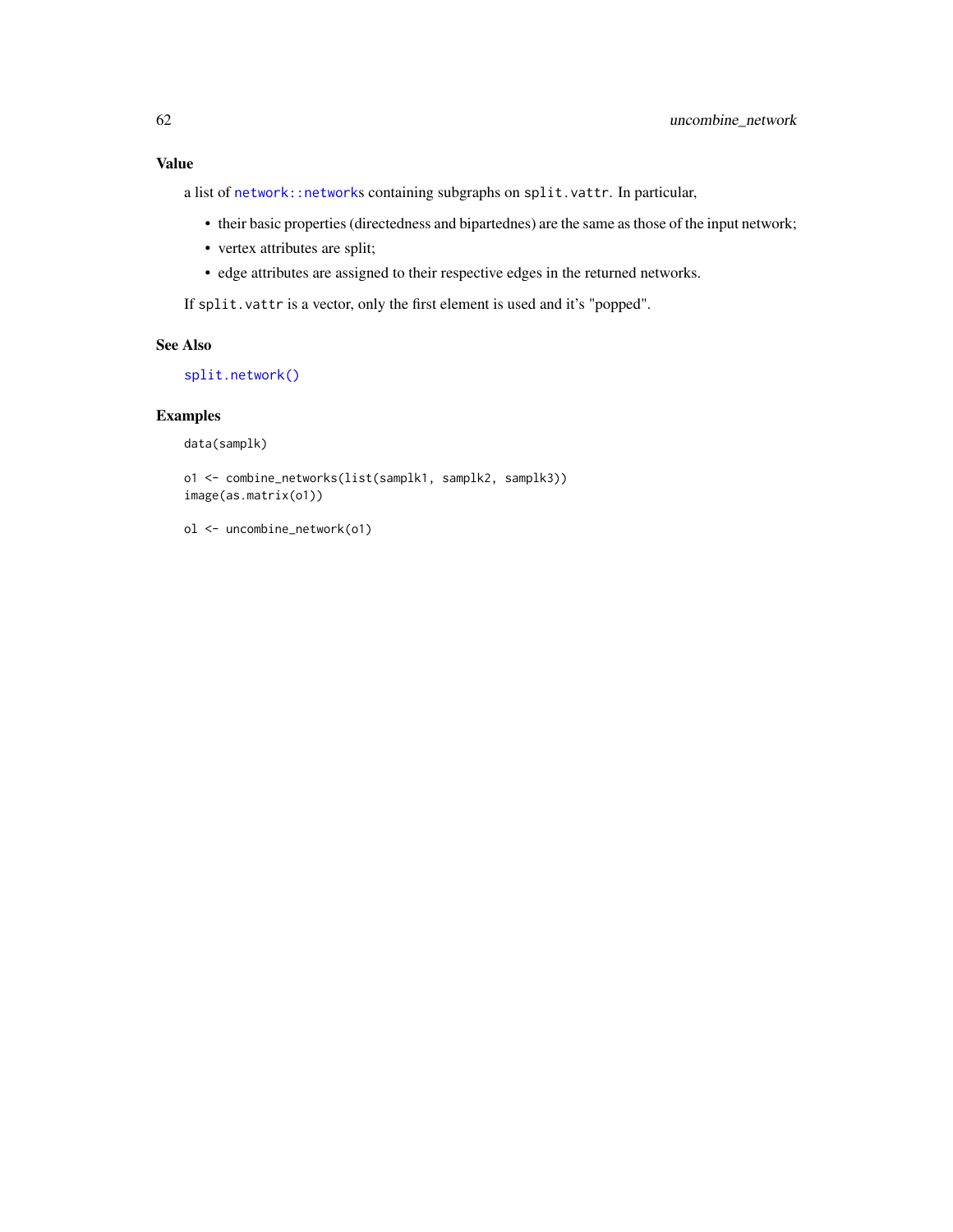# <span id="page-62-0"></span>**Index**

∗ durational Change-ergmTerm, [5](#page-4-0) Cross-ergmTerm, [27](#page-26-0) degrange.mean.age-ergmTerm, [28](#page-27-0) degree.mean.age-ergmTerm, [29](#page-28-0) Diss-ergmTerm, [30](#page-29-0) edge.ages-ergmTerm, [30](#page-29-0) EdgeAges-ergmTerm, [31](#page-30-0) edgecov.ages-ergmTerm, [31](#page-30-0) edgecov.mean.age-ergmTerm, [32](#page-31-0) edges.ageinterval-ergmTerm, [33](#page-32-0) Form-ergmTerm, [33](#page-32-0) mean.age-ergmTerm, [36](#page-35-0) nodefactor.mean.age-ergmTerm, [38](#page-37-0) nodemix.mean.age-ergmTerm, [39](#page-38-0) Persist-ergmTerm, [40](#page-39-0) ∗ dyad-independent discord-ergmHint, [29](#page-28-0) ∗ manip impute.network.list, [34](#page-33-0) ∗ models control.simulate.network, [8](#page-7-0) control.simulate.tergm, [10](#page-9-0) summary\_formula.networkDynamic, [55](#page-54-0) tergm-package, [3](#page-2-0) ∗ model is.durational, [35](#page-34-0) ∗ operator Change-ergmTerm, [5](#page-4-0) Cross-ergmTerm, [27](#page-26-0) Diss-ergmTerm, [30](#page-29-0) EdgeAges-ergmTerm, [31](#page-30-0) Form-ergmTerm, [33](#page-32-0) Persist-ergmTerm, [40](#page-39-0) ∗ package tergm-package, [3](#page-2-0) .extract.fd.formulae, [4,](#page-3-0) *[14](#page-13-0)*, *[22](#page-21-0)*, *[42](#page-41-0)*, *[46](#page-45-0)*, *[54](#page-53-0)*, *[58](#page-57-0)* %n%, *[58](#page-57-0)*

### %v%, *[58](#page-57-0)*

### attr, *[48,](#page-47-0) [49](#page-48-0)*

Change-ergmTerm, [5](#page-4-0) coef.ergm(), *[58](#page-57-0)* combine\_networks, [6](#page-5-0) combine\_networks(), *[6](#page-5-0)*, *[61](#page-60-0)* combined\_networks *(*combine\_networks*)*, [6](#page-5-0) control.ergm, *[15](#page-14-0)*, *[22](#page-21-0)*, *[50](#page-49-0)* control.ergm.bridge, *[50](#page-49-0)* control.ergm.godfather, *[50](#page-49-0)* control.gof.ergm, *[51](#page-50-0)* control.gof.formula, *[51](#page-50-0)* control.logLik.ergm, *[51](#page-50-0)* control.san, *[16](#page-15-0)*, *[24](#page-23-0)*, *[51](#page-50-0)* control.simulate, *[51](#page-50-0)* control.simulate.ergm, *[51](#page-50-0)* control.simulate.formula, *[51](#page-50-0)* control.simulate.formula.ergm, *[51](#page-50-0)* control.simulate.formula.tergm, *[43](#page-42-0)*, *[47](#page-46-0)* control.simulate.formula.tergm *(*control.simulate.tergm*)*, [10](#page-9-0) control.simulate.network, [8,](#page-7-0) *[43](#page-42-0)*, *[47](#page-46-0)* control.simulate.stergm, *[20](#page-19-0)*, *[47](#page-46-0)* control.simulate.stergm *(*control.simulate.network*)*, [8](#page-7-0) control.simulate.tergm, [10,](#page-9-0) *[27](#page-26-0)*, *[47](#page-46-0)* control.stergm, *[10](#page-9-0)*, [12,](#page-11-0) *[54](#page-53-0)* control.tergm, *[12](#page-11-0)*, *[20](#page-19-0)*, [20,](#page-19-0) *[54](#page-53-0)*, *[58](#page-57-0)* control.tergm.godfather, [27,](#page-26-0) *[61](#page-60-0)* control\$init.method, *[14](#page-13-0)*, *[22](#page-21-0)* Cross-ergmTerm, [27](#page-26-0)

degrange.mean.age-ergmTerm, [28](#page-27-0) degree.mean.age-ergmTerm, [29](#page-28-0) discord-ergmConstraint *(*discord-ergmHint*)*, [29](#page-28-0) discord-ergmHint, [29](#page-28-0) Diss-ergmTerm, [30](#page-29-0)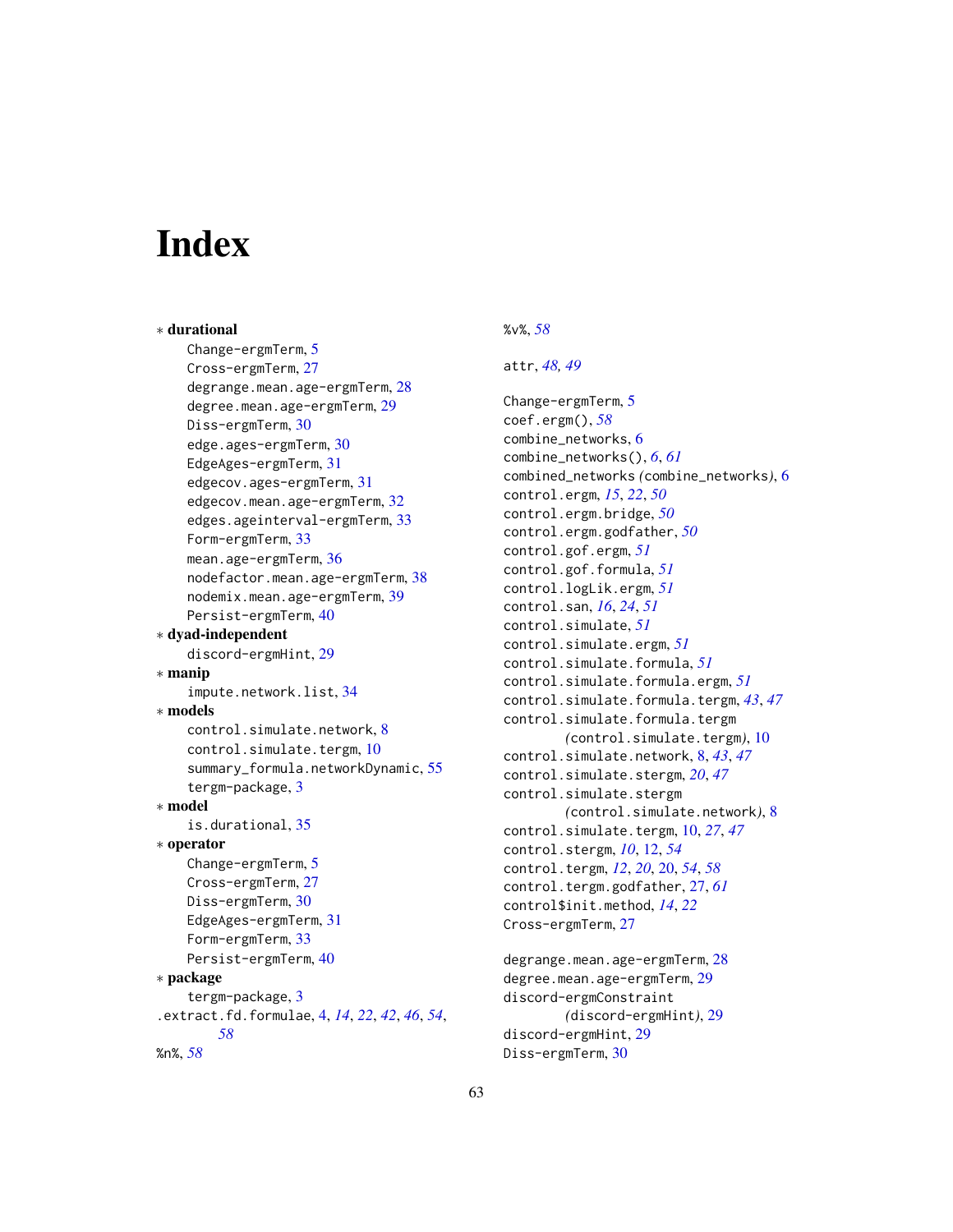```
edge.ages-ergmTerm, 30
EdgeAges-ergmTerm, 31
edgecov.ages-ergmTerm, 31
edgecov.mean.age, 32
edgecov.mean.age-ergmTerm, 32
edges.ageinterval-ergmTerm, 33
end, 61
ergm, 3, 19, 26, 42, 53–55, 57, 58
ergm(), 5, 16, 23, 28, 30, 33, 36, 40, 56, 58
ergm::edgecov, 7
ergm_model, 36
ergm_proposal_table, 9, 11
ergm_state, 36, 49
ergmConstraint, 42, 46, 53, 57
ergmHint, 30
ergmlhs, 42, 46, 53, 57
ergmTerm, 3, 6, 28–34, 37, 39, 40
```

```
Form-ergmTerm, 33
formula, 56
```
gof(), *[58](#page-57-0)*

Help on model specification, *[38](#page-37-0)* impute.network.list, *[15](#page-14-0)*, *[23](#page-22-0)*, [34,](#page-33-0) *[37](#page-36-0)* InitErgmConstraint.discord *(*discord-ergmHint*)*, [29](#page-28-0) InitErgmTerm.Cross *(*Cross-ergmTerm*)*, [27](#page-26-0) InitErgmTerm.degrange.mean.age *(*degrange.mean.age-ergmTerm*)*, [28](#page-27-0) InitErgmTerm.degree.mean.age *(*degree.mean.age-ergmTerm*)*, [29](#page-28-0) InitErgmTerm.edge.ages *(*edge.ages-ergmTerm*)*, [30](#page-29-0) InitErgmTerm.EdgeAges *(*EdgeAges-ergmTerm*)*, [31](#page-30-0) InitErgmTerm.edgecov.ages *(*edgecov.ages-ergmTerm*)*, [31](#page-30-0) InitErgmTerm.edgecov.mean.age *(*edgecov.mean.age-ergmTerm*)*, [32](#page-31-0) InitErgmTerm.edges.ageinterval *(*edges.ageinterval-ergmTerm*)*, [33](#page-32-0) InitErgmTerm.mean.age *(*mean.age-ergmTerm*)*, [36](#page-35-0) InitErgmTerm.nodefactor.mean.age *(*nodefactor.mean.age-ergmTerm*)*, [38](#page-37-0)

InitErgmTerm.nodemix.mean.age *(*nodemix.mean.age-ergmTerm*)*, [39](#page-38-0) is.durational, [35](#page-34-0) is.na, *[35](#page-34-0)*

lasttoggle, *[36](#page-35-0)*, [36,](#page-35-0) *[46](#page-45-0)*, *[48,](#page-47-0) [49](#page-48-0)*, *[53](#page-52-0)*, *[61](#page-60-0)* list, *[53,](#page-52-0) [54](#page-53-0)*, *[57](#page-56-0)*

mcmc, *[48](#page-47-0)*, *[61](#page-60-0)* mcmc.diagnostics(), *[18](#page-17-0)*, *[26](#page-25-0)*, *[58](#page-57-0)* mcmc.list, *[48](#page-47-0)* mean.age, *[30](#page-29-0)* mean.age-ergmTerm, [36](#page-35-0)

net.obs.period, *[48](#page-47-0)* NetSeries, [37](#page-36-0) network, *[34](#page-33-0)[–36](#page-35-0)*, *[42](#page-41-0)*, *[48,](#page-47-0) [49](#page-48-0)*, *[53](#page-52-0)*, *[60,](#page-59-0) [61](#page-60-0)* network(), *[58](#page-57-0)* network.list, *[34](#page-33-0)*, *[48,](#page-47-0) [49](#page-48-0)*, *[52](#page-51-0)[–54](#page-53-0)*, *[57](#page-56-0)* network::get.inducedSubgraph(), *[52](#page-51-0)* network::network, *[6,](#page-5-0) [7](#page-6-0)*, *[52](#page-51-0)*, *[61,](#page-60-0) [62](#page-61-0)* network::print.network(), *[7](#page-6-0)* network::print.summary.network(), *[7](#page-6-0)* network::summary.network(), *[7](#page-6-0)* networkDynamic, *[37](#page-36-0)*, *[42](#page-41-0)*, *[46](#page-45-0)[–48](#page-47-0)*, *[53](#page-52-0)[–57](#page-56-0)*, *[60](#page-59-0)* nodefactor.mean.age-ergmTerm, [38](#page-37-0) nodemix.mean.age-ergmTerm, [39](#page-38-0)

parallel processing, *[19](#page-18-0)*, *[26](#page-25-0)* pdf, *[16](#page-15-0)*, *[24](#page-23-0)* Persist-ergmTerm, [40](#page-39-0) persistent.ids, *[48](#page-47-0)* print.combined\_networks *(*combine\_networks*)*, [6](#page-5-0) print.summary.combined\_networks *(*combine\_networks*)*, [6](#page-5-0)

san, *[16](#page-15-0)*, *[23](#page-22-0)* set.MT\_terms(), *[19](#page-18-0)*, *[26](#page-25-0)* set.seed, *[19](#page-18-0)*, *[26](#page-25-0)*, *[42](#page-41-0)*, *[46](#page-45-0)* simulate, *[10,](#page-9-0) [11](#page-10-0)*, *[44](#page-43-0)*, *[60](#page-59-0)* simulate.formula, *[10](#page-9-0)*, *[12](#page-11-0)* simulate.network, [41](#page-40-0) simulate.networkDynamic *(*simulate.network*)*, [41](#page-40-0) simulate.stergm, *[10](#page-9-0)* simulate.stergm *(*simulate.network*)*, [41](#page-40-0) simulate.tergm, *[10](#page-9-0)[–12](#page-11-0)*, *[20](#page-19-0)*, *[27](#page-26-0)*, *[41](#page-40-0)*, *[43](#page-42-0)*, [44](#page-43-0) simulate.tergm(), *[61](#page-60-0)*